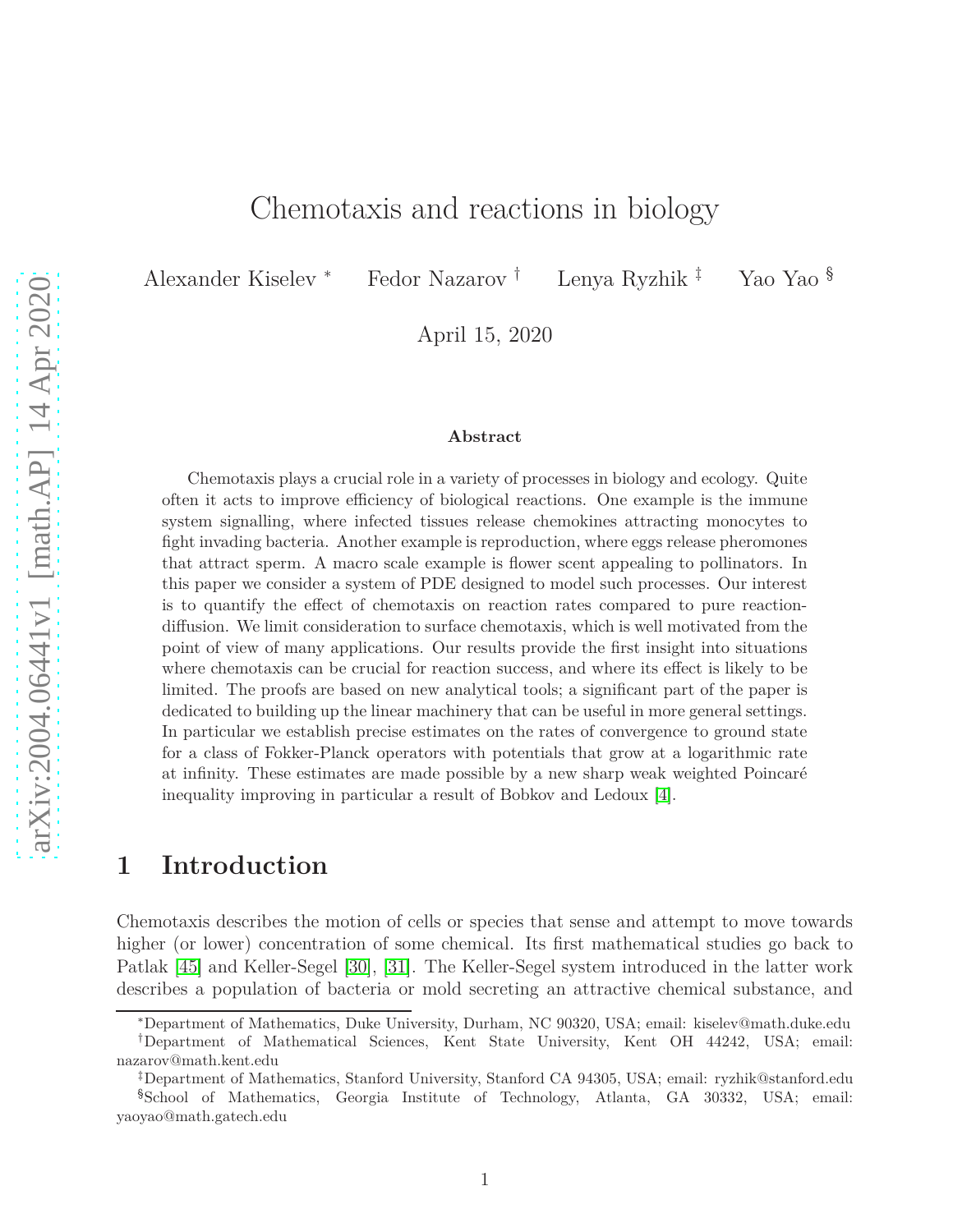remains the most studied model of chemotaxis. In the simplified parabolic-elliptic form, this equation can be written as (see, e.g. [\[48\]](#page-50-1))

<span id="page-1-0"></span>
$$
\partial_t \rho - \Delta \rho + \chi \nabla \cdot (\rho \nabla (-\Delta)^{-1} \rho) = 0, \ \rho(x, 0) = \rho_0(x). \tag{1.1}
$$

The last term in the left side describes the attraction of  $\rho$  by a chemical with the concentration  $c(x,t) = (-\Delta)^{-1} \rho(x,t)$ . This is an approximation to the diffusion equation

$$
\partial_t c = \kappa \Delta c + R\rho,
$$

under the assumption that  $\kappa \sim R \gg 1$ , so that the chemical is both produced and diffuses on faster time scales than those for the rest of dynamics of [\(1.1\)](#page-1-0). The literature on the Keller-Segel equation is very extensive. In particular, a number of different variants of [\(1.1\)](#page-1-0) have been derived from more basic kinetic models (see, e.g. [\[23,](#page-48-0) [43,](#page-50-2) [16,](#page-48-1) [28,](#page-49-2) [49\]](#page-50-3)). It is known that in dimensions larger than one solutions to [\(1.1\)](#page-1-0) can concentrate and become singular in a finite time. We refer to [\[26,](#page-49-3) [27,](#page-49-4) [48\]](#page-50-1) for more details and further references.

In many settings in biology where chemotaxis is present, it facilitates and enhances success rates of reaction-like processes. One example is reproduction for many species, where eggs secrete chemicals that attracts sperm and help improve fertilization rates. This is especially well studied for marine life such as corals, sea urchins, mollusks, etc (see [\[25,](#page-48-2) [52,](#page-50-4) [63\]](#page-51-0) for further references), but the role of chemotaxis in fertilization extends to a great number of species, including humans [\[51\]](#page-50-5). In the same vein, many plants appeal primarily to the insects' sense of smell to attract pollinators. Another process where chemotaxis plays an important role is mammal immune systems fighting bacterial infections. Inflamed tissues release special proteins, called chemokines, that serve to chemically attract monocytes, blood killer cells, to the source of infection [\[15\]](#page-48-3), [\[54\]](#page-50-6). Chemotaxis can also be involved when things go awry, for instance, playing a role in tumor growth [\[56\]](#page-50-7).

In the mathematical literature, the studies of equations including both chemotaxis and reactions focused mainly on existence and regularity of solutions as well as general features of the long time dynamics (see  $[11, 18, 19, 41, 42, 55, 60, 61, 62]$  $[11, 18, 19, 41, 42, 55, 60, 61, 62]$  $[11, 18, 19, 41, 42, 55, 60, 61, 62]$  $[11, 18, 19, 41, 42, 55, 60, 61, 62]$  $[11, 18, 19, 41, 42, 55, 60, 61, 62]$  $[11, 18, 19, 41, 42, 55, 60, 61, 62]$  $[11, 18, 19, 41, 42, 55, 60, 61, 62]$  $[11, 18, 19, 41, 42, 55, 60, 61, 62]$  $[11, 18, 19, 41, 42, 55, 60, 61, 62]$  for further references). To the best of our knowledge, there are very few works where the question of how chemotaxis affects the reaction rates has been studied rigorously or even modeled computationally. As far as we know, the first step in this direction has been taken in [\[33\]](#page-49-7), [\[34\]](#page-49-8) where a generalization of [\(1.1\)](#page-1-0) including an absorbing reaction and a fluid flow has been considered

<span id="page-1-1"></span>
$$
\partial_t \rho + (u \cdot \nabla)\rho - \Delta \rho + \chi \nabla \cdot (\rho \nabla (-\Delta)^{-1} \rho) = -\epsilon \rho^q, \ \nabla \cdot u = 0, \ \rho(x, 0) = \rho_0(x) \ge 0. \tag{1.2}
$$

This work was motivated by modeling the life cycle of corals. Corals, and many other marine species, reproduce by broadcast spawning. It is a fertilization strategy whereby males and females release sperm and egg gametes that rise to the surface of the ocean. As they are initially separated by the ambient water, an effective surface mixing is necessary for a successful fertilization. For coral spawning, field measurements of fertilization rates are usually around 50%, and are often as high as 90% [\[35,](#page-49-9) [46\]](#page-50-9). On the other hand, numerical simulations based on purely reaction-diffusion models [\[14\]](#page-48-7) predict fertilization rates of less than 1% due to the strong dilution of gametes. A more sophisticated model, taking into account the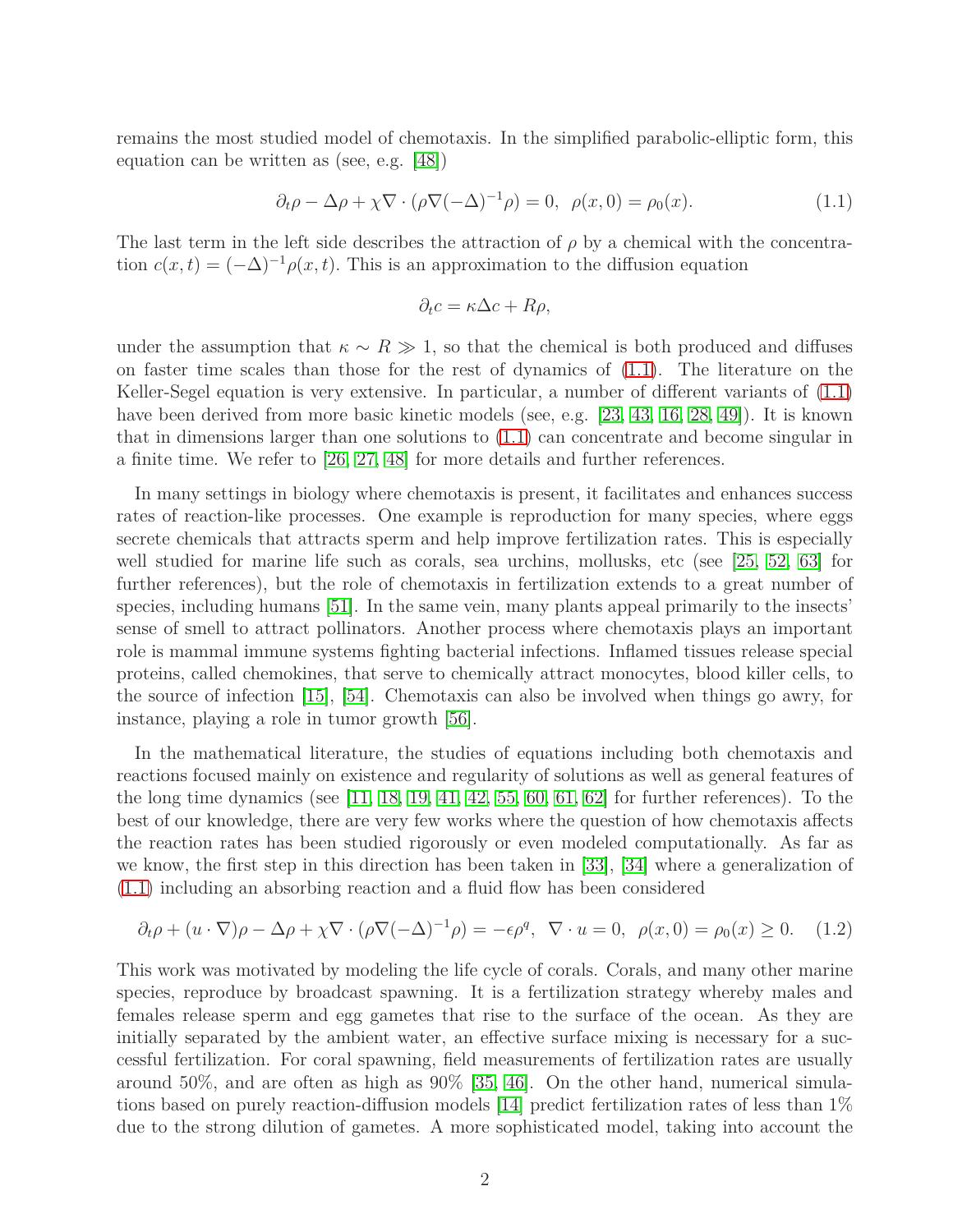instantaneous details of the advective transport was proposed in [\[12,](#page-48-8) [13\]](#page-48-9). Adding fluid flow to the model can account for part of the gap between simulations and field measurements, but appears unlikely to completely explain it [\[33\]](#page-49-7). However, as we already mentioned, there is also experimental evidence that chemotaxis plays a role in coral and other marine animals fertilization: eggs release a chemical that attracts the sperm [\[9,](#page-47-1) [10,](#page-48-10) [39,](#page-49-10) [40\]](#page-49-11).

The results of [\[33,](#page-49-7) [34\]](#page-49-8) show, in the framework of [\(1.2\)](#page-1-1), that the role of chemotaxis in reaction enhancement can be quite significant – especially when reaction is weak, as is known to be the case in many biological processes [\[59\]](#page-50-10). The efficiency of the reaction can be measured by the decay of the total mass of the remaining density

$$
m(t) = \int \rho(x, t) \, dx.
$$

If  $\chi = 0$ , then the decay of  $m(t)$  is very slow if  $\epsilon$  is small, uniformly in the incompressible fluid velocity *u* [\[33\]](#page-49-7). On the other hand, if  $\chi \neq 0$ , then in dimension two, relevant for the corals application, the extent of decay and time scales of decay of  $m(t)$  are independent of  $\epsilon$ , and the decay can be very significant and fast if the chemotactic coupling is sufficiently strong. While the results of  $|33|$  and  $|34|$  are suggestive, taking  $(1.2)$  as a model makes a strong simplifying assumption that the densities of male and female species are equal and are both chemotactic on each other. In reality, only the male density is chemotactic, hence [\(1.2\)](#page-1-1) can be expected to overestimate the effect of chemotaxis on the reaction rates.

Although there are certainly examples of mold and bacteria that are chemotactic on the chemicals they themselves release, significantly more numerous situations in biology involve species that are chemotactic on a chemical secreted by other agents. Most of the examples mentioned above are of this kind. In this paper, we would like to initiate qualitative analysis of a more realistic system of equations modeling chemotaxis enhanced reaction processes, of the form

<span id="page-2-0"></span>
$$
\partial_t \rho_1 - \kappa \Delta \rho_1 + \chi \nabla \cdot (\rho_1 \nabla (-\Delta)^{-1} \rho_2) = -\epsilon \rho_1 \rho_2
$$
  
\n
$$
\partial_t \rho_2 = -\epsilon \rho_1 \rho_2.
$$
\n(1.3)

There is no ambient fluid advection: as the first step, we assume that the fluid flow is adequately modelled by effective diffusion. The chemically attracted density is  $\rho_1$ ; the density  $\rho_2$ that produces the attractant is assumed to be immobile, which is a realistic assumption in many interesting problems: for example, the inflamed tissue releasing chemokines and attracting monocytes, plants attracting insects, or immobile eggs attracting sperm in the mammal reproduction tract are in this category. We also maintain the parabolic-elliptic structure, with the assumption that the signaling chemical diffusion time is much shorter than other relevant time scales. The system [\(1.3\)](#page-2-0) is one of the most natural first step models in analyzing any situation where a fixed target aims to attract, by using a fast diffusing chemical, a diffusing and mobile species which is involved in some kind of reaction with the target. Systems of this type have been certainly analyzed in the literature - for example, in [\[11\]](#page-48-4) a system of a very similar form but with different chemotactic term has been considered as a model of angiogenesis. However, the focus of most such studies has been on proving global regularity, asymptotic behavior and finding special classes of self-similar solutions. Perhaps the closest to our aim here are the papers [\[20,](#page-48-11) [8\]](#page-47-2) that yield some estimates on the effect of chemotaxis on reaction in a related setting. However, to the best of our knowledge, our paper is the first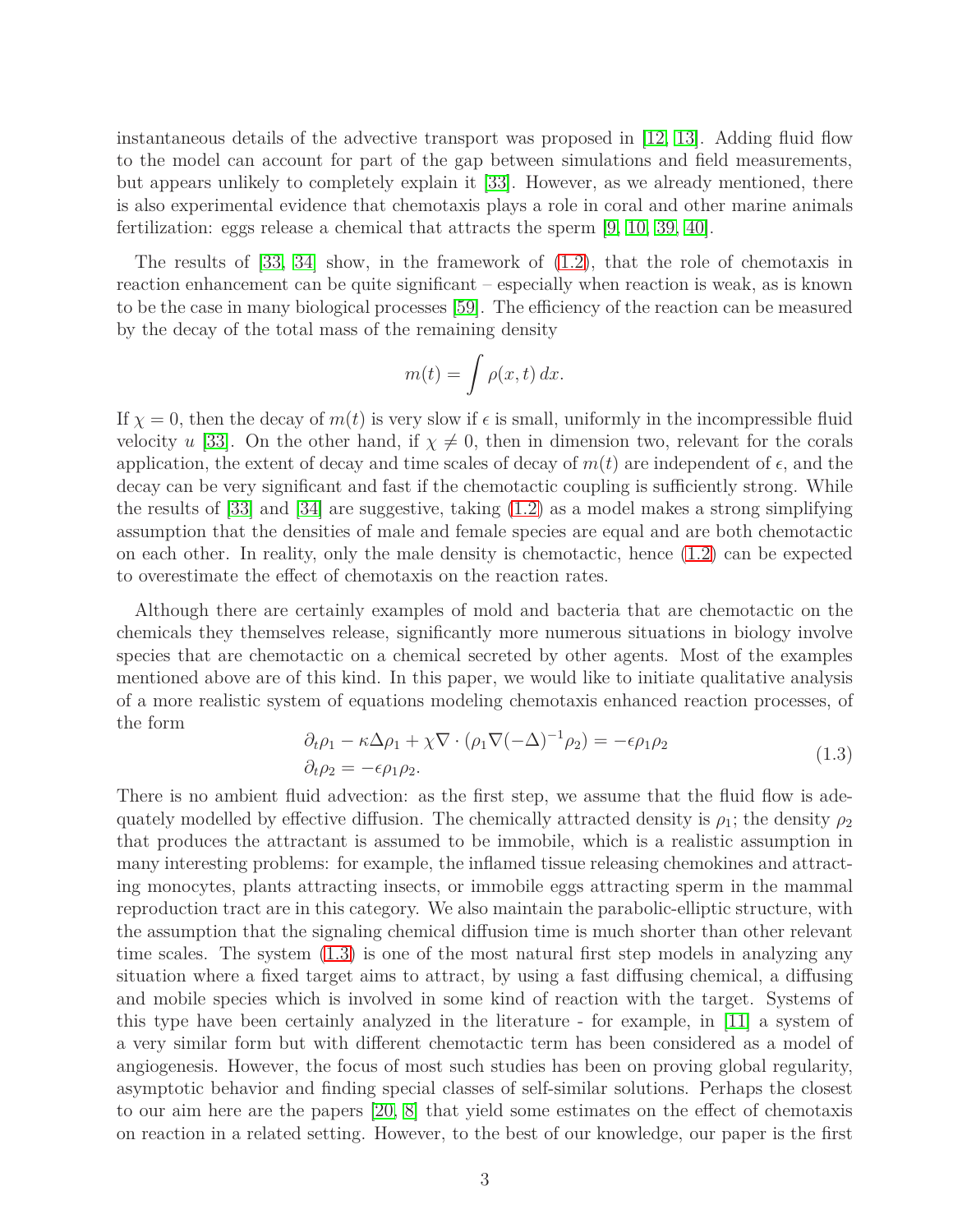attempt at sharp qualitative estimates for the scaling rules of the effect of chemotaxis on the reaction rates in a setting of chemotaxis system involving two distinct densities. Here, we will limit the consideration to two spatial dimensions and to the classical form of the Keller-Segel chemotaxis flux. We make comments on some possible extensions and generalizations in Section [9.](#page-44-0)

The purpose of this paper is twofold. First, we provide a careful analysis of the linear problem corresponding to [\(1.3\)](#page-2-0). This analysis is interesting in its own right, and focuses on a class of Fokker-Planck operators with logarithmic potentials that is very natural especially in dimension two. This linear problem models convergence of a density attracted by a fast diffusing chemical to a target that releases it. Secondly, we present an initial nonlinear application of the techniques we develop which also involves the reaction term. In the nonlinear case, this paper focuses on the radial setting and develops a general framework for applying the linear techniques for analysis of reaction rates. Generalizations to more general settings will be addressed in future work; the Section [9](#page-44-0) outlines some of the avenues that we expect to pursue. An interesting by-product of our work is a suggestion that the traditional Keller-Segel term may be ill-suited to accurately modeling reaction enhancement effects, and a so-called flux-limited version may be more appropriate. This is also discussed in more detail below and in Section [9.](#page-44-0)

To describe our main results, we begin from the nonlinear application that will motivate the linear problem. For the sake of simplicity, we assume that the initial condition for  $\rho_2$ is compactly supported and smooth:  $\rho_2(x, 0) = \theta \eta(x)$ , where  $\theta$  is a coupling constant, and  $\eta(x) \in C_0^{\infty}(\mathbb{R}^2)$  is close to the characteristic function of the disc  $B_R$  centered at the origin in the  $L^1$  norm – obviously, we can make it as close as we want. It is useful to re-scale  $(1.3)$ ; by a space-time rescaling we can normalize the parameters  $\kappa$  and  $R$ , so that [\(1.3\)](#page-2-0) becomes

<span id="page-3-0"></span>
$$
\partial_t \rho_1 - \Delta \rho_1 + \chi \nabla \cdot (\rho_1 \nabla (-\Delta)^{-1} \rho_2) = -\epsilon \rho_1 \rho_2
$$
\n
$$
\partial_t \rho_2 = -\epsilon \rho_1 \rho_2,
$$
\n(1.4)

where for simplicity we keep the same notation for variables and parameters. The connection between parameters before and after rescaling will be documented after Theorem [1.1](#page-4-0) below. The initial condition for  $\rho_2$  has the form  $\rho_2(x,0) := \theta \eta(x)$ , with some  $\theta > 0$  and radial  $\eta \in C_0^{\infty}(\mathbb{R}^2)$ , such that  $\eta(x)$  is close in  $L^1$  to the characteristic function  $\chi_{B_1}(x)$  of the unit disk, with

$$
0 \leq \chi_{B_1}(x) \leq \eta(x) \leq 1.
$$

It is straightforward to extend our results to more general radial initial data  $\rho_2(x, 0) \in C_c^{\infty}(\mathbb{R}^2)$ or just rapidly decaying. For the initial condition  $\rho_1(x,0) \geq 0$  for [\(1.4\)](#page-3-0), we assume that it is smooth and decaying quickly at infinity, and is located at a distance ∼ *L* from the origin. Specifically, we will assume that its mass in a ball  $B_L(0)$  is at least  $M_0$  while the mass inside  $B_1$  is much smaller than  $M_0$ :

<span id="page-3-1"></span>
$$
\int_{|x| \le L} \rho_1(x,0) dx \ge M_0, \quad \int_{|x| \le 1} \rho_1(x,0) dx \ll M_0. \tag{1.5}
$$

Thus,  $M_0, L, \theta, \chi$  and  $\epsilon$  are the parameters left in the problem, and it is convenient to combine the mass of  $\rho_2$  that is ~  $\theta$  and  $\chi$  into a single parameter  $\gamma := \theta \chi$ . We are primarily interested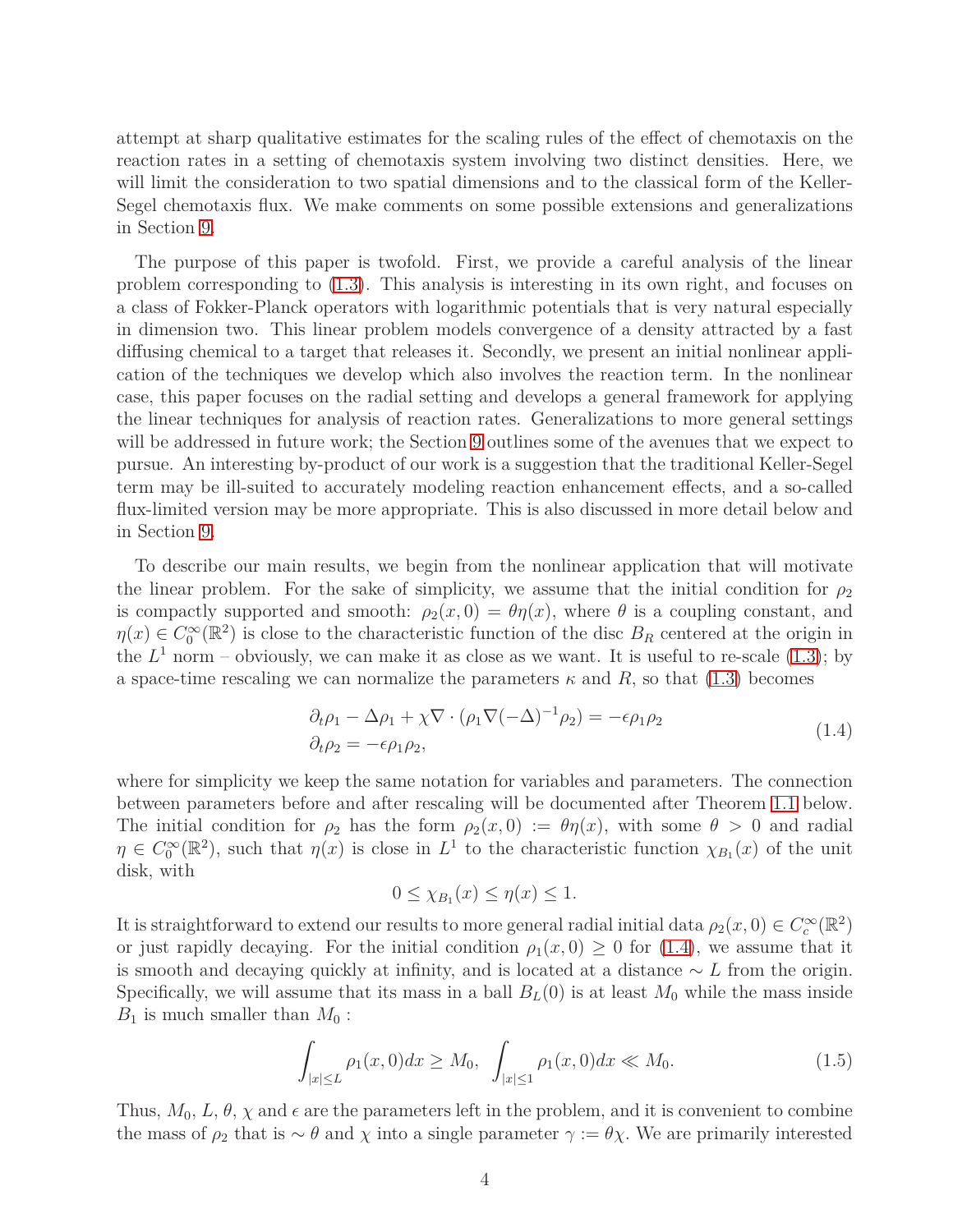in the situations where  $M_0$  is large, so that  $M_0 \geq \gamma \geq 1$  and  $M_0 \geq \theta$ ; the motivation for such relationship between the parameters will be discussed below. Our goal is to compare the efficiency of reaction, that is, the decay rate of the integral

$$
\int_{\mathbb{R}^2} \rho_2(x,t) \, dx,
$$

with and without chemotaxis. A reasonable measure of the reaction rate is a typical "halftime" scale during which about half of the initial mass  $\sim \theta$  of  $\rho_2$  will react. More precisely, we will say that half-time  $\tau_C$  is the time by which the mass of  $\rho_2$  decreases by the amount  $\pi\theta/2$ . Our main nonlinear application is

<span id="page-4-0"></span>**Theorem 1.1.** *Assume that the initial conditions*  $\rho_1(\cdot,0)$  *and*  $\rho_2(\cdot,0)$  *are as above and, in addition, radially symmetric. Let*  $\frac{\chi\gamma}{\epsilon} \geq c > 0$ . There exists  $B > 0$  sufficiently large that *depends only on c, so that if*

<span id="page-4-1"></span>
$$
\frac{M_0 \epsilon}{\gamma}, \gamma, \frac{M_0}{\theta} \ge B,\tag{1.6}
$$

*then the half-time for the solution of the system* [\(1.4\)](#page-3-0) *satisfies*

<span id="page-4-2"></span>
$$
\tau_C \lesssim \frac{L^2}{\gamma} + \log \gamma. \tag{1.7}
$$

*On the other hand, if*  $\chi = 0$  *and*  $\rho_1(x,0)$  *is supported in*  $\{|x| \ge L/2\}$ *, then the pure reactiondiffusion half-time satisfies*  $\tau_D \gtrsim L^2/\log(\epsilon M_0)$ *.* 

*Remarks.* 1. Note that time-space rescaling leading from  $(1.3)$  to  $(1.4)$  is given by  $x' = x/R$ ,  $t' = tR^2/\kappa$ . The new parameters are given by  $\chi' = \chi R^2/\kappa$ ,  $\epsilon' = \epsilon R^2/\kappa$ ,  $M'_0 = M_0/R^2$ ,  $L' = L/R$ , and  $\gamma' = \theta \chi' = \theta R^2 \chi / \kappa$ . As we mentioned above, after the change of variables, we reverted to denoting new parameters without primes. The conditions [\(1.6\)](#page-4-1) in the original parameters take form  $M_0 \epsilon / (\theta R^2 \chi) \geq B$ ,  $\theta R^2 \chi / \kappa \geq B$ ,  $M_0/(\theta R^2) \geq B$ . Here  $\theta R^2 \sim \text{initial}$ mass of  $\rho_2$ .

2. The assumption [\(1.6\)](#page-4-1) is reasonable in many applications. For example, in coral spawning, a typical number of sperm is of the order  $\sim 10^{10}$ , the number of eggs  $\sim 10^6$ , and  $\epsilon \sim 10^{-2}$ . It is difficult to find data on the measurements of strength of chemotactic coupling in biological literature.

3. The notation  $\lesssim$ ,  $\gtrsim$  and ∼ means, as usual, bounds with universal constants independent of the key parameters of the problem.

4. In Section [7,](#page-37-0) we prove Theorem [7.3,](#page-40-0) a variant of Theorem [1.1,](#page-4-0) that eliminates the log *γ* term in [\(1.7\)](#page-4-2) at the price of providing less precise information about the dynamics of the system.

We believe that, possibly up to a logarithmic in  $\gamma$  correction, the result of Theorem [1.1](#page-4-0) is sharp. It provides an indication that the presence of chemotaxis can significantly improve reaction rates if  $\gamma \gg \log(M_0 \epsilon)$ . In particular, in the framework of [\(1.4\)](#page-3-0), one can expect chemotaxis to provide significant improvement only if  $\gamma$  is sufficiently large.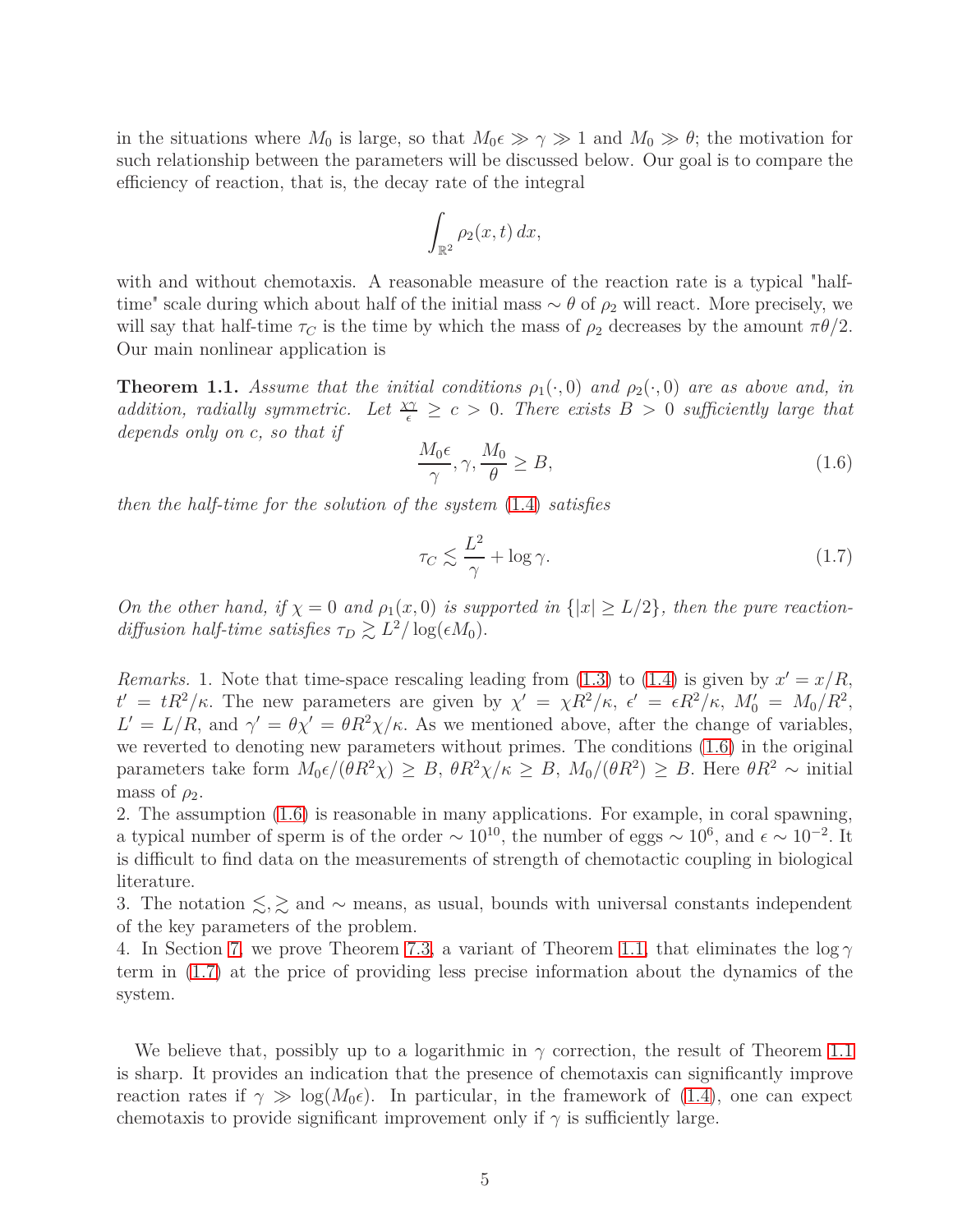There are natural further questions discussed in some detail in Section [9.](#page-44-0) Here, let us just comment on the radial assumption on the initial data. The technical reason behind this condition is an artifact of the Keller-Segel form of chemotaxis term. As the chemical concentration is  $(-\Delta)^{-1}\rho_2$ , the  $\rho_1$  species concentrates near the center of the support of  $\rho_2$ , and, in general, it may arrive there without ever meeting  $\rho_2$ , so that reaction is not enhanced at all. This is prohibited in the radial geometry where  $\rho_1$ -species will have to see  $\rho_2$  as they move toward the origin. We expect that the techniques developed in this paper should apply to other chemotactic models and to a broader class of initial data configurations, with Theorem [1.1](#page-4-0) as an initial application.

The proof of Theorem [1.1](#page-4-0) relies on several ideas. We expect that the main positive effect of chemotaxis is in speeding up transport of the species  $\rho_1$  towards the origin where the species  $\rho_2$  is concentrated. To capture this, we estimate the transport stage by comparing the solutions of the coupled system to the solutions of the linear Fokker-Planck equation with a properly chosen time-independent potential

<span id="page-5-0"></span>
$$
\partial_t \rho - \Delta \rho + \nabla \cdot (\rho \nabla H) = 0. \tag{1.8}
$$

One would wish to take  $\rho(x, 0) = \rho_1(x, 0)$ , and  $H = (-\Delta)^{-1} \rho_2$ . However, the time dependence of *H* would complicate the analysis. Instead, we use a comparison to the solution to [\(1.8\)](#page-5-0) with "the weakest" attractive potential  $H(x)$  in an appropriate class. The operator

$$
F_H \phi = -\Delta \phi + \nabla \cdot (\phi \nabla H),
$$

appearing in [\(1.8\)](#page-5-0) is self-adjoint and non-negative on the weighted space  $L^2(e^{-H}, dx)$  and, if *γ* is sufficiently large, has a ground state  $e^H$ . The rate of convergence of the solution to the ground state for large times corresponds to transport of the density *ρ* from far field towards the region with higher values of  $H(x)$ . As we will see, the worst case potential is

<span id="page-5-1"></span>
$$
H(x) = \gamma(-\Delta)^{-1} \left( \chi_{B_1}(x) - \chi_{B_{1/\sqrt{2}}}(x) \right).
$$
 (1.9)

It is not difficult to see that in dimension two,  $H(x) \approx -(\gamma \pi/2) \log |x|$  for  $|x| \gg 1$ , and we need to deal with a Fokker-Planck equation with a logarithmic potential. We stress that all estimates we prove for the linear problem [\(1.8\)](#page-5-0) apply in full generality, without radial constraint on *f.*

Thus, our principal goal in this paper is to provide precise bounds on the rate of convergence to the ground state for this class of Fokker-Planck operators, and to develop a comparison scheme to use these estimates in the analysis of nonlinear problems. The rate of convergence to an equilibrium for Fokker-Planck operators is a classical subject, and the literature on this question is vast. The uniformly convex case  $-D^2H(x) \geq \lambda$ Id with  $\lambda > 0$ , can be viewed as a direct application of Brascamp-Lieb ideas [\[5\]](#page-47-3), and the operator *F<sup>H</sup>* has a spectral gap, so that convergence to the ground state is exponential in time. There has been much work on generalizations of these results. An extension to, in particular,  $H(x) = |x|^{\beta}$  with  $1 < \beta < 2$ , and further references can be found in [\[1\]](#page-47-4). For slower growth potentials there can be no spectral gap. Röckner and Wang [\[53\]](#page-50-11) provide convergence to equilibrium estimates for  $H(x) = |x|^{\beta}$  with  $0 < \beta < 1$  which are sub-exponential in time, as well as algebraic in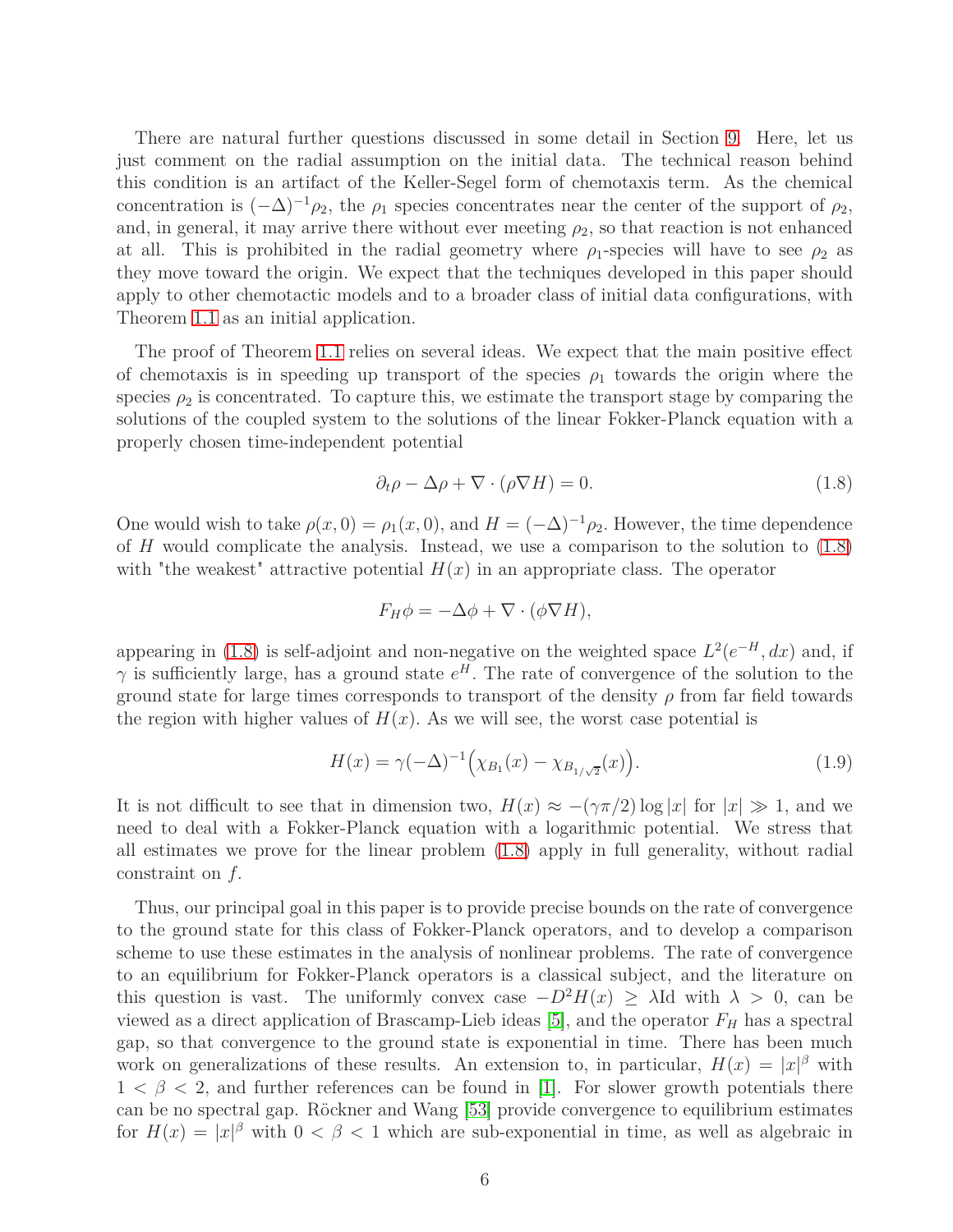time convergence bounds for a logarithmic potential – which is precisely our case. However, the dependence of these bounds on the coupling constant is not sufficiently sharp for the applications that motivate us. There is also related work based on probabilistic techniques, in particular, by Veretennikov [\[44,](#page-50-12) [58\]](#page-50-13). These estimates are designed with different applications in mind, and are also not sufficient for our purpose.

While weighted Poincaré inequalities can be used to prove exponential in time convergence to equilibrium for the Fokker-Planck operators, the tools that can be deployed when the rate of convergence is slower are called weak Poincaré or Poincaré-type inequalities. An inequality of this kind involving power weights has been proved by Bobkov and Ledoux [\[4\]](#page-47-0). That paper contains, in particular, the following inequality for every  $f \in C_0^{\infty}(\mathbb{R}^d)$ 

<span id="page-6-0"></span>
$$
\int_{\mathbb{R}^d} |f - \overline{f}|^2 v(x) \, dx \le \frac{C}{\gamma} \int_{\mathbb{R}^d} |\nabla f|^2 (1 + |x|^2) v(x) \, dx,\tag{1.10}
$$

with the weight  $v(x) = (1 + |x|^2)^{-\gamma/2}$  for some sufficiently large  $\gamma$ , and

$$
\overline{f} = \int_{\mathbb{R}^d} f(x)v(x)dx.
$$

The proof of Bobkov and Ledoux is based on convexity techniques, and builds on generalizations of the Brascamp-Lieb inequality [\[5\]](#page-47-3). For our application, we need a version of [\(1.10\)](#page-6-0) with the weight equal to  $w(x) = e^H$ . While the behavior of  $w(x)$  and  $v(x)$  near infinity is virtually identical, the weight  $w(x)$  does not seem to satisfy the convexity assumptions needed for the techniques of [\[4\]](#page-47-0) to work. Moreover, the factor  $C/\gamma$  in the right side of [\(1.10\)](#page-6-0) would lead to sub-optimal estimates on the rate of convergence to the ground state. One could verify that such estimate could only yield  $\tau_C \lesssim L^2$  in Theorem [1.1.](#page-4-0) This is not very interesting, since pure reaction-diffusion is not outperformed in relevant regimes. We prove the following improved weighted Poincaré-type inequality by differentiating the regions where behavior of the weight *w* is different.

<span id="page-6-2"></span>**Theorem 1.2.** Let  $\gamma > 2$ ,  $f \in C_0^{\infty}(\mathbb{R}^2)$ , and  $w(x) = e^H$ , with *H* given by [\(1.9\)](#page-5-1). Then the *following weak weighted Poincaré inequality holds:*

<span id="page-6-1"></span>
$$
\int_{\mathbb{R}^2} |f - \overline{f}|^2 w(x) dx \le C \int_{B_1} |\nabla f|^2 w(x) dx + \frac{C}{\gamma^2} \int_{B_1^c} |\nabla f|^2 (1 + |x|^2) w(x) dx. \tag{1.11}
$$

The bound [\(1.11\)](#page-6-1) provides an improvement from  $\gamma^{-1}$  to to  $\gamma^{-2}$  factor in the far field that is crucial for our application. It is not difficult to build examples to show that such scaling is sharp. We will prove a further refinement of Theorem [1.2](#page-6-2) which is a bit too technical to state in the introduction; it works in any dimension and for a broader class of weights, including the straight power weight  $v(x)$ , for which it takes the form

$$
\int_{\mathbb{R}^d} |f - \overline{f}|^2 v(x) \, dx \le \frac{C(d)}{\gamma} \int_{B_1} |\nabla f|^2 v(x) \, dx + \frac{C(d)}{\gamma^2} \int_{(B_1)^c} |\nabla f|^2 (1 + |x|^2) v(x) \, dx \tag{1.12}
$$

for all sufficiently large  $\gamma$ . Our proof of Theorem [1.2](#page-6-2) is based on direct analytic estimates.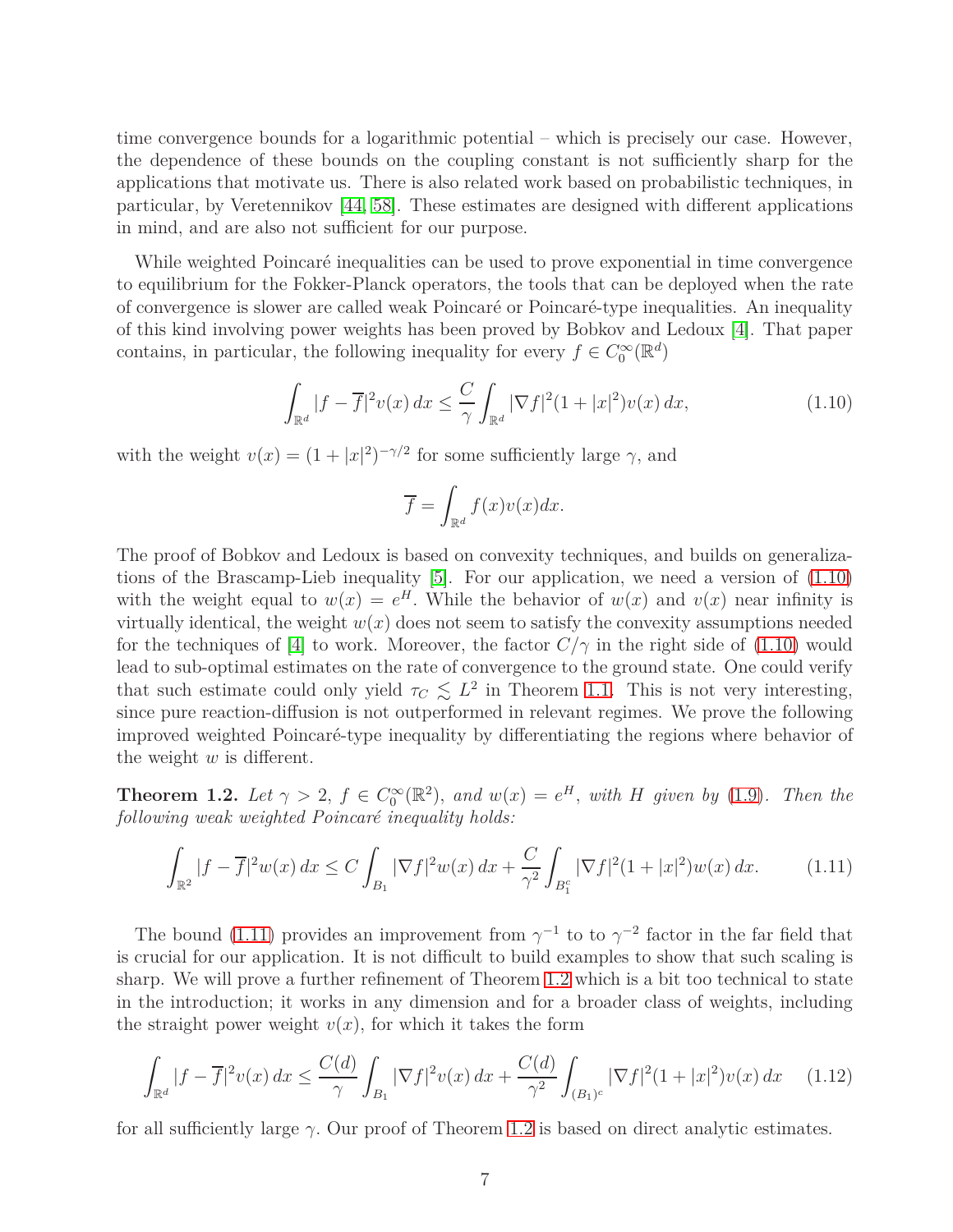The paper is organized as follows. In Section [2,](#page-7-0) we provide an heuristic motivation for the main application result. In Section [3,](#page-9-0) we sketch the proof of the global well-posedness for [\(1.4\)](#page-3-0), along with an  $L^{\infty}$ -bound on the density  $\rho_1$ . In Section [4,](#page-13-0) we discuss the mass comparison principles, which will allow the estimates for the linear Fokker-Planck equations with a time independent potential to be useful for the nonlinear analysis. In Section [5,](#page-16-0) we derive new weak weighted Poincaré inequalities, in particular proving Theorem [1.2,](#page-6-2) and in Section [6](#page-27-0) use these inequalities to obtain estimates on the rates of convergence to ground state for the Fokker-Planck operators with logarithmic-type potentials. In Section [7,](#page-37-0) we provide a brief detour and show how to set up a version of Theorem [1.1,](#page-4-0) Theorem [7.3,](#page-40-0) using only comparison principles and avoiding the analysis of Fokker-Planck equation. This argument is much simpler, and generates result similar to our main application here. However, it provides limited information on distribution of  $\rho_1$  near target support, that may be useful in other applications, and does not yield intuition explaining limitations of the standard Keller-Segel chemotaxis term that are leading to our radial assumption. In Section [8,](#page-40-1) we apply the results proved in previous sections to finalize the proof Theorem [1.1](#page-4-0) and Theorem [7.3.](#page-40-0) In Section [9,](#page-44-0) we provide a preview of more advanced applications that we believe may be possible using the developed techniques.

Throughout the paper, we will by denote  $||f||_p$  the  $L^p(\mathbb{R}^d)$ -norm of the function  $f$  with respect to Lebesgue measure.

### <span id="page-7-0"></span>**2 Heuristics**

In order to tell whether the chemotaxis term can enhance reaction, it suffices to compare the half-times  $\tau_C$ ,  $\tau_D$  in the two systems, with and without chemotaxis, respectively. In Section [2.1,](#page-7-1) we will derive a *rigorous* lower bound for  $\tau_D$  in the absence of chemotaxis. We then give a *heuristic* argument for the full system in Section [2.2,](#page-9-1) formally deriving an upper bound for  $\tau_C$  in the presence of the chemotaxis term. Comparing with the estimate without chemotaxis, it suggests that in a certain parameter regime, chemotaxis should significantly shorten the half-time, thus meaningfully enhancing the reaction between the two densities. Of course, the upper-bound for  $\tau_C$  in the system with chemotaxis is just formal at this moment, but it will be made rigorous in the rest of this paper in the radially symmetric case.

### <span id="page-7-1"></span>**2.1 Estimates in the purely diffusive case**

Consider the system without chemotaxis:

$$
\partial_t \rho_1 - \Delta \rho_1 = -\epsilon \rho_1 \rho_2 \n\partial_t \rho_2 = -\epsilon \rho_1 \rho_2,
$$
\n(2.1)

where the initial conditions are the same as for the original system [\(1.4\)](#page-3-0). The time  $\tau_D$  it takes for  $\|\rho_2(\cdot,t)\|_{L^1}$  to drop by a half obeys a lower bound

<span id="page-7-2"></span>
$$
\tau_D \ge \tau. \tag{2.2}
$$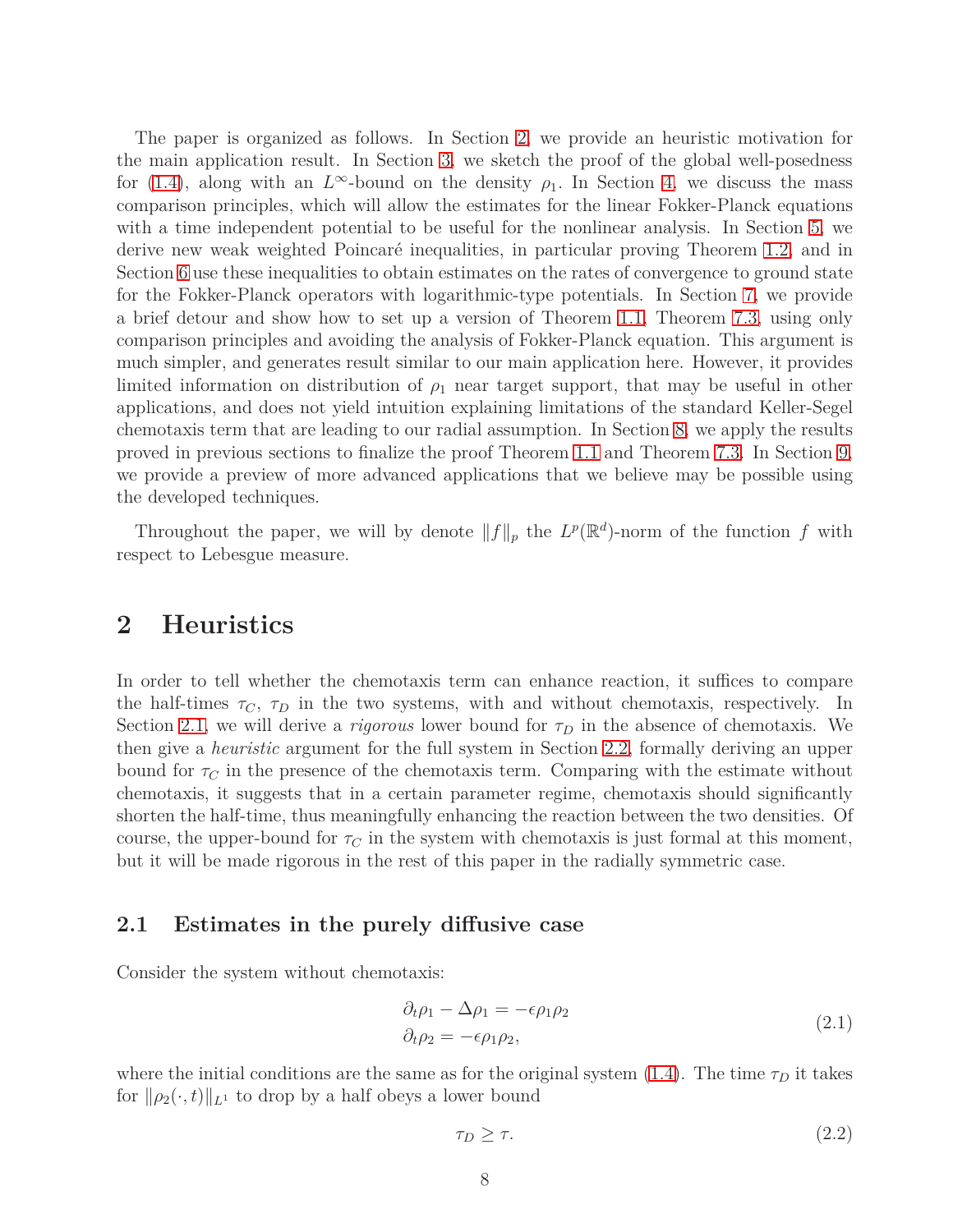Here,  $\tau$  is the time it takes for  $||g_2||_{L^1}$  to drop in half, where  $g_2$  is the solution to

$$
\begin{cases}\n\partial_t g_1 &= \Delta g_1 \\
\partial_t g_2 &= -\epsilon g_1 g_2,\n\end{cases}
$$
\n(2.3)

where  $g_1$  and  $g_2$  have the same initial data as  $\rho_1$  and  $\rho_2$  respectively. Indeed, the comparison principle implies that  $\rho_1(\cdot, t) \leq g_1(\cdot, t)$  for all  $t \geq 0$ , so that  $\rho_2(\cdot, t) \geq g_2(\cdot, t)$ , and [\(2.2\)](#page-7-2) follows.

Recall that  $g_1(\cdot, 0) = \rho_1(\cdot, 0)$  is concentrated at a distance  $L \gg 1$  away from the origin, in the sense of [\(1.5\)](#page-3-1) and  $\rho_1(x,0)$  is supported inside  $|x| \ge L/2$ . This gives an upper bound

$$
g_1(x,t) = \frac{1}{4\pi t} \int_{\mathbb{R}^2} e^{-\frac{|x-y|^2}{4t}} \rho_1(y,0) dy \le \frac{M_0}{4\pi t} e^{-CL^2/t} \quad \text{for all } x \in B(0,1).
$$

One can plug this estimate in the equation for  $g_2$  and obtain

$$
\partial_t \log g_2 \ge -\frac{M_0 \epsilon}{4\pi t} e^{-CL^2/t}.
$$

Hence,  $\tau_D$  satisfies

$$
M_0 \epsilon \int_0^{\tau_D} \frac{1}{4\pi t} e^{-CL^2/t} dt \ge \log 2,
$$

which, after a change of variable  $y = CL^2/t$ , is equivalent to

<span id="page-8-0"></span>
$$
\int_{CL^2/\tau_D}^{\infty} \frac{e^{-y}}{y} dy \ge \frac{4\pi \log 2}{M_0 \epsilon}.
$$
\n(2.4)

To estimate *τD*, we consider two cases.

**Case 1.**  $M_0 \in \mathbb{R}$  1, which is the very weak reaction regime, or fairly small  $M_0$  regime. Then, [\(2.4\)](#page-8-0) is equivalent to

$$
\int_{CL^2/\tau_D}^1 \frac{1}{y} dy \gtrsim \frac{1}{M_0 \epsilon},
$$

or,  $-\log(CL^2/\tau_D) \gtrsim 1/(M_0\epsilon)$ . Thus  $\tau_D$  has to satisfy

<span id="page-8-1"></span>
$$
\tau_D \gtrsim L^2 e^{\frac{C'}{M_0 \epsilon}},\tag{2.5}
$$

which is a very long time due to the large exponent.

**Case 2.**  $M_0 \in \mathcal{D}$  1, the reaction regime that appears more relevant to the applications we have in mind. In this case we have  $CL^2/\tau_D \gg 1$ , hence for a crude lower bound for  $\tau_D$ , one can find  $\tau$  such that

$$
\int_{CL^2/\tau_D}^{\infty} e^{-y} dy \gtrsim \frac{1}{M_0 \epsilon}
$$

which reduces to  $CL^2/\tau_D \lesssim \log(M_0\epsilon)$ , and gives a bound

$$
\tau_D \gtrsim \frac{L^2}{\log(M_0 \epsilon)}.\tag{2.6}
$$

*,*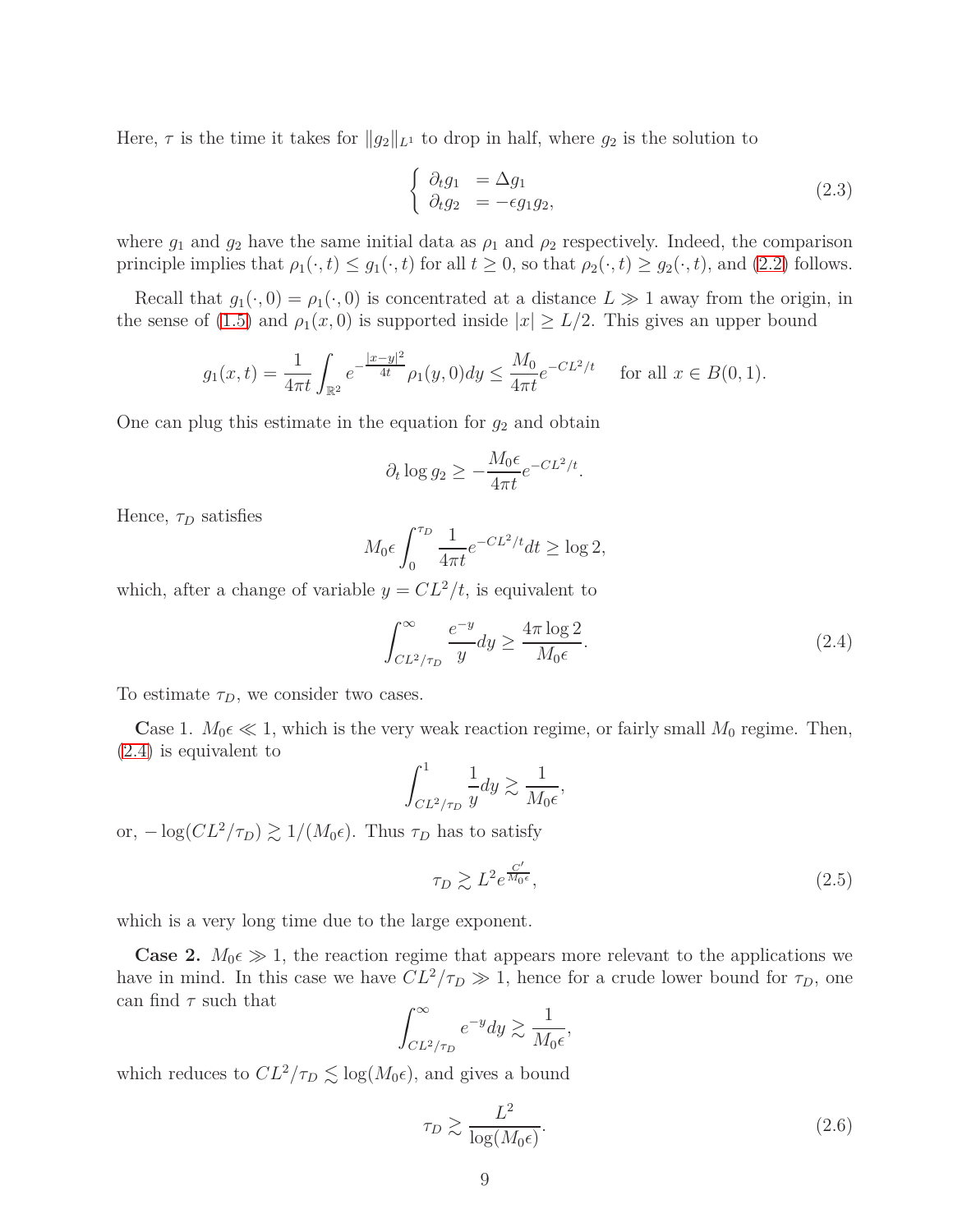### <span id="page-9-1"></span>**2.2 Formal heuristics with the chemotaxis term**

Now we come back to the full system [\(1.4\)](#page-3-0), including the chemotaxis term. Again, let *τ<sup>C</sup>* denote the half-time of  $\rho_2$ . The following formal argument suggests that adding this term may significantly reduce the half time in the regime  $M_0 \in \mathcal{D}$  1, where we will formally argue that  $\tau_C \sim L^2/\gamma \ll \tau_D \sim L^2/\log(M_0 \epsilon)$ , as long as  $\log(M_0 \epsilon) \ll \gamma$ .

To this end, note that due to chemotaxis,  $\rho_1$  is advected by the velocity field

$$
v(x,t) = \chi \nabla ((-\Delta)^{-1} \rho_2)(x,t) = -\frac{\chi}{2\pi} \int_{\mathbb{R}^2} \frac{x-y}{|x-y|^2} \rho_2(y,t) dy.
$$

Since  $\tau_C$  is the half-time for  $\rho_2$ , for any  $t \leq \tau_C$  we have  $\|\rho_2(\cdot,t)\|_{L^1} \sim \theta$ , and  $\rho_2(\cdot,t)$  is supported near the origin. Therefore, for all  $|x| \geq 2$  and  $t \leq \tau_C$ , we have the following lower bound for the inward drift:

$$
v(x,t) \cdot \frac{(-x)}{|x|} \sim \chi \int_{\mathbb{R}^2} \frac{\rho_2(y,t)}{|x-y|} dy \sim \frac{\gamma}{|x|}.
$$

Recall that initially all of  $\rho_1$  starts at distance *L* from the origin. Hence, in the time  $t \sim L^2/\gamma$ , the chemotactic transport should bring a significant portion (say, a half) of  $\rho_1$  into  $B_1(0)$ , and then  $\rho_1 \sim M_0$  in this ball. This enables the mass of  $\rho_2$  to decrease exponentially at the rate  $M_0 \in \mathcal{D}$  1, and the half-time is quickly reached; thus one formally expects  $\tau_C \lesssim L^2/\gamma$ .

In the "risky" regime  $M_0 \in \mathcal{L}$  1, we need to add non-trivial reaction time, which is now of the order  $\sim 1/(M_0 \epsilon)$ . Then, one expects

$$
\tau_C \sim \frac{L^2}{\gamma} + \frac{1}{M_0 \epsilon},
$$

which can be quite a dramatic improvement compared to  $(2.5)$ .

Note that this heuristic argument ignores many essential points, such as effect of diffusion, or close field dynamics. There are indications that for the Keller-Segel chemotaxis term, reaction time may be longer due to "over concentration" of  $\rho_1$ . We discuss this point further in Section [9.](#page-44-0)

# <span id="page-9-0"></span>**3 Global regularity and an** *L* <sup>∞</sup>**-bound**

In order to get a uniform bound for the solutions to [\(1.4\)](#page-3-0), let us first consider an equation with a prescribed drift:

<span id="page-9-2"></span>
$$
\rho_t - \Delta \rho + \nabla \cdot (\rho \nabla \Phi(x, t)) = -h(x, t)\rho,
$$
\n(3.1)

<span id="page-9-3"></span>where  $h \in L^{\infty}(\mathbb{R}^d \times [0, \infty))$  is non-negative,  $\Phi$  is  $H^2_{loc}$  in space for all time, and such that  $\nabla \Phi \in L^{\infty}(L^{\infty}(\mathbb{R}^d); [0, \infty))$ . The proof of the following a priori  $L^1 - L^{\infty}$  bound for [\(3.1\)](#page-9-2) is very close to that of [\[6,](#page-47-5) Theorem 5]. We recall it in the appendix for the sake of completeness.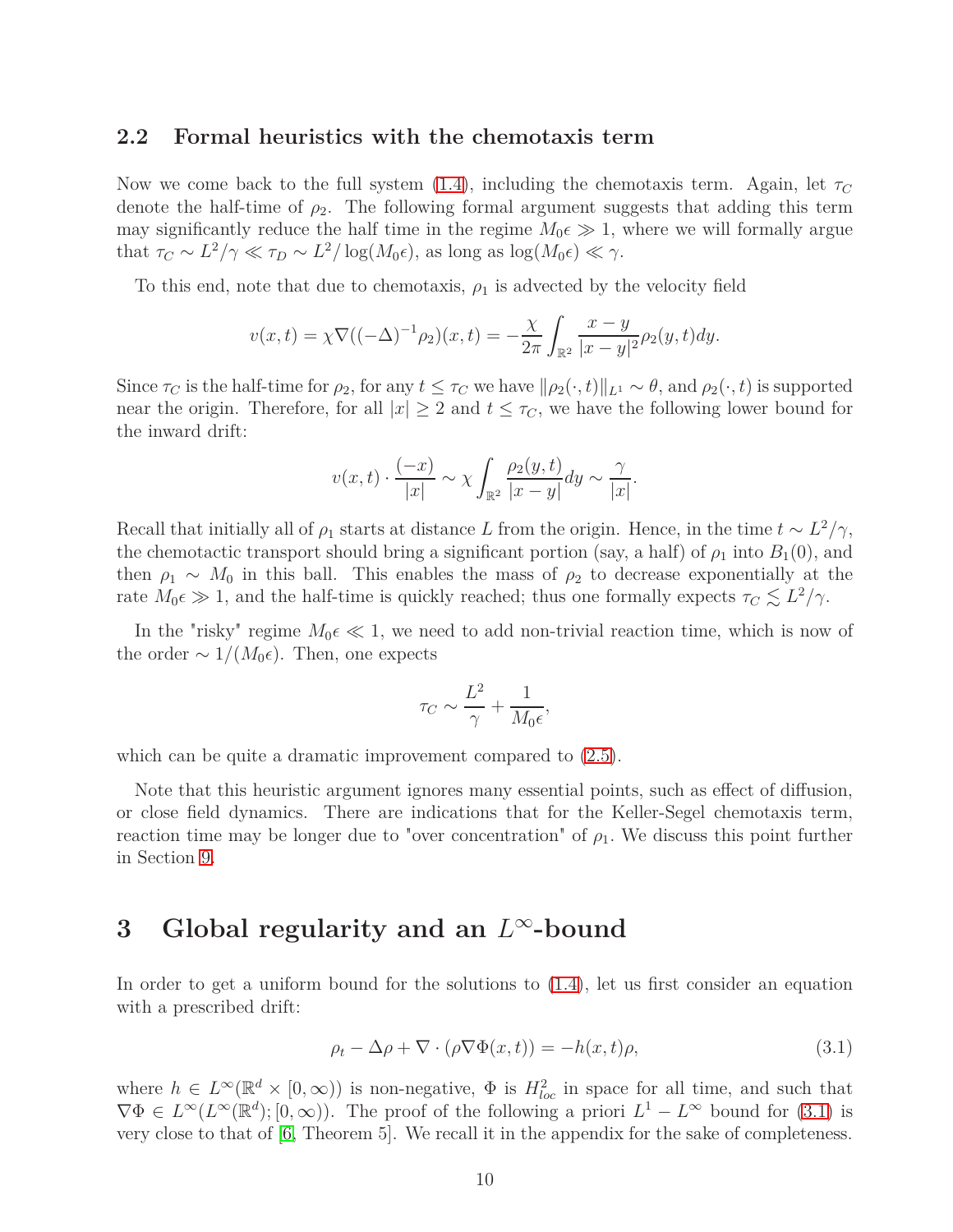**Theorem 3.1.** Let the initial condition  $\rho_0$  for [\(3.1\)](#page-9-2) satisfy  $\rho_0 \in L^1(\mathbb{R}^d) \cap L^{\infty}(\mathbb{R}^d)$ . Assume *that*  $h \in L^{\infty}(\mathbb{R}^d \times [0,\infty))$  *is non-negative, and*  $\Phi$  *is*  $H^2_{loc}$  *in space for all time and*  $\nabla \Phi \in$  $L^{\infty}(L^{\infty}(\mathbb{R}^d);[0,\infty))$ . *If there exists*  $\gamma > 0$  *such that*  $\Delta \Phi(\cdot,t) \geq -\gamma$  *for all*  $t \geq 0$ *, then* 

<span id="page-10-5"></span>
$$
\|\rho(\cdot,t)\|_{\infty} \le C(d) \max\left\{t^{-d/2}, \gamma^{d/2}\right\} \|\rho_0\|_1, \text{ for all } t \ge 0.
$$
 (3.2)

The assumption that  $\rho_0 \in L^{\infty}(\mathbb{R}^d)$  in Theorem [3.1](#page-9-3) is not necessary, and is made simply because we always consider solutions with bounded initial conditions.

Note that the  $\rho_1$ -equation in [\(1.4\)](#page-3-0) is of the form [\(3.1\)](#page-9-2) with  $h = \epsilon \rho_2 \geq 0$  and the potential  $\Phi(\cdot, t) = \chi(-\Delta)^{-1} \rho_2(\cdot, t)$ . The potential  $\Phi$  grows at a logarithmic rate at infinity, and minimal beyond  $L^{\infty}$  regularity of  $\rho_2$  would insure that  $\Phi \in H_{loc}^2$ . This extra regularity is established below in Theorem [3.3.](#page-11-0) Also, from the explicit formula for the inverse Laplacian it is not hard to see that  $\nabla \Phi \in L^{\infty}(L^{\infty}(\mathbb{R}^d); [0, \infty))$ . We will therefore be able to apply Theorem [3.1](#page-9-3) to obtain an a priori bound for  $\|\rho_1(\cdot,t)\|_{L^\infty}$ .

<span id="page-10-4"></span>The global regularity of solutions to  $(1.4)$  in all dimensions  $d \geq 1$  follows from a standard argument, which we briefly sketch below. The following lemma contains the key estimates.

**Lemma 3.2.** *Suppose that*  $f, g \in L^1(\mathbb{R}^d) \cap H^m(\mathbb{R}^d)$ *, with an integer*  $m > d/2$ *. Then we have* 

<span id="page-10-0"></span>
$$
||f\nabla(-\Delta)^{-1}g||_1 \le C||f||_{L^1} (||g||_1 + ||g||_{\infty})
$$
\n(3.3)

*and*

<span id="page-10-1"></span>
$$
||f\nabla(-\Delta)^{-1}g||_{H^m} \le C(||g||_1 + ||g||_{\infty})||f||_{H^m} + C||f||_{\infty}||g||_{H^m}.
$$
\n(3.4)

*Proof.* The inequality [\(3.3\)](#page-10-0) follows from the estimate

$$
||f\nabla(-\Delta)^{-1}g||_1 \leq ||f||_1 ||\nabla(-\Delta)^{-1}g||_{\infty},
$$

and

<span id="page-10-2"></span>
$$
\|\nabla(-\Delta)^{-1}g\|_{\infty} \le C \sup_{x \in \mathbb{R}^d} \int_{\mathbb{R}^d} |x - y|^{-d+1} |g(y)| \, dy \le C(\|g\|_1 + \|g\|_{\infty}).\tag{3.5}
$$

To estimate the  $H^m$  norm in [\(3.4\)](#page-10-1), let us start with the  $L^2$  norm which is controlled similarly to [\(3.5\)](#page-10-2):

$$
||f\nabla(-\Delta)^{-1}g||_2 \le ||f||_2 ||\nabla(-\Delta)^{-1}g||_{\infty} \le C||f||_{H^m} (||g||_1 + ||g||_{\infty}).
$$

Any other term that we need to estimate to control the  $H<sup>m</sup>$  norm squared from [\(3.4\)](#page-10-1) is of the form

$$
\int_{\mathbb{R}^d} D^j (f \nabla (-\Delta)^{-1} g) \cdot D^j (f \nabla (-\Delta)^{-1} g) \, dx,
$$

where  $D^j$  is some partial derivative of the order  $j \leq m$ . It suffices to control any term of the form

<span id="page-10-3"></span>
$$
\int_{\mathbb{R}^d} |D^{j-s} f|^2 |D^s \nabla (-\Delta)^{-1} g|^2 dx,
$$
\n(3.6)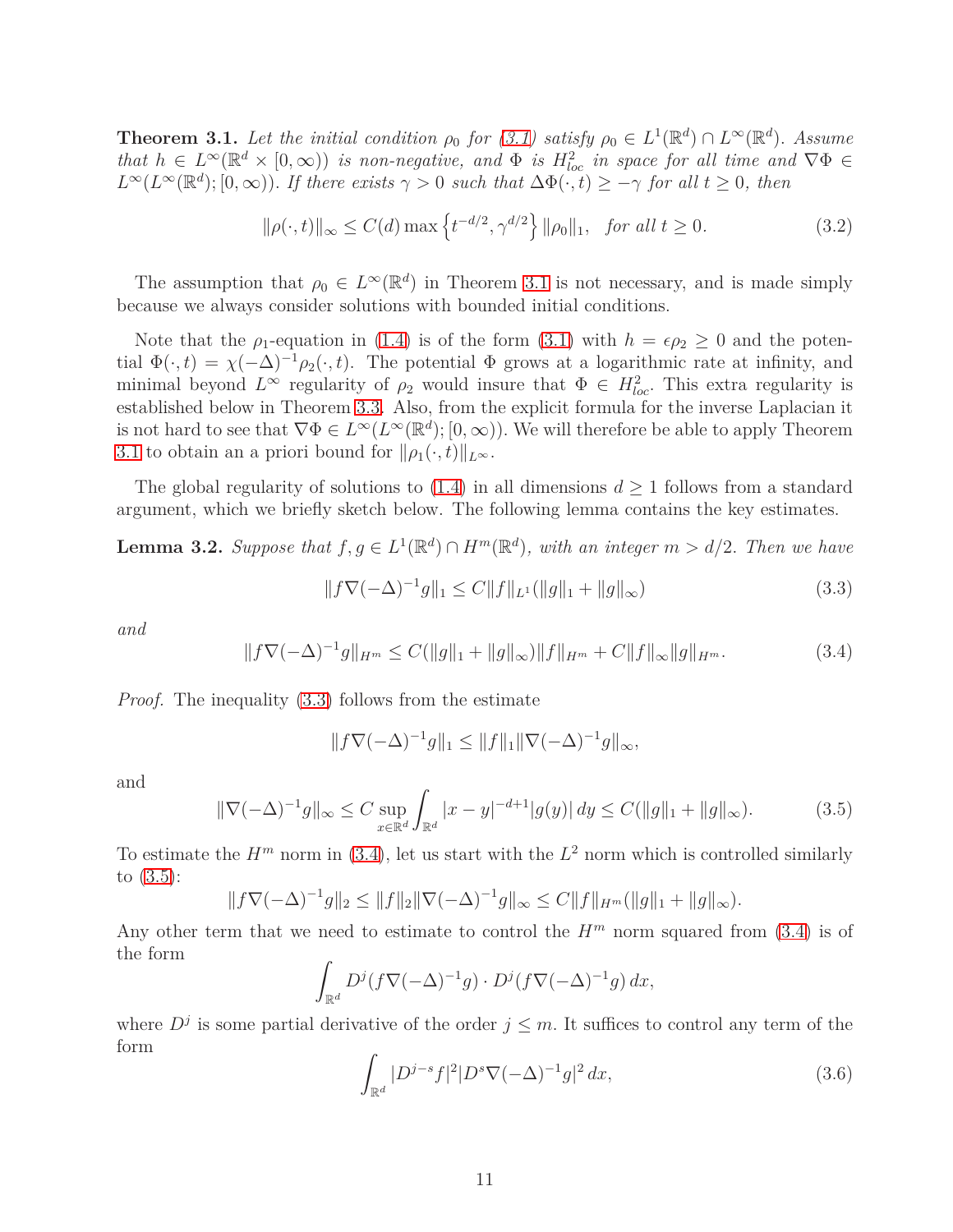where integer *s* satisfies  $0 \le s \le j$ . If  $s = 0$ , [\(3.6\)](#page-10-3) is bounded by  $\|\nabla(-\Delta)^{-1}g\|_{\infty}^2 \|f\|_{H^j}^2$ , and using [\(3.5\)](#page-10-2) and  $j \leq m$  leads to the estimate we seek. If  $s = j$ , [\(3.6\)](#page-10-3) is bounded by  $||f||_{\infty}^2 ||g||_{H^{m-1}}^2$ . If  $j > s > 1$ , we can estimate [\(3.6\)](#page-10-3) by

<span id="page-11-1"></span>
$$
C||D^{j-s}f||_p^2||D^{s-1}g||_q^2,
$$
\n(3.7)

where  $p^{-1} + q^{-1} = 1/2$ , and  $1 < p, q < \infty$ . Specifically, let us choose  $p = \frac{2(j-1)}{j-s}$  $\frac{(j-1)}{j-s}$  and  $q = \frac{2(j-1)}{s-1}$  $rac{(j-1)}{s-1}$ . In this step we used only that the Riesz transforms are bounded in  $L^r$  if  $1 < r < \infty$ . Recall a Gagliardo-Nirenberg inequality

<span id="page-11-2"></span>
$$
||D^k f||_{\frac{2n}{k}} \le C ||f||_{\infty}^{1-\frac{k}{n}} ||f||_{H^n}^{\frac{k}{n}}
$$
\n(3.8)

valid in any dimension for integer  $k, n$  such that  $0 < k < n$  (see e.g. [\[38\]](#page-49-12)). Applying it to the norms in [\(3.7\)](#page-11-1) with  $n = j - 1$  and  $k = j - s$  and  $k = s - 1$  respectively, we get the bound from above by

$$
C||f||_{\infty}^{2-2\frac{j-s}{j-1}}||f||_{H^{j-1}}^{2\frac{j-s}{j-1}}||g||_{\infty}^{2-2\frac{s-1}{j-1}}||g||_{H^{j-1}}^{2\frac{s-1}{j-1}} \leq C\left(||f||_{\infty}^{2}||g||_{H^{j-1}}^{2} + ||g||_{\infty}^{2}||f||_{H^{j-1}}^{2}\right).
$$

Here we used the inequality  $a^{\beta}b^{1-\beta} \le a+b$  if  $a, b \ge 0$  and  $0 \le \beta \le 1$ . Finally, if  $s = 1$ , note that we can assume  $j > 1$  since otherwise  $s = j$  and this is covered above. In this case, we estimate

$$
\int_{\mathbb{R}^d} |D^{j-1}f|^2 |D\nabla(-\Delta)^{-1}g|^2 dx \leq ||D^{j-1}f||_{\frac{2j}{j-1}}^2 ||D\nabla(-\Delta)^{-1}g||_{2j}^2 \leq C ||D^{j-1}f||_{\frac{2j}{j-1}}^2 ||g||_{2j}^2.
$$

Due to  $(3.8)$ ,

$$
||D^{j-1}f||_{\frac{2j}{j-1}} \leq C||f||_{\infty}^{\frac{1}{j}}||f||_{H^j}^{\frac{j-1}{j}},
$$

while

$$
||g||_{2j} \le ||g||_{\infty}^{\frac{2j-1}{2j}} ||g||_{1}^{\frac{1}{2j}}.
$$

By Young's inequality,

$$
||f||_{\infty}^{\frac{1}{j}}||f||_{H^{j}}^{\frac{j-1}{j}}||g||_{\infty}^{\frac{2j-1}{2j}}||g||_{1}^{\frac{1}{2j}} \leq C(||f||_{H^{j}}||g||_{\infty}^{\frac{2j-3}{2j-2}}||g||_{1}^{\frac{1}{2j-2}} + ||f||_{\infty}||g||_{\infty}) \leq
$$
  

$$
C||f||_{H^{j}}(||g||_{1} + ||g||_{\infty}) + C||f||_{\infty}||g||_{H^{m}}.
$$

<span id="page-11-0"></span>Here in the last step we used  $m > d/2$ . Since also  $m \geq j$ , the lemma follows.

**Theorem 3.3.** If the initial conditions  $\rho_1(\cdot,0)$ ,  $\rho_2(\cdot,0)$  for [\(1.4\)](#page-3-0) are non-negative, lie in  $L^1(\mathbb{R}^d) \cap H^m(\mathbb{R}^d)$  with an integer  $m > d/2$ , then there is a global in time solution  $(\rho_1(\cdot,t), \rho_2(\cdot,t)) \in$  $C(L^1(\mathbb{R}^d) \cap H^m(\mathbb{R}^d), [0, \infty))$  *to* [\(1.4\)](#page-3-0)*.* 

*Proof.* We assume that  $\rho_1(\cdot, 0)$ ,  $\rho_2(\cdot, 0)$  are non-negative purely for simplicity since in all our applications this is the case. This assumption is not hard to remove. We note that standard comparison principle implies that non-negativity is conserved in time for all sufficiently regular solutions.

 $\Box$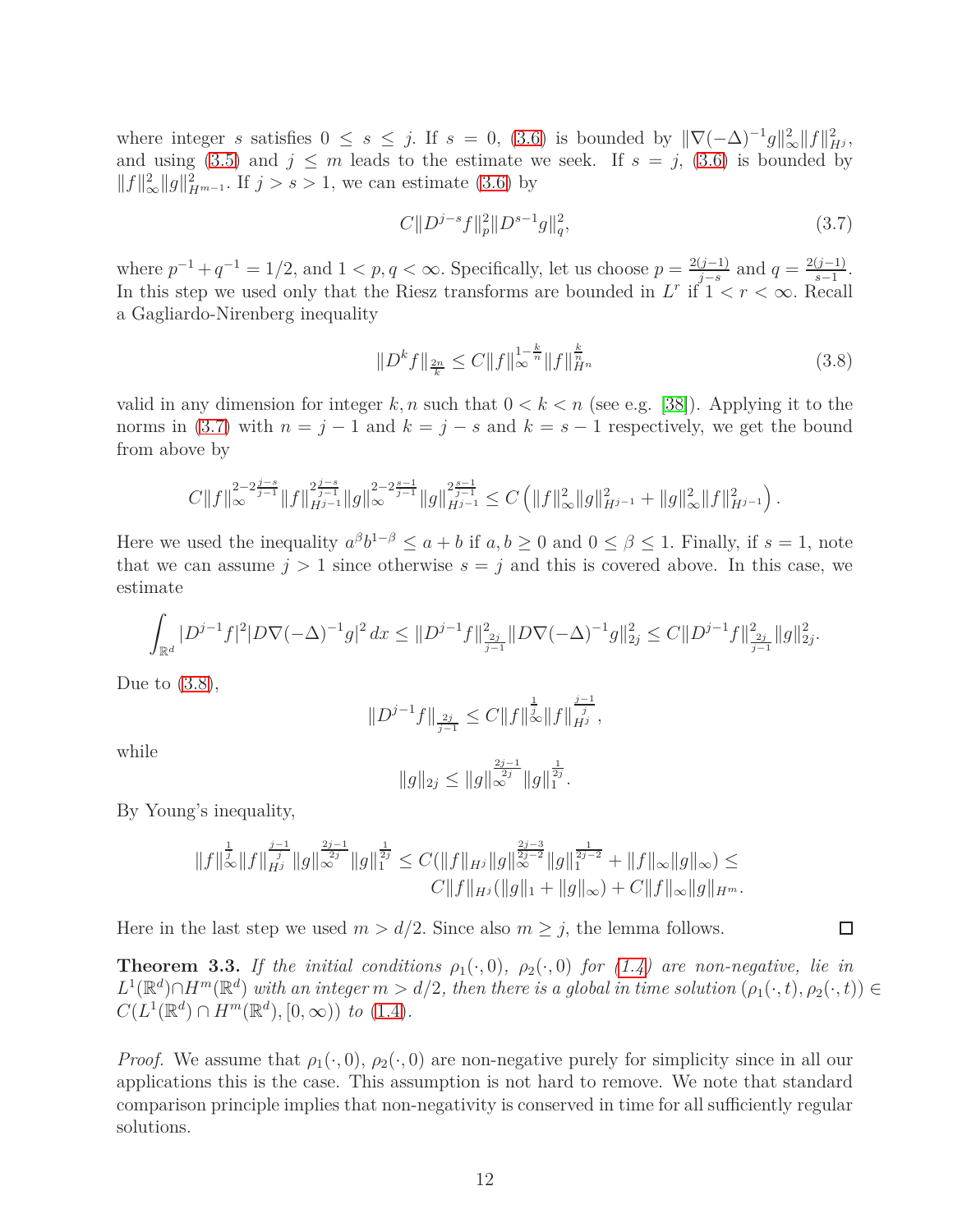The local in time well-posedness in  $C(L^1(\mathbb{R}^d) \cap H^m(\mathbb{R}^d), [0, T])$  can be shown by a standard argument, using Duhamel formula and the contraction mapping theorem, similarly to [\[33,](#page-49-7) Appendix I]. By integrating the equations, we find that the  $L^1$  norms of  $\rho_1(\cdot, t)$  and  $\rho_2(\cdot, t)$ (which are equal to their integrals due to non-negativity) are non-increasing in time. Hence to improve the local well-posedness result to a global-in-time one, it suffices to obtain an a priori bound on

$$
I(t) := \|\rho_1(t)\|_{H^m}^2 + \|\rho_2(t)\|_{H^m}^2,
$$

<span id="page-12-0"></span>on any given finite time interval [0, T]. Fix any multi-index  $\alpha$  with  $0 \leq |\alpha| \leq m$  and write

$$
\frac{1}{2}\frac{d}{dt}\|\partial^{\alpha}\rho_{2}\|_{2}^{2} = -\epsilon \int_{\mathbb{R}^{2}} (\partial^{\alpha}\rho_{2})\partial^{\alpha}(\rho_{1}\rho_{2}) dx \leq \epsilon \|\rho_{2}\|_{H^{m}}\|\rho_{1}\rho_{2}\|_{H^{m}}\leq C \|\rho_{2}\|_{H^{m}}(\|\rho_{1}\|_{\infty}\|\rho_{2}\|_{H^{m}} + \|\rho_{2}\|_{\infty}\|\rho_{1}\|_{H^{m}})\leq C(\|\rho_{1}(\cdot,t)\|_{\infty} + 1)(\|\rho_{1}(\cdot,t)\|_{H^{m}}^{2} + \|\rho_{2}(\cdot,t)\|_{H^{m}}^{2}).
$$
\n(3.9)

Here, the second line is obtained by the inequality (see, e.g., [\[37,](#page-49-13) Lemma 3.4])

$$
||uv||_{H^m} \le C(||u||_{\infty}||v||_{H^m} + ||v||_{\infty}||u||_{H^m}) \quad \text{for } m > d/2,
$$
\n(3.10)

and in the last line we use the fact that  $\|\rho_2(t)\|_{\infty} \le \|\rho_2(0)\|_{\infty} \le C$ . As for  $\|\rho_1\|_{H^m}$ , for any multi-index  $\alpha$  as above, integration by parts gives

$$
\frac{1}{2}\frac{d}{dt}\|\partial^{\alpha}\rho_{1}\|_{2}^{2} = -\|\nabla\partial^{\alpha}\rho_{1}\|_{2}^{2} + \chi \int_{\mathbb{R}^{2}} \nabla(\partial^{\alpha}\rho_{1}) \cdot \partial^{\alpha}(\rho_{1}\nabla(-\Delta)^{-1}\rho_{2})dx - \epsilon \int_{\mathbb{R}^{2}} (\partial^{\alpha}\rho_{1})\partial^{\alpha}(\rho_{1}\rho_{2})dx.
$$
\n(3.11)

The last integral on the right side can be bounded by the right side of [\(3.9\)](#page-12-0), while the first one can be estimated by

$$
\frac{1}{\chi} \|\nabla \partial^{\alpha} \rho_1\|_2^2 + C \|\rho_1 \nabla (-\Delta)^{-1} \rho_2\|_{H^m}^2
$$
\n
$$
\leq \frac{1}{\chi} \|\nabla \partial^{\alpha} \rho_1\|_2^2 + C (\|\rho_1\|_{\infty}^2 \|\rho_2\|_{H^m}^2 + \|\rho_1\|_{H^m}^2 (\|\rho_2\|_1^2 + \|\rho_2\|_{\infty}^2)).
$$
\n(3.12)

We used the Cauchy-Schwarz inequality and the Young's inequality in the first line and Lemma [3.2](#page-10-4) in the second line; the constants  $C$  depend on  $\chi$  and may change from line to line. Combining the above estimates and taking into account that  $\|\rho_2\|_1$  and  $\|\rho_2\|_{\infty}$  are non-increasing gives

<span id="page-12-1"></span>
$$
\frac{d}{dt}(\|\rho_1(\cdot,t)\|_{H^m}^2 + \|\rho_2(\cdot,t)\|_{H^m}^2) \le C(\|\rho_1(\cdot,t)\|_{\infty} + 1)^2 (\|\rho_1(\cdot,t)\|_{H^m}^2 + \|\rho_2(\cdot,t)\|_{H^m}^2). \tag{3.13}
$$

The first equation in [\(1.4\)](#page-3-0) gives the bound

<span id="page-12-2"></span>
$$
\|\rho_1(\cdot,t)\|_{\infty} \le \|\rho_1(\cdot,0)\|_{\infty} \exp\left\{\chi\|\rho_2(\cdot,t)\|_{\infty}t\right\} \le \|\rho_1(\cdot,0)\|_{\infty} \exp\left\{\chi\|\rho_2(\cdot,0)\|_{\infty}t\right\}.
$$
 (3.14)

Thus  $\|\rho_1(\cdot,t)\|_{\infty}$  remains finite for all times, and then [\(3.13\)](#page-12-1) leads to global regularity. To get a more precise bound, we may use [\(3.14\)](#page-12-2) for  $0 \le t \le 1$ , while for  $t \ge 1$  we may deploy the uniform bound from Theorem [3.1.](#page-9-3) Therefore, there exists  $C > 0$  so that  $\|\rho_1(\cdot, t)\|_{\infty} \leq C$  for all  $t \ge 0$ . Then [\(3.13\)](#page-12-1) gives exponential in time control of the *H<sup>m</sup>* norms of the solution, for all times. all times.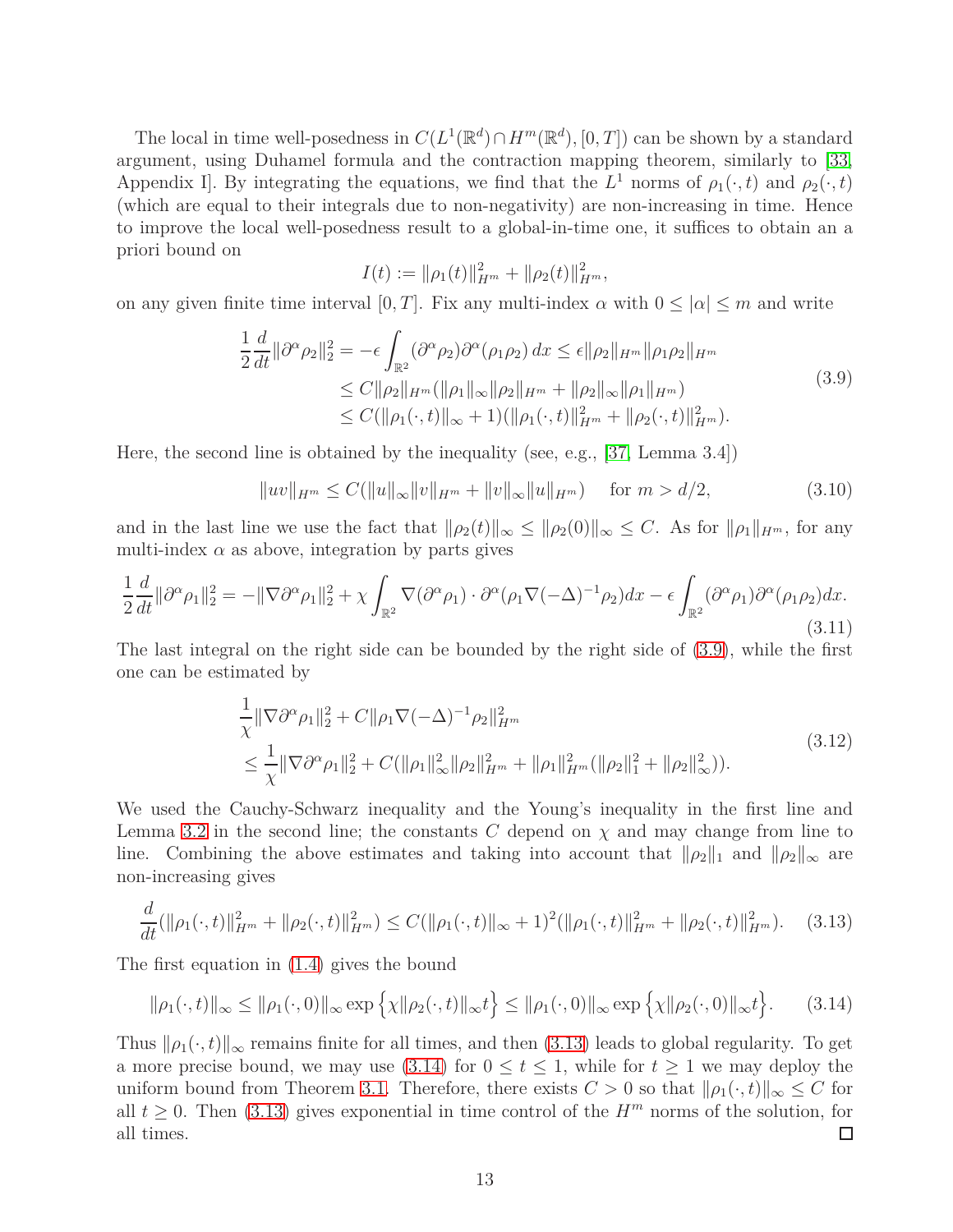### <span id="page-13-0"></span>**4 The mass comparison principle**

We now obtain a comparison principle that allows us to compare  $\rho_1$  to the solution  $\rho$  of the Fokker-Planck equation

<span id="page-13-5"></span>
$$
\partial_t \rho - \Delta \rho + \nabla \cdot (\rho \nabla H) = 0,\tag{4.1}
$$

with a certain prescribed *H*. The comparison will be in a mass concentration sense that will be clarified in Proposition [4.3.](#page-15-0) Let us assume that  $H = (-\Delta)^{-1}g$ , with a radially symmetric function  $g = g(|x|)$  supported in a ball  $B_{R_0}(0)$ . The explicit form of *g* and *H*, that we will use, is given in  $(4.10)$  and  $(4.11)$ . The function *H* is radially symmetric as well, and the divergence theorem gives

<span id="page-13-2"></span>
$$
\partial_r H(r) = \frac{1}{|\partial B_r|} \int_{B_r} \Delta H(x) dx = \frac{1}{2\pi r} \int_{B_r} (-g(x)) dx = -\frac{1}{r} \int_0^r g(s) s ds. \tag{4.2}
$$

Integrating in *r* gives an expression

<span id="page-13-1"></span>
$$
H(r) = -\log r \int_0^r g(s)s ds - \int_r^\infty (\log s)g(s)s ds + \text{const.}
$$
 (4.3)

Since *q* is compactly supported, taking the arbitrary constant in  $(4.3)$  to be zero gives

$$
H(r) = -\frac{1}{2\pi} ||g||_{L^1} \log r, \ r \ge R_0.
$$

<span id="page-13-6"></span>for large *r.* As a direct consequence of [\(4.2\)](#page-13-2), we have the following.

**Lemma 4.1.** *Assume that g*<sup>1</sup> *and g*<sup>2</sup> *are both radially symmetric and compactly supported. Suppose that g*<sup>1</sup> *is more concentrated than g*2*, in the sense that*

$$
\int_0^r g_1(s)sds \ge \int_0^r g_2(s)sds \text{ for all } r \ge 0.
$$

*Then, the functions*  $H_i := (-\Delta)^{-1}g_i$ ,  $i = 1, 2$ , satisfy  $\partial_r H_1 \leq \partial_r H_2 \leq 0$  for all  $r > 0$ . In *addition, if*  $g_i \in L^{\infty}(\mathbb{R}^2)$ *, then*  $\partial_r H_i(0) = 0$  *for*  $i = 1, 2$ *.* 

<span id="page-13-7"></span>We now compare the mass concentration of solutions to the Fokker-Planck equations.

**Proposition 4.2.** *Suppose that u*<sup>1</sup> *and u*<sup>2</sup> *are non-negative solutions to*

$$
\partial_t u_i - \Delta u_i + \nabla \cdot (u_i \nabla H_i) = 0,
$$

*for*  $i = 1, 2$ *, and*  $u_1$  *is more concentrated than*  $u_2$  *at*  $t = 0$ *, so that* 

<span id="page-13-4"></span>
$$
\int_{B_r} u_1(x,0)dx \ge \int_{B_r} u_2(x,0)dx \text{ for all } r \ge 0.
$$
\n(4.4)

*If, in addition,*  $H_2(\cdot, t)$  *is radially symmetric, and* 

<span id="page-13-3"></span>
$$
\partial_r H_2(r,t) \ge \max_{\phi} \partial_r H_1(r,\phi,t), \text{ for all } t \ge 0 \text{ and } r > 0,
$$
\n(4.5)

*then*  $u_1(\cdot, t)$  *is more concentrated than*  $u_2(\cdot, t)$  *for all*  $t \geq 0$ *.*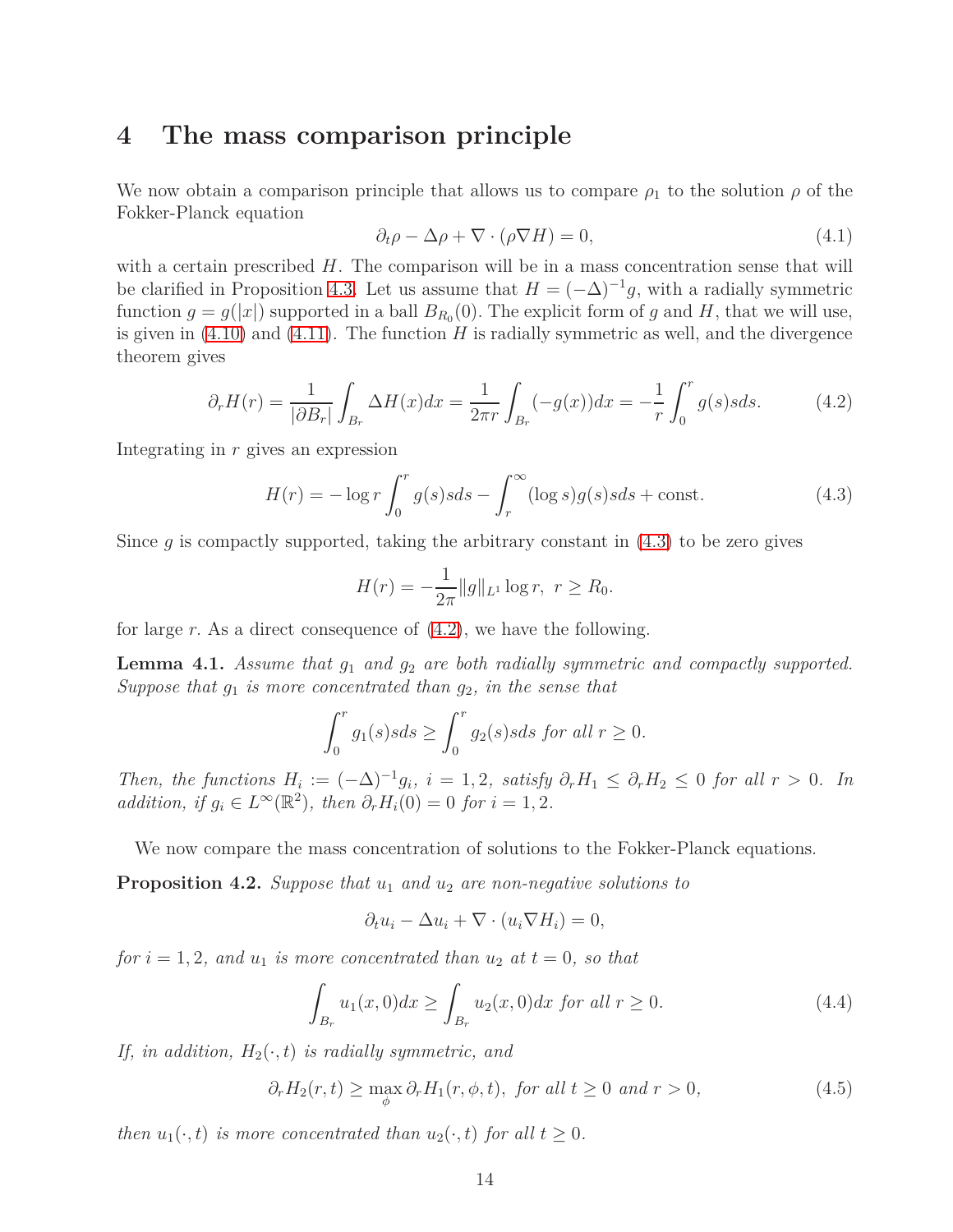Note that  $u_{1,2}$  are not necessarily radially symmetric. These results are valid in arbitrary space dimension – the proof below is given for  $d = 2$  for notational convenience but the argument can be generalized in a straightforward manner.

*Proof.* The masses

$$
M_i(r,t) := \int_{B_r} u_i(x,t) dx
$$

satisfy

<span id="page-14-0"></span>
$$
\partial_t M_i(r,t) = \int_{B_r} \Delta u_i \, dx - \int_{B_r} \nabla \cdot (u_i \nabla H_i) \, dx = \int_{\partial B_r} \partial_r u_i \, d\sigma - \int_{\partial B_r} u_i \partial_r H_i \, d\sigma
$$
\n
$$
= r \int_0^{2\pi} \partial_r u_i(r,\phi,t) \, d\phi - r \int_0^{2\pi} u_i(r,\phi,t) \partial_r H_i(r,\phi,t) \, d\phi. \tag{4.6}
$$

Here,  $d\sigma = r d\phi$  is the surface measure on the boundary. Note that

$$
\partial_r M_i = \int_{\partial B_r} u_i d\sigma = r \int_0^{2\pi} u_i(r, \phi, t) d\phi,
$$

so that

$$
\int_0^{2\pi} \partial_r u_i d\phi = \partial_r \left( \frac{\partial_r M_i}{r} \right) = \frac{\partial_{rr} M_i}{r} - \frac{\partial_r M_i}{r^2}.
$$

Substituting the above two equations into [\(4.6\)](#page-14-0) gives

<span id="page-14-1"></span>
$$
\partial_t M_i(r,t) = \partial_{rr} M_i - \frac{1}{r} \partial_r M_i - r \int_0^{2\pi} u_i(r,\phi,t) \partial_r H_i(r,\phi,t) d\phi.
$$
 (4.7)

Subtracting the two equations and using the radial symmetry of  $H_2$ , we obtain

$$
\partial_t (M_1 - M_2) - \partial_{rr}(M_1 - M_2) + \frac{1}{r} \partial_r (M_1 - M_2) \ge \partial_r H_2 \partial_r M_2 - (\partial_r M_1) \max_{\phi} \partial_r H_1(r, \phi, t)
$$
  
=  $-(\partial_r H_2) \partial_r (M_1 - M_2) + (\partial_r H_2 - \max_{\phi} \partial_r H_1(r, \phi, t)) \partial_r M_1$   
 $\ge -(\partial_r H_2) \partial_r (M_1 - M_2).$  (4.8)

We used [\(4.5\)](#page-13-3) as well as  $\partial_r M_1 \geq 0$  in the last inequality above. Now, the standard parabolic comparison principle (see e.g. [\[36,](#page-49-14) [50\]](#page-50-14)) and [\(4.4\)](#page-13-4) imply that

$$
M_1(r,t) \ge M_2(r,t)
$$
 for all  $r, t \ge 0$ .

To make the application completely routine one can consider  $M_1^{\epsilon}(r,t) = M_1(r,t) + \epsilon$  with  $\epsilon > 0$ (note that  $M_1^{\epsilon}$  satisfies the same equation as  $M_1$ ). Then in view of the definition of  $M_i$  and the upper bound of Theorem [3.1,](#page-9-3) we have  $M_1^{\epsilon}(r,t) - M_2(r,t) > 0$  in some small neighborhood of  $r = 0$  uniformly in *t*. Larger values of  $r$  are controlled by standard comparison principle. Taking  $\epsilon$  to zero yields the result.  $\Box$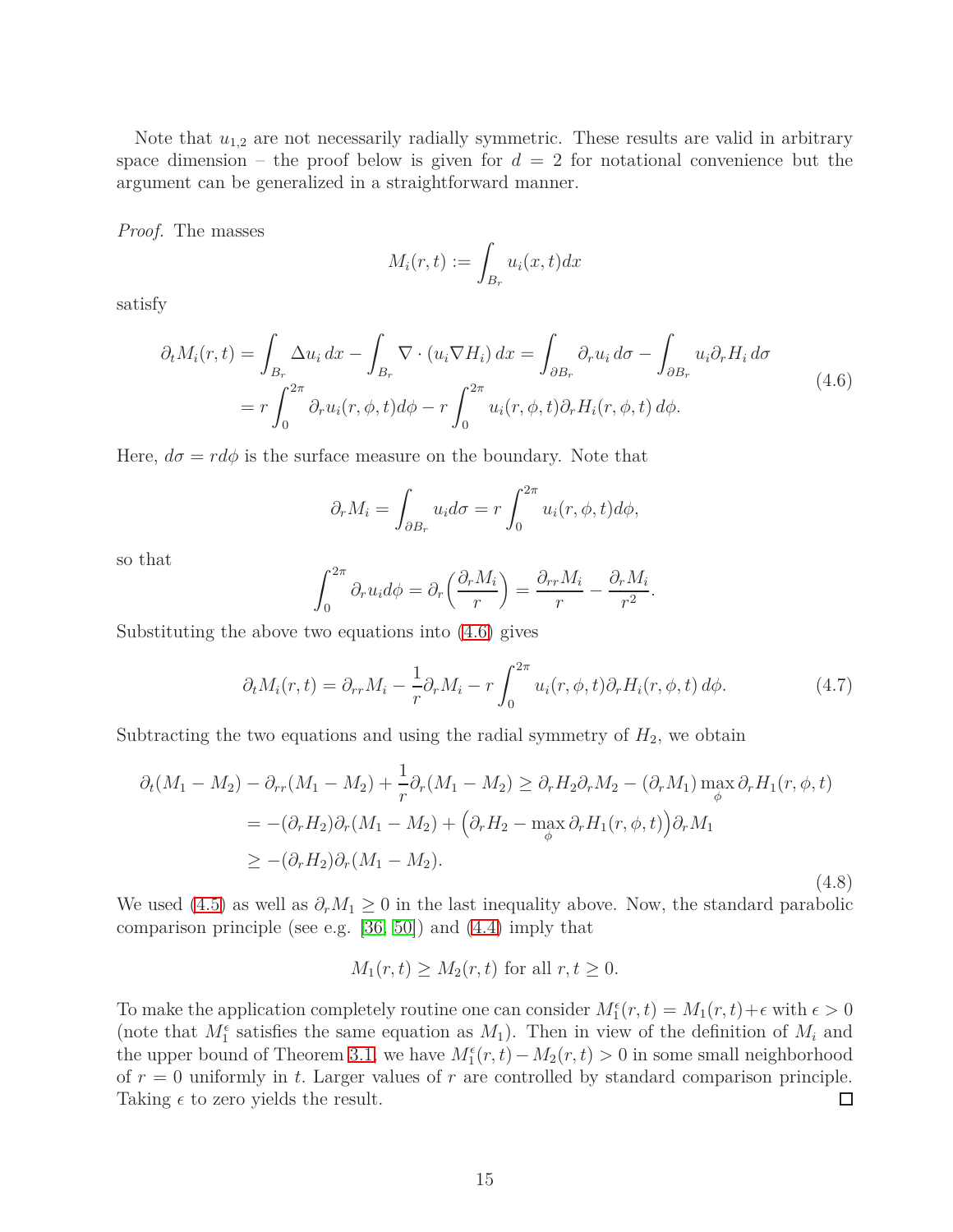Let us now go back to [\(1.4\)](#page-3-0). Let us recall the notation

$$
\theta = \frac{1}{\pi} ||\rho_2(\cdot, 0)||_{L^1}, \quad M_0 = ||\rho_1(\cdot, 0)||_{L^1}, \quad \gamma = \chi \theta,
$$
\n(4.9)

and that we are interested in the regime  $M_0 \gg \theta$ . We assume to simplify the technicalities that  $\rho_2(\cdot, 0)$  is smooth but very close to  $\chi_{B_1}(x)$  in  $L^1$  norm, and  $\rho_2(\cdot, 0) \ge \chi_{B_1}(x)$ , but in the argument below we think of  $\rho_2(\cdot, 0)$  as equal to  $\theta \chi_{B_1}(x)$ . To make this argument completely rigorous, while still using exactly the function  $g(x)$  in [\(4.10\)](#page-15-1), and keeping  $\rho_2(\cdot, 0)$  smooth, one may work with a time  $\tau_{\alpha}$  by which the mass of  $\rho_2$  drops by a factor of  $\alpha$  with  $\alpha < 1/2$ , rather than  $\tau_C$ , as the discrepancy between  $\rho_2(\cdot, 0)$  and  $\chi B_1$  can be made arbitrarily small in  $L^1(\mathbb{R}^2)$ .

Observe that any radial function  $f(x) \geq 0$  supported on  $B_1$ , and such that

$$
0 \le f(x) \le \rho_2(x, 0)
$$
 and  $||f||_{L^1} \ge \frac{1}{2} ||\rho_2(\cdot, 0)||_{L^1}$ ,

is more concentrated than

<span id="page-15-1"></span>
$$
g(x) := \theta(\chi_{B_1}(x) - \chi_{B_{1/\sqrt{2}}}(x)). \tag{4.10}
$$

In particular, *g* is less concentrated than  $\rho_2(\cdot, t)$  for all  $t \leq \tau_C$ . One may use [\(4.3\)](#page-13-1) to obtain

<span id="page-15-2"></span>
$$
H(x) := \chi(-\Delta)^{-1}g = \begin{cases} (\gamma/8)(1 - \log 2) & \text{for } 0 \le r < 1/\sqrt{2}.\\ (\gamma/4)(\log r + 1 - r^2) & \text{for } 1/\sqrt{2} \le r < 1, \\ -(\gamma/4)\log r & \text{for } r \ge 1. \end{cases}
$$
(4.11)

<span id="page-15-3"></span>We can now compare  $\rho_1$  to the solution to the Fokker-Planck equation with the drift potential *H*, and conclude the following:

**Proposition 4.3.** Let  $\rho_1(x,t)$ ,  $\rho_2(x,t)$  *solve* [\(1.4\)](#page-3-0) *with radially symmetric initial conditions, where*  $\rho_2(\cdot, 0) = \theta \eta$ ,  $\eta$  *smooth, radial and*  $\eta(x) \ge \chi_{B_1}(x)$ *, and*  $\rho(x, t)$  *solve the Fokker-Planck equation* [\(4.1\)](#page-13-5) *with the drift potential H given by* [\(4.11\)](#page-15-2) *and the same initial condition as*  $\rho_1$ *. Let*  $\tau_C$  *be the time it takes for the*  $L^1$  *norm of*  $\rho_2$  *to decrease by*  $\theta \pi/2$ *. Then we have* 

<span id="page-15-0"></span>
$$
\int_{B_r} \rho_1(x, t) dx \ge \int_{B_r} \rho(x, t) dx - \frac{1}{2} \int_{\mathbb{R}^2} \rho_2(x, 0) dx \quad \text{for all } t \le \tau_C \text{ and } r \ge 0. \tag{4.12}
$$

*Proof.* Let  $\tilde{\rho}$  solve the equation for  $\rho_1$  without the reaction term:

$$
\partial_t \tilde{\rho} - \Delta \tilde{\rho} + \chi \nabla \cdot (\tilde{\rho} \nabla (-\Delta)^{-1} \rho_2) = 0, \qquad (4.13)
$$

with the same initial condition as  $\rho_1$ . Note that  $\tilde{\rho}(\cdot,t)$  is more concentrated than  $\rho(\cdot,t)$  for all  $t \leq \tau_C$ . Indeed, the function *g* defined in [\(4.10\)](#page-15-1) is less concentrated than  $\rho_2(\cdot, t)$  for all  $t \leq \tau_C$ , hence Lemma [4.1](#page-13-6) implies that

$$
\chi \partial_r (-\Delta)^{-1} \rho_2(\cdot, t) \leq \partial_r H \leq 0 \text{ for all } t \leq \tau_C,
$$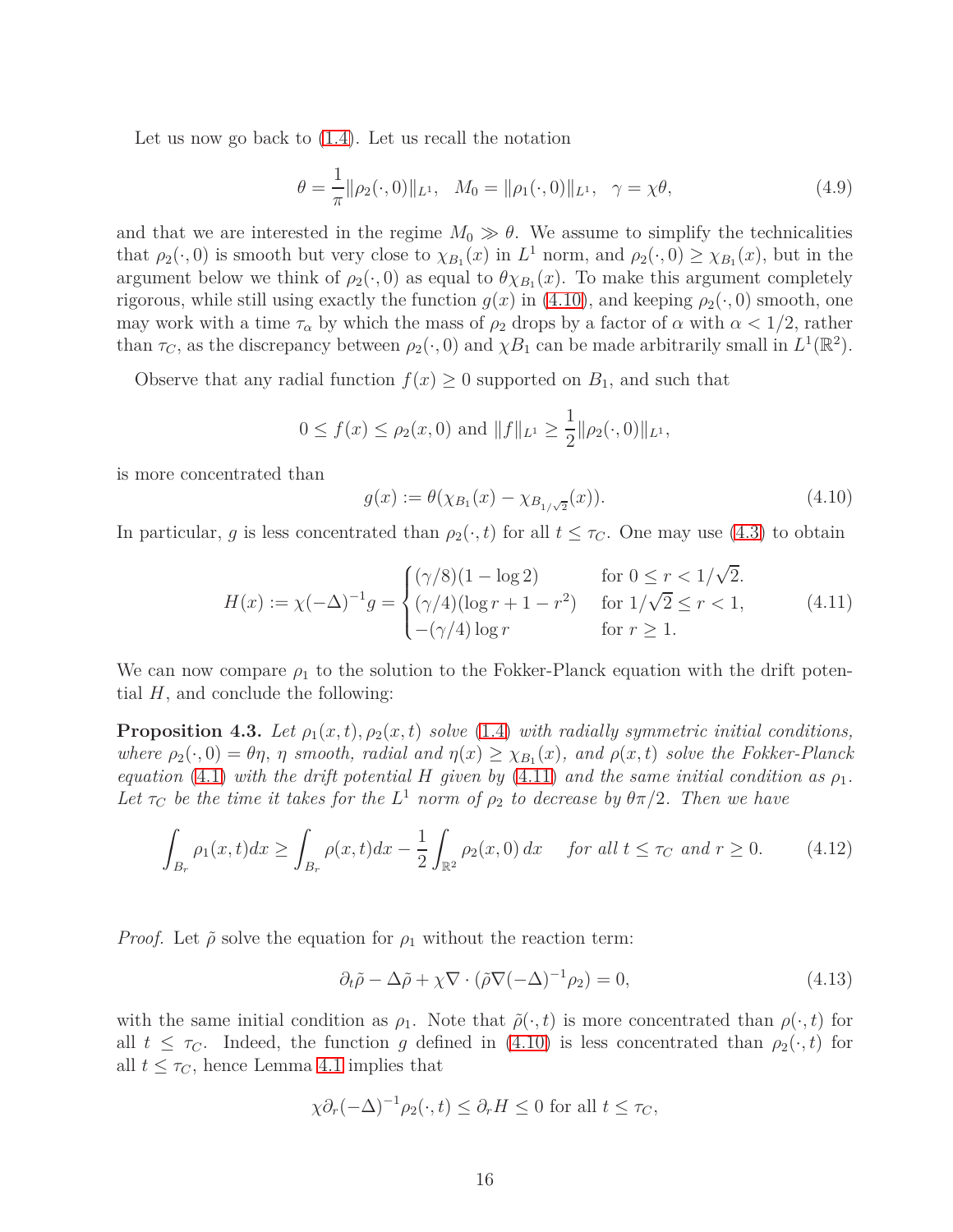where  $H$  as in  $(4.11)$ . Thus, Proposition [4.2](#page-13-7) gives

$$
\int_{B_r} \tilde{\rho}(x,t)dx \ge \int_{B_r} \rho(x,t)dx \text{ for all } t \le \tau_C \text{ and } r \ge 0.
$$
\n(4.14)

To prove [\(4.12\)](#page-15-0), it suffices then to compare  $\rho_1$  and  $\tilde{\rho}$  and show that

<span id="page-16-1"></span>
$$
\int_{B_r} \rho_1(x, t) dx \ge \int_{B_r} \tilde{\rho}(x, t) dx - \frac{1}{2} \int_{\mathbb{R}^2} \rho_2(x, 0) dx \text{ for all } t \le \tau_C \text{ and } r \ge 0.
$$
 (4.15)

Note that

<span id="page-16-2"></span>
$$
\int_{\mathbb{R}^2} \rho_1(x,0) \, dx - \int_{\mathbb{R}^2} \rho_1(x,t) \, dx = \int_{\mathbb{R}^2} \rho_2(x,0) \, dx - \int_{\mathbb{R}^2} \rho_2(x,t) \, dx \le \frac{1}{2} \int_{\mathbb{R}^2} \rho_2(x,0) \, dx \text{ for all } t \le \tau_C,
$$
\n
$$
(4.16)
$$

and the comparison principle implies that

<span id="page-16-3"></span>
$$
\tilde{\rho}(x,t) \ge \rho_1(x,t) \text{ for all } x,t. \tag{4.17}
$$

Hence, we may write

$$
\int_{B_r} \rho_1(x,t)dx = \int_{\mathbb{R}^2} \rho_1(x,t)dx - \int_{\mathbb{R}^2 \backslash B_r} \rho_1(x,t)dx
$$
\n
$$
\geq \int_{\mathbb{R}^2} \rho_1(x,0)dx - \frac{1}{2} \int_{\mathbb{R}^2} \rho_2(x,0)dx - \int_{\mathbb{R}^2 \backslash B_r} \tilde{\rho}(x,t)dx
$$
\n
$$
= -\frac{1}{2} \int_{\mathbb{R}^2} \rho_2(x,0) dx + \int_{\mathbb{R}^2} \tilde{\rho}(x,0) dx - \int_{\mathbb{R}^2 \backslash B_r} \tilde{\rho}(x,t)dx = \int_{B_r} \tilde{\rho}(\cdot,t) dx - \frac{1}{2} \int_{\mathbb{R}^2} \rho_2(x,0) dx,
$$

which is  $(4.15)$ . Here we used  $(4.16)$  and  $(4.17)$  in the first step, and conservation of mass for  $\tilde{\rho}$  in the last step.  $\Box$ 

## <span id="page-16-0"></span>**5 Weak weighted Poincaré-type inequalities**

In this section, we develop some analytical tools that we will need to derive sufficiently sharp estimates on the convergence to equilibrium rates for the solutions to the Fokker-Planck equation with a logarithmic potential. To motivate these results, consider the Fokker-Planck equation

<span id="page-16-4"></span>
$$
\partial_t \rho - \Delta \rho + \nabla \cdot (\rho \nabla H) = 0 \text{ in } \mathbb{R}^2 \times [0, +\infty), \tag{5.1}
$$

where  $H = \chi(-\Delta)^{-1}g$  is time independent, and  $g(x)$  is the radially symmetric function supported in  $B(0,1)$  defined in  $(4.10)$ . As outlined in the previous section, we plan to use the solution  $\rho$  as a comparison tool to control the behavior of  $\rho_1$ .

The operator *L*

$$
L\rho = -\Delta \rho + \nabla \cdot (\rho \nabla H)
$$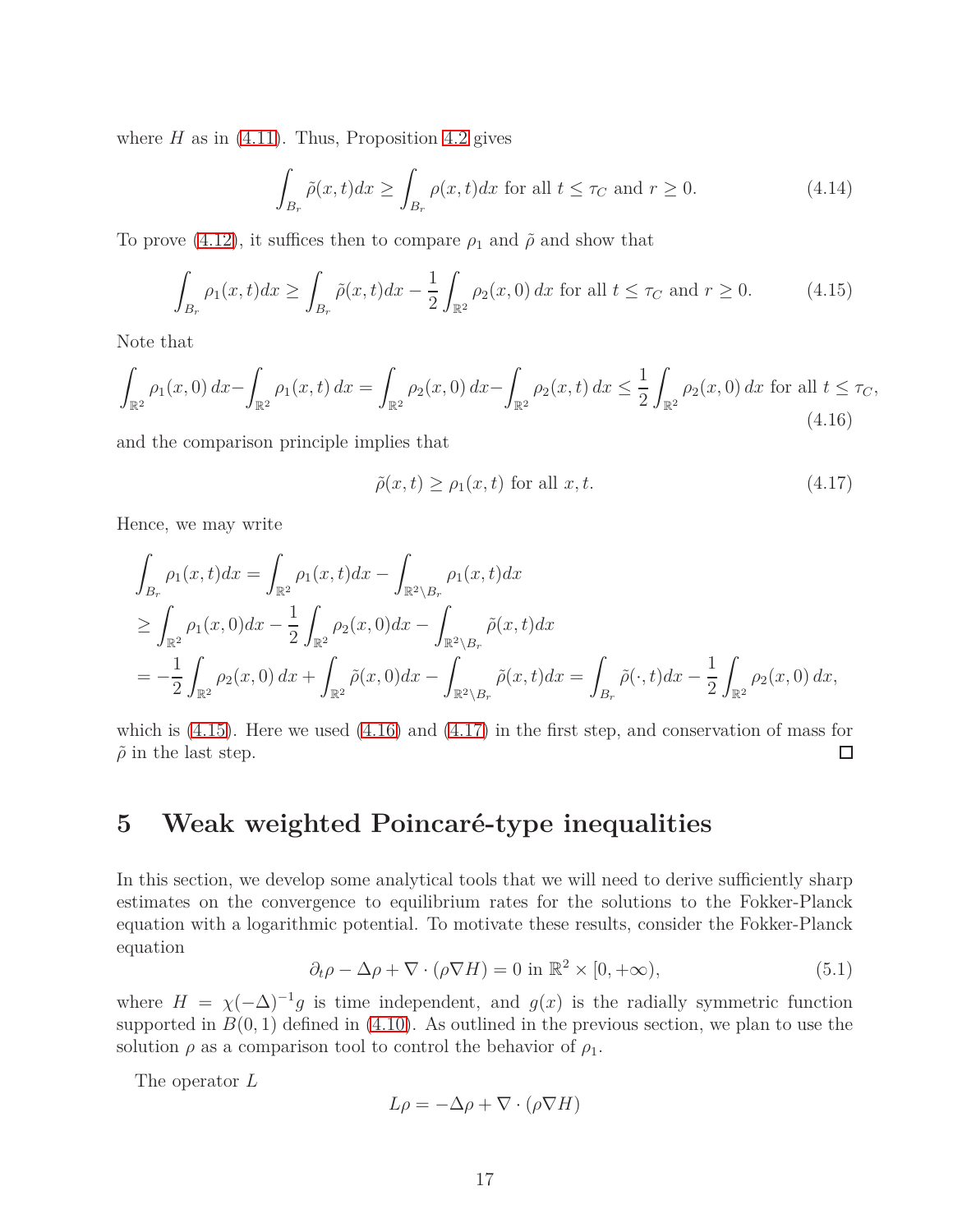is self-adjoint in the weighted space  $L^2(e^{-H}dx)$  (when defined on a natural weighted Sobolev space), and is non-negative. Its unique ground state corresponding to the zero eigenvalue is a multiple of  $e^H$ , provided that

$$
\int e^H dx < \infty,
$$

otherwise there is no ground state. In our situation, *H* is given by [\(4.11\)](#page-15-2), so that

<span id="page-17-2"></span>
$$
e^{H(x)} = \begin{cases} (e/2)^{\gamma/8}, & |x| < 1/\sqrt{2}, \\ e^{\gamma/4} |x|^{\gamma/4} e^{-\gamma |x|^2/4}, & 1/\sqrt{2} \le |x| \le 1, \\ |x|^{-\gamma/4}, & |x| \ge 1. \end{cases}
$$
(5.2)

As the evolution  $(5.1)$  conserves the integral of  $\rho$ , we expect theat

$$
\rho(t,x) \to e^{H(x)} \Big( \int \rho \, dx \Big) \Big( \int e^H \, dx \Big)^{-1}, \text{ as } t \to +\infty.
$$

The dual operator  $L^*$  with respect to the standard  $L^2(dx)$  inner product, given by

$$
L^*f = -\Delta f - \nabla H \cdot \nabla f,
$$

is self-adjoint in  $L^2(e^H dx)$ , with the ground state equal to a constant. The corresponding dual evolution is

<span id="page-17-0"></span>
$$
\partial_t f - \Delta f - \nabla H \cdot \nabla f = 0. \tag{5.3}
$$

Note that  $\rho(\cdot, t)$  solving [\(5.1\)](#page-16-4) is equivalent to

$$
f(x,t) := \rho(x,t)e^{-H(x)}
$$

solving [\(5.3\)](#page-17-0). The evolution (5.3) conserves the integral of  $f(x) \exp(H(x))$  so we expect that

$$
f(x,t) \to \bar{f} := \left( \int f_0 e^H dx \right) \left( \int e^H dx \right)^{-1}, \text{ as } t \to +\infty,
$$

where  $f_0(x) = f(x, 0)$ . Note that we have

<span id="page-17-1"></span>
$$
\frac{d}{dt} \underbrace{\int_{\mathbb{R}^2} (f(x,t) - \bar{f})^2 e^{H(x)} dx}_{=:Z(t)} = -2 \underbrace{\int_{\mathbb{R}^2} |\nabla f(x,t)|^2 e^{H(x)} dx}_{=:W(t)}.
$$
\n(5.4)

If we can bound  $Z(t)$  from above as

$$
Z(t) \le g(W(t), \|f_0\|_{\infty}),
$$

with some function  $g$  that increases in  $W$ , that would allow us to bound  $W(t)$  from below in terms of  $Z(t)$  and  $||f_0||_{\infty}$ . Then, [\(5.4\)](#page-17-1) would give us a differential inequality for  $Z(t)$  leading to an explicit decay estimate on  $Z(t)$ . In the simplest case, the bound  $Z \leq CW$  applies, which is a standard Poincaré inequality. Then there is a spectral gap for  $L^*$ , and exponential in time convergence to the ground state in  $L^2(e^H dx)$ . This is true for uniformly concave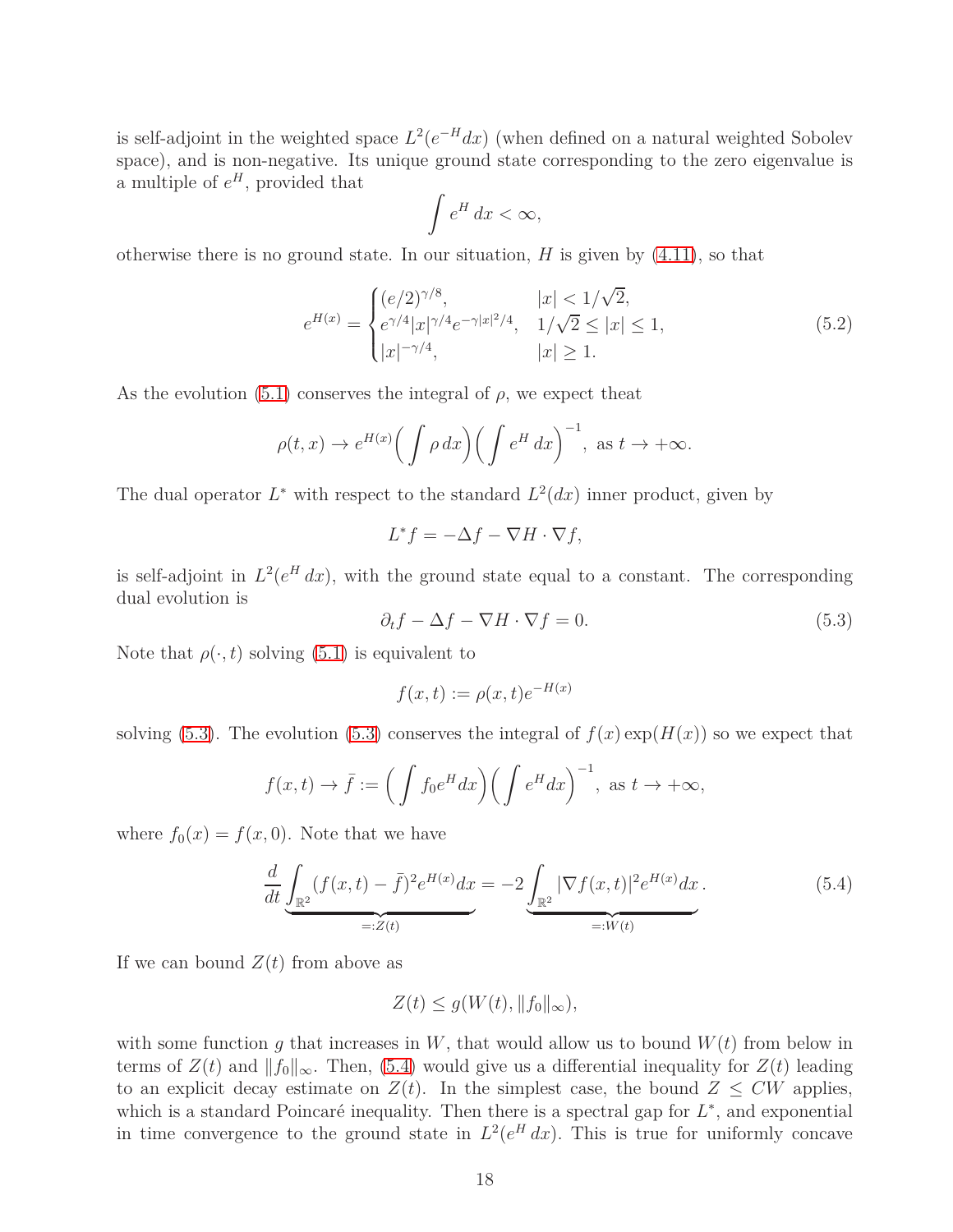potentials, as in for the Brascamp-Lieb inequality. However, it is not difficult to verify that in the case of logarithmic (or even  $|x|^\alpha$  with  $\alpha < 1$ ) potential there is no spectral gap, that is, the ground state zero is not an isolated point of the spectrum. Then, the usual Poincaré inequality cannot hold, and one needs what is called a weak Poincaré version that manifests itself in a different, stronger weight deployed for the gradient norm.

We will prove the weak weighted Poincaré inequality for a more general family of radial weights  $w(r) \geq 0$ , which depend on a parameter  $\gamma > 0$ , than the specific choice [\(5.2\)](#page-17-2), since the argument is essentially the same. We will assume that the weights have the following properties: there exist  $0 < r_1 < r_2 < \infty$  and constants  $C_0$ ,  $C_1$  independent of  $\gamma$  such that

<span id="page-18-0"></span>
$$
C_0^{-1}w(s) \le w(r) \le C_0w(s), \text{ for all } s, r \in [0, r_1];
$$
\n(5.5)

$$
w'(r) \le -C_1 \gamma (r - r_1) w(r), \ r \in [r_1, r_2]; \tag{5.6}
$$

$$
w'(r) \le -C_2 \gamma r^{-1} w(r), \ \ r \in [r_2, \infty). \tag{5.7}
$$

An elementary computation shows that for the weight  $w(r) = \exp(H(r))$  given by [\(5.2\)](#page-17-2), assumptions  $(5.5)-(5.7)$  $(5.5)-(5.7)$  $(5.5)-(5.7)$  hold with

<span id="page-18-1"></span>
$$
r_1 = \frac{1}{\sqrt{2}}, \quad r_2 = 3/4,\tag{5.8}
$$

where the choice of  $r_2$  is rather arbitrary; any number larger than  $r_1$  would work. The power weight  $v(r) = (1 + r^2)^{-\gamma/2}$  analyzed by Bobkov and Ledoux in [\[4\]](#page-47-0) does not directly fit the above assumptions; as we will see below, the natural choice of  $r_1$  in this case does depend on *γ*, the difference with our case being the lack of a plateau near zero. We will indicate changes necessary to accommodate the power weight in Theorem  $5.4$ .

It will be convenient for us to derive a slightly stronger version of the standard Poincaré estimate. Given any  $f(x)$ , let

$$
\tilde{f}(r) := \frac{1}{2\pi} \int_0^{2\pi} f(r,\phi)d\phi.
$$

Instead of directly looking for an upper bound for

$$
Z = \int_{\mathbb{R}^2} (f(x) - \bar{f})^2 w(x) dx, \quad \bar{f} = \left( \int_{\mathbb{R}^2} w(x) dx \right)^{-1} \int_{\mathbb{R}^2} f(x) w(x) dx.
$$

it turns out to be easier to control the following integral that is closely related to  $Z(t)$ :

$$
I := \int_{\mathbb{R}^2} (f(x) - \tilde{f}(r_1))^2 w(x) dx =: I_1 + I_2 + I_3.
$$

Here,  $I_1, I_2, I_3$  denote the integrals over the three sets  $B_{r_1}, B_{r_2} \setminus B_{r_1}$ , and  $(B_{r_2})^c$ , respectively. Note that

$$
Z = \int_{\mathbb{R}^2} (f(x) - \bar{f})^2 w(x) dx = \inf_{a} \int (f - a)^2 w(x) dx \le I.
$$

Let us also define

$$
J_1 := \int_{B_{r_1}} |\nabla f|^2 w(x) dx, \quad J_2 := \int_{B_{r_2} \backslash B_{r_1}} |\nabla f|^2 w(x) dx, \quad J_3 := \int_{(B_{r_2})^c} |\nabla f|^2 |x|^2 w(x) dx.
$$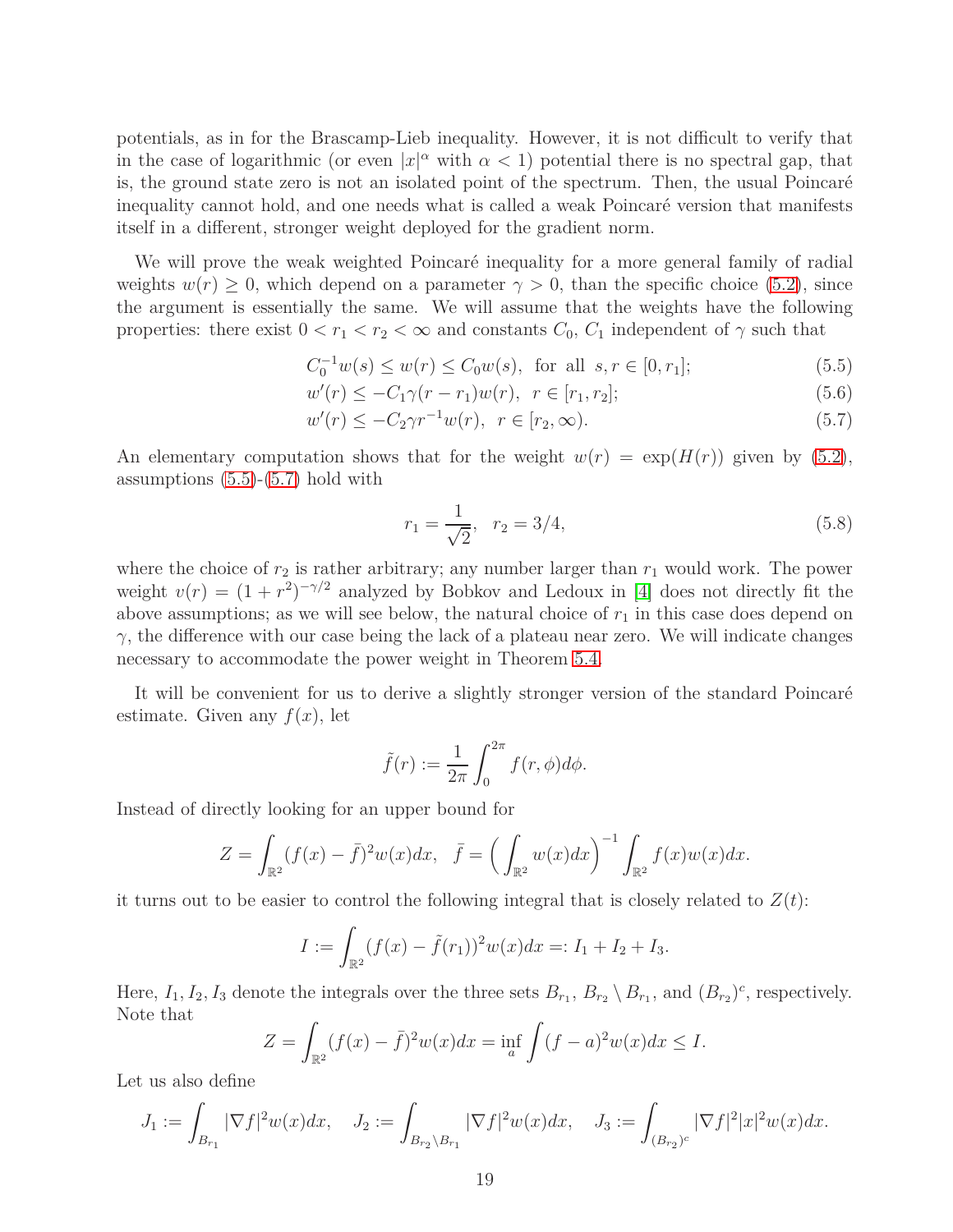Note that  $J_1$  and  $J_2$  are directly related to

$$
W = \int |\nabla f|^2 w(x) \, dx,
$$

<span id="page-19-2"></span>but  $J_3$  has an extra factor  $|x|^2$  in the integrand.

**Theorem 5.1.** *Suppose that the weight*  $w(x) \geq 0$  *is radial and satisfies* [\(5.5\)](#page-18-0)–[\(5.7\)](#page-18-0)*. Then there exists a universal constant C such that for all sufficiently large*  $\gamma$  *and every*  $f$  *in the* weighted Sobolev class  $W^{1,2}(w \, dx)$  the following inequalities hold:

<span id="page-19-0"></span>
$$
I_1 \leq C J_1,\tag{5.9}
$$

$$
I_2 \le \frac{C}{\gamma} J_2 + \frac{C}{\gamma} J_1 + \frac{1}{4} I_1,\tag{5.10}
$$

$$
I_3 \le \frac{C}{\gamma^2} J_3 + \frac{C}{\gamma^2} J_2 + \frac{1}{4} I_2. \tag{5.11}
$$

*Remarks.* 1. As usual, it suffices to prove the inequalities for  $f \in C_0^{\infty}(\mathbb{R}^2)$ .

2. The factors 1*/*4 in estimates [\(5.10\)](#page-19-0) and [\(5.11\)](#page-19-0) are needed (any factor less than one would work) to derive the sharpest version of the convergence to equilibrium estimate.

3. Here and in the estimates that follow, *C* and *c* stand for universal constants (in particular independent of  $\gamma$ ) that may change from expression to expression. These constants may depend on  $r_1, r_2, C_0, C_1$  and  $C_2$ .

4. The proof extends to all dimensions with a minor adjustment of the constants. While in dimensions  $d \neq 2$  the logarithmic behavior of *H* does not correspond to the Green's function of the Laplacian, the behavior of a particle in such slowly growing potential is of an independent interest.

5. All arguments, after minor adjustments, can be made to work for  $\gamma > d$ .

*Proof.* Since we will be working in polar coordinates, it is convenient to incorporate the Jacobian into the weight, setting  $u(r) = rw(r)$ . Let us restate our assumptions on *w* in terms of *u*. On the interval  $[r_1, r_2]$  we have

$$
u'(r) = rw'(r) + w(r) \le \left(-C_1\gamma(r - r_1) + \frac{1}{r}\right)u(r). \tag{5.12}
$$

<span id="page-19-1"></span>Thus if  $\gamma$  is large, *u* is increasing at most for only a small distance past  $r_1$ , and reaches its maximum no further than  $r_{max} = r_1 + O(\gamma^{-1})$ . In particular, there is  $\gamma_0$  large enough so that

$$
u'(r) \le -c\sqrt{\gamma}u(r)
$$
 for all  $r \in [r_1 + \frac{1}{\sqrt{\gamma}}, r_2]$ , for  $\gamma > \gamma_0$ ,

with some  $c > 0$ . For  $r \in [r_2, +\infty)$ , we have

$$
u'(r) \le (-C_2\gamma + 1)w(r) \le -C_3\gamma r^{-1}u(r),
$$

for large enough *γ.*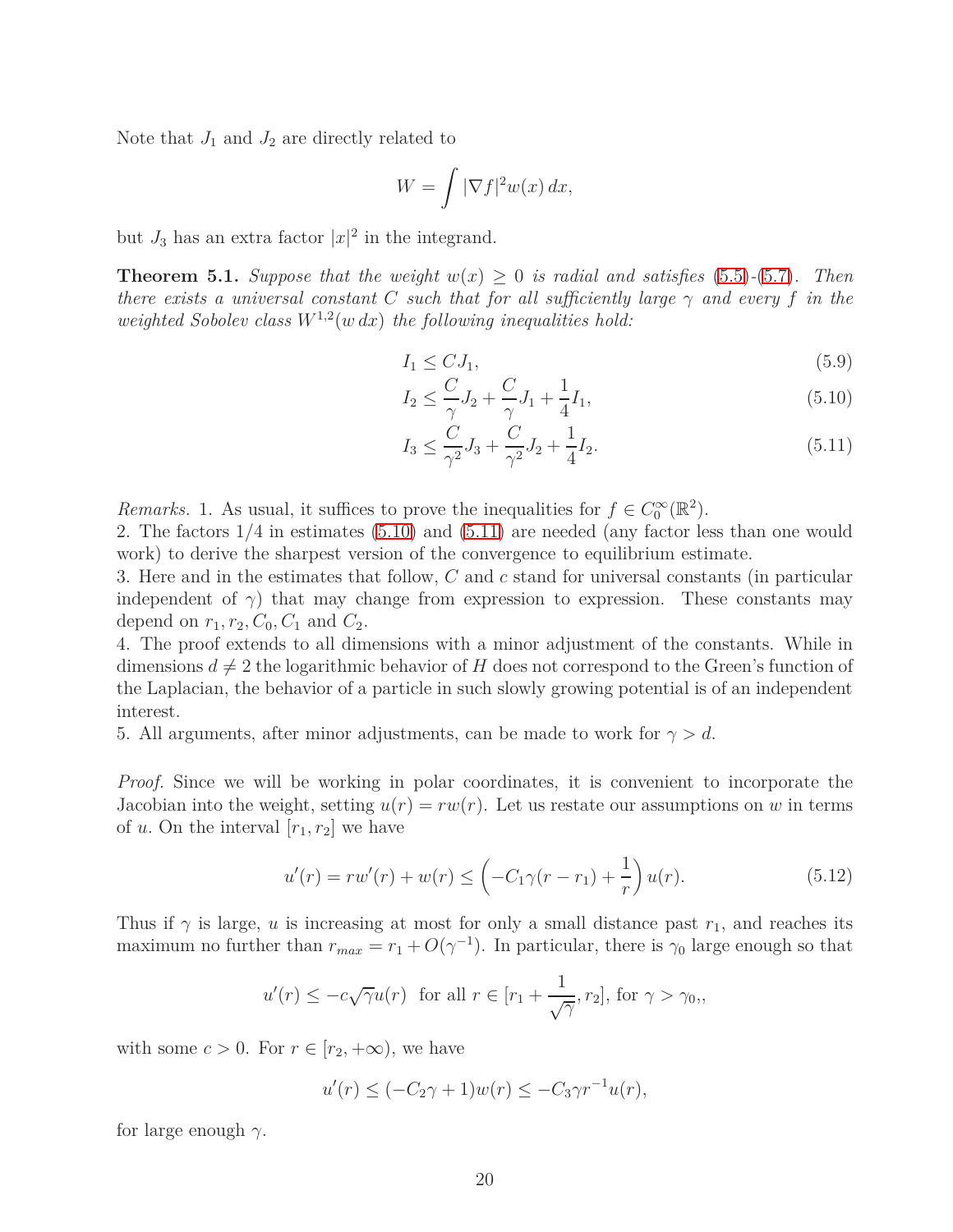Putting together the observations above, *u* satisfies the following differential inequalities, with some  $C, c > 0$ , and  $\tilde{r}_1 := r_1 + 1/\sqrt{\gamma}$ :

$$
\begin{cases}\nCu(r) & \text{for } r \in [r_1, \tilde{r}_1), \\
-c \sqrt{\alpha}u(r) & \text{for } r \in [\tilde{r}_1, r_1]\n\end{cases}
$$
\n(5.13a)

$$
u'(r) \leq \begin{cases} -c\sqrt{\gamma}u(r) & \text{for } r \in [\tilde{r}_1, r_2), \\ 0 & \text{otherwise} \end{cases}
$$
 (5.13b)

$$
\left(-c\gamma r^{-1}u(r) \quad \text{for } r \in [r_2, +\infty). \tag{5.13c}
$$

These are the inequalities that we will use in the analysis below, along with [\(5.12\)](#page-19-1).

We first note that [\(5.9\)](#page-19-0) is a direct consequence of a slight variation of the standard proof of the Poincaré's inequality (see, e.g. [\[21\]](#page-48-12)), so we only need to estimate  $I_2$  and  $I_3$ . We will first show the inequalities for the radially symmetric  $f$ , where we only need the first term in the right side of [\(5.10\)](#page-19-0) and first two terms in the right side of [\(5.11\)](#page-19-0), respectively, and then consider a general *f*.

• **Control of**  $I_2$ : the radial estimates. Let f be radial, and  $h > 0$  an arbitrary function of single variable, then

$$
\int_{r_1}^{r_2} (f(r) - f(r_1))^2 u(r) dr = \int_{r_1}^{r_2} \left( \int_{r_1}^r f'(s) ds \right)^2 u(r) dr
$$
  
\n
$$
\leq \int_{r_1}^{r_2} \left( \int_{r_1}^r f'(s)^2 h(s) ds \right) \left( \int_{r_1}^r h(t)^{-1} dt \right) u(r) dr \qquad (5.14)
$$
  
\n
$$
= \int_{r_1}^{r_2} f'(s)^2 h(s) \int_s^{r_2} u(r) \left( \int_{r_1}^r h(t)^{-1} dt \right) dr ds.
$$

We choose  $h = u^{1/2}$ , and claim that

$$
\int_{s}^{r_2} u(r) \left( \int_{r_1}^{r} u(t)^{-1/2} dt \right) dr \leq \frac{C}{\gamma} u(s)^{1/2} \quad \text{for all } s \in [r_1, r_2]. \tag{5.15}
$$

Once this claim is proved, plugging it into [\(5.14\)](#page-30-0) yields

$$
I_2 = \int_{r_1}^{r_2} (f - f(r_1))^2 u dr \le \frac{C}{\gamma} \int_{r_1}^{r_2} f'(s)^2 u(s) ds = \frac{C}{\gamma} J_2.
$$
 (5.16)

Now, let us prove [\(5.15\)](#page-30-1). To this end, we will show that

$$
\int_{r_1}^r u(t)^{-1/2} dt \le \frac{C}{\sqrt{\gamma}} u(r)^{-1/2} \quad \text{for all } r \in [r_1, r_2],
$$
\n(5.17)

and

$$
\int_{s}^{r_2} u(r)^{1/2} dr \le \frac{C}{\sqrt{\gamma}} u(s)^{1/2} \quad \text{ for all } s \in [r_1, r_2], \tag{5.18}
$$

which together imply [\(5.15\)](#page-30-1) immediately. To prove [\(5.17\)](#page-32-0), we note that, if  $r \in [r_1, \tilde{r}_1]$ , [\(5.12\)](#page-19-1) implies

$$
u(t)^{-1/2} \leq Cu(r)^{-1/2}
$$
 for any  $t \in [r_1, r]$ ,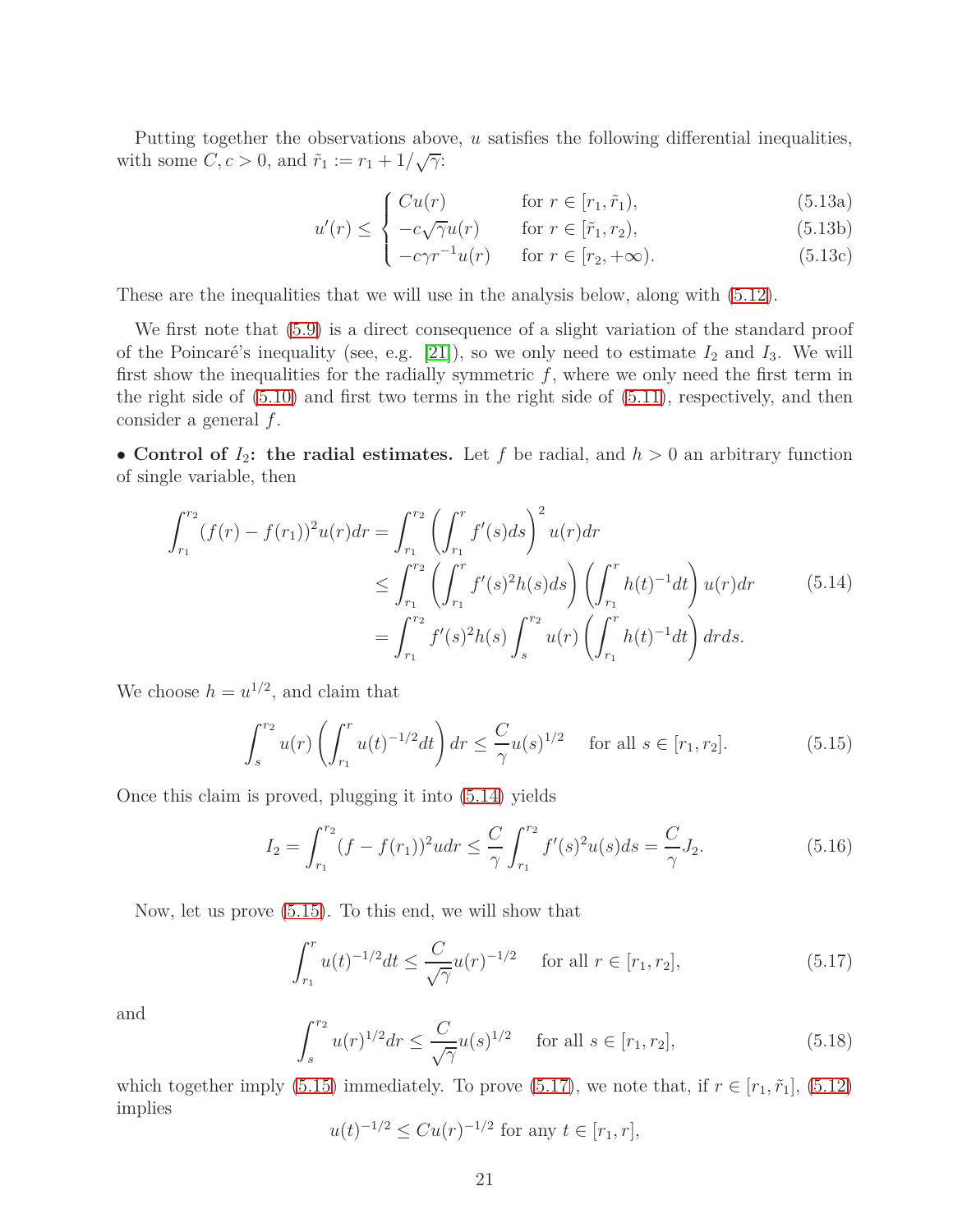hence [\(5.17\)](#page-32-0) holds for  $r \leq \tilde{r}_1$ . If  $r > \tilde{r}_1$ , we split the integration domain in the left side of [\(5.17\)](#page-32-0) as

$$
\int_{r_1}^r u(t)^{-1/2} dt = \int_{r_1}^{\tilde{r}_1} u(t)^{-1/2} dt + \int_{\tilde{r}_1}^r u(t)^{-1/2} dt = A + B. \tag{5.19}
$$

Again by  $(5.12)$ , we have

$$
A \leq \frac{C}{\sqrt{\gamma}} u(\tilde{r}_1)^{-1/2} \leq \frac{C}{\sqrt{\gamma}} u(r)^{-1/2},
$$

as  $u(r)$  is decreasing for  $r > \tilde{r}_1$ . For the second integral in [\(5.19\)](#page-34-0), note that [\(5.13b\)](#page-30-2) gives

$$
u(t)^{-1/2} \le e^{-c\sqrt{\gamma}(r-t)/2}u(r)^{-1/2}
$$
 for  $t \in [\tilde{r}_1, r],$ 

thus

$$
B \le \frac{C}{\sqrt{\gamma}} u(r)^{-1/2}.\tag{5.20}
$$

To prove [\(5.18\)](#page-32-1), note that if  $s > \tilde{r}_1$ , then (5.18) follows directly from [\(5.13b\)](#page-30-2), as in [\(5.20\)](#page-34-1). If  $s < \tilde{r}_1$ , we again split the integration domain

$$
\int_{s}^{r_2} u(t)^{1/2} dt = \int_{s}^{\tilde{r}_1} u(t)^{1/2} dt + \int_{\tilde{r}_1}^{r_2} u(t)^{1/2} dt = A + B.
$$
 (5.21)

The first integral in the right side can be controlled by

$$
A \le \frac{C}{\sqrt{\gamma}} u(s)^{1/2},
$$

because  $u(t) \leq Cu(s)$  on this interval due to [\(5.12\)](#page-19-1), and  $|\tilde{r}_1 - s| \leq 1/\sqrt{\gamma}$ . The second integral can be controlled by

$$
B \le \frac{C}{\sqrt{\gamma}} u(\tilde{r}_1)^{1/2} \le \frac{C}{\sqrt{\gamma}} u(s)^{1/2},
$$

by [\(5.13b\)](#page-30-2) and [\(5.12\)](#page-19-1).

• **Control of** *I*<sup>2</sup> **for a non-radial function.** For the general non-radial case, we decompose a function  $f = f(r, \phi)$  into the Fourier series

$$
f(r,\phi) = \tilde{f}(r) + \sum_{n=1}^{\infty} (\psi_n(r)\cos(n\phi) + \xi_n(r)\sin(n\phi)).
$$
 (5.22)

Using this decomposition, *I*<sup>2</sup> becomes

$$
I_2 = \int_{r_1}^{r_2} (\tilde{f}(r) - \tilde{f}(r_1))^2 u(r) dr + \pi \sum_{n=1}^{\infty} \int_{r_1}^{r_2} (\psi_n(r)^2 + \xi_n(r)^2) u(r) dr,
$$
 (5.23)

whereas  $J_2$  becomes

$$
J_2 = \int_{r_1}^{r_2} \tilde{f}'(r)^2 u(r) dr + \pi \sum_{n=1}^{\infty} \int_{r_1}^{r_2} \left( \frac{n^2}{r^2} \psi_n(r)^2 + \frac{n^2}{r^2} \xi_n(r)^2 + \psi_n'(r)^2 + \xi_n'(r)^2 \right) u(r) dr. \tag{5.24}
$$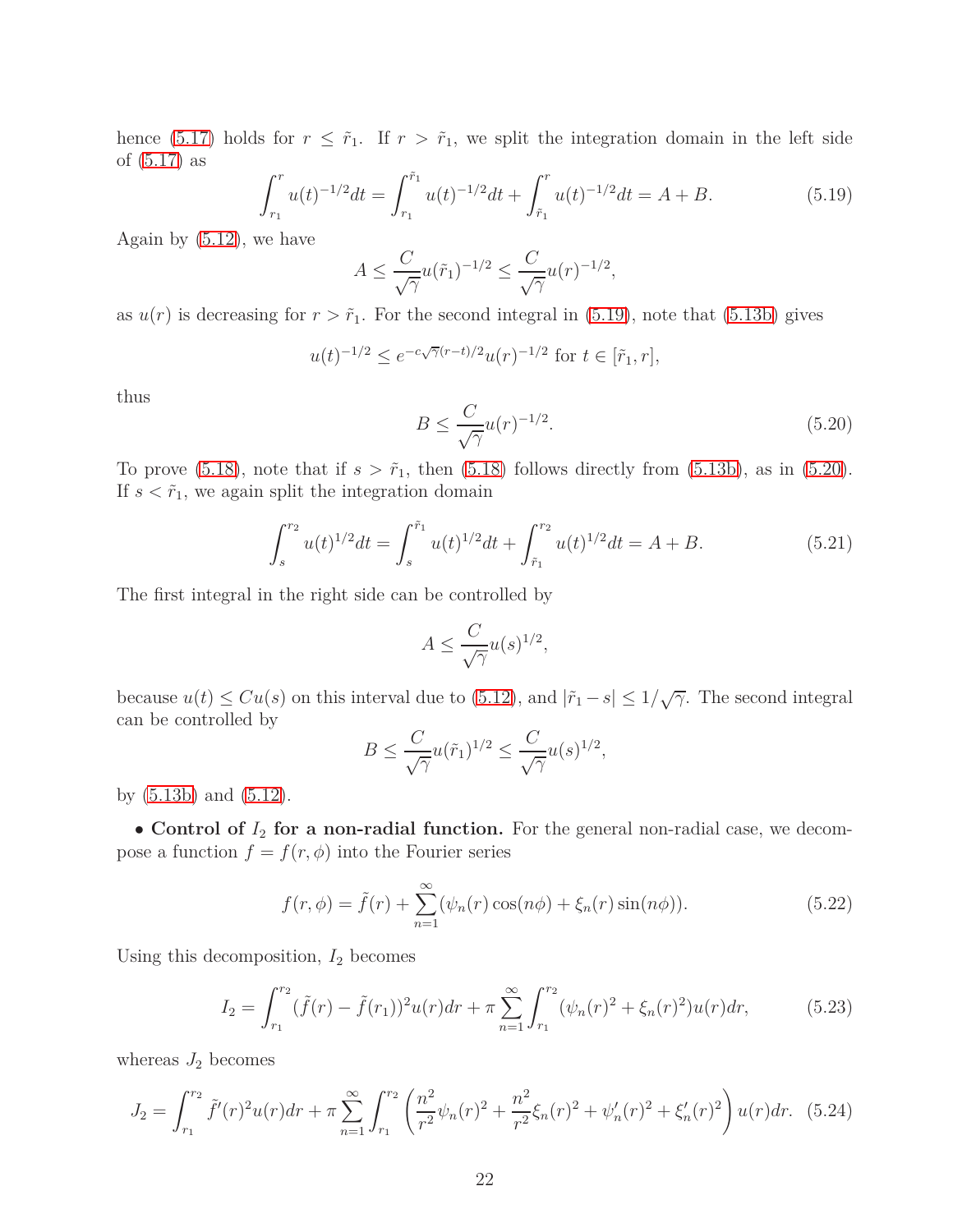Note that  $I_1$  and  $J_1$  can be written in the same form as  $I_2$  and  $J_2$  with the domain of integration replaced by  $[0, r_1]$ . To bound  $I_2$ , we will prove the following estimate for each  $n \geq 1$ 

$$
\int_{r_1}^{r_2} \psi_n(r)^2 u(r) dr \leq \frac{C}{\gamma} \int_{r_1}^{r_2} \psi_n'(r)^2 u(r) dr + \frac{C}{\gamma} \int_0^{r_1} \psi_n'(r)^2 u(r) dr + \frac{1}{4} \int_0^{r_1} \psi_n(r)^2 u(r) dr, \tag{5.25}
$$

with an identical estimate holding for  $\xi_n$ . With [\(5.25\)](#page-35-0) in hand, adding [\(5.16\)](#page-32-2) for  $\tilde{f}$  and (5.25) both for  $\psi_n$  and  $\xi_n$ , we arrive at [\(5.10\)](#page-19-0).

To prove [\(5.25\)](#page-35-0), first note that

$$
\int_{r_1}^{r_2} \psi_n(r)^2 u(r) dr \le 2 \int_{r_1}^{r_2} (\psi_n(r) - \psi_n(r_1))^2 u(r) dr + 2\psi_n(r_1)^2 \int_{r_1}^{r_2} u(r) dr
$$
\n
$$
\le \frac{C}{\gamma} \int_{r_1}^{r_2} \psi_n'(r)^2 u(r) dr + 2\psi_n(r_1)^2 \int_{r_1}^{r_2} u(r) dr.
$$
\n(5.26)

We have used [\(5.16\)](#page-32-2) applied to  $\psi_n(r)$  in the last inequality above. To bound the last integral in the right side, we use [\(5.12\)](#page-19-1) to observe that  $u(\tilde{r}_1) \leq 2u(r_1)$  for  $\gamma$  sufficiently large, and then also [\(5.13b\)](#page-30-2) to get

$$
\int_{r_1}^{r_2} u(r) dr = \int_{r_1}^{\tilde{r}_1} u(r) dr + \int_{\tilde{r}_1}^{r_2} u(r) dr \le \frac{2}{\sqrt{\gamma}} u(r_1) + \int_{\tilde{r}_1}^{r_2} 2e^{-c\sqrt{\gamma}(r-\tilde{r}_1)} u(r_1) dr
$$
\n
$$
\le \frac{2}{\sqrt{\gamma}} \left(1 + \frac{1}{c}\right) u(r_1).
$$
\n(5.27)

Note that if

$$
4\left(1+\frac{1}{c}\right)\psi_n(r_1)^2\frac{1}{\sqrt{\gamma}}u(r_1) \le \frac{1}{500}\int_0^{r_1}\psi_n(r)^2u(r)dr,\tag{5.28}
$$

then [\(5.25\)](#page-35-0) follows from [\(5.26\)](#page-35-1), [\(5.27\)](#page-36-0) and [\(5.28\)](#page-36-1). If [\(5.28\)](#page-36-1) does not hold, and  $\gamma$  is sufficiently large, there exist *C* independent of  $\gamma$ , and  $r_3 \in [r_1 - C/\sqrt{\gamma}, r_1]$  such that  $|\psi_n(r_3)| < |\psi_n(r_1)|/2$ . Here, we used the fact that  $u(r) \geq C_0^{-1}u(r_1)/2$  for all  $r \in [r_1/2, r_1]$  due to [\(5.5\)](#page-18-0). Thus, we have

<span id="page-22-1"></span>
$$
\int_{0}^{r_1} \psi_n'(r)^2 u(r) dr \ge \int_{r_3}^{r_1} \psi_n'(r)^2 u(r) dr \ge \left(\int_{r_3}^{r_1} \psi_n'(r) dr\right)^2 \left(\int_{r_3}^{r_1} \frac{1}{u(r)} dr\right)^{-1}
$$
\n
$$
\ge \frac{|\psi_n(r_1)|^2}{4} \frac{u(r_1)}{2C_0(r_1 - r_3)} \ge \frac{|\psi_n(r_1)|^2}{4} \frac{\sqrt{\gamma}u(r_1)}{2C_0C},\tag{5.29}
$$

which, using  $(5.27)$ , gives that if  $(5.28)$  fails, then

$$
\psi_n(r_1)^2 \int_{r_1}^{r_2} u(r) dr \le \frac{C}{\sqrt{\gamma}} \psi_n(r_1)^2 u(r_1) \le \frac{C}{\gamma} \int_0^{r_1} \psi_n'(r)^2 u(r) dr.
$$

This finishes the proof of [\(5.25\)](#page-35-0), and hence also of [\(5.10\)](#page-19-0).

• **Control of**  $I_3$ : **radial estimates.** To control  $I_3$  for a radial function  $f$ , first note that

<span id="page-22-0"></span>
$$
\int_{r_2}^{\infty} (f(r) - f(r_1))^2 u(r) dr \le 2 \int_{r_2}^{\infty} (f(r) - f(r_2))^2 u(r) dr + 2(f(r_2) - f(r_1))^2 \int_{r_2}^{\infty} u(r) dr.
$$
\n(5.30)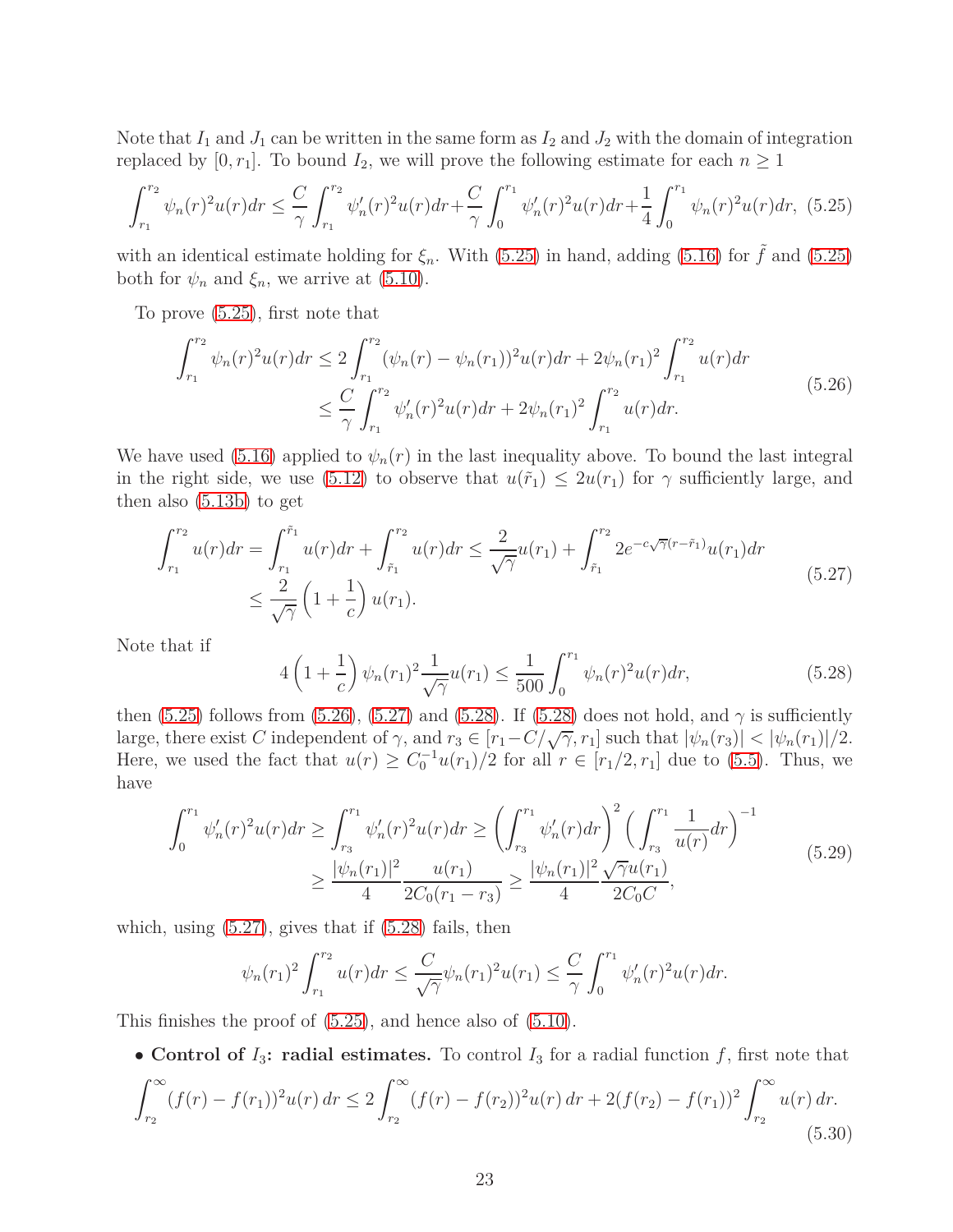We start with the second term in the right side, and claim that

<span id="page-23-4"></span>
$$
(f(r_2) - f(r_1))^2 \int_{r_2}^{\infty} u(r) dr \le \frac{C}{\gamma^2} J_2.
$$
 (5.31)

To this end, note that [\(5.13c\)](#page-30-2) implies that for all  $r > s \ge r_2$  we have

<span id="page-23-5"></span>
$$
u(r) \le u(s) \left(\frac{s}{r}\right)^{c\gamma}.
$$
\n(5.32)

Applying with  $s = r_2$  we get

<span id="page-23-3"></span>
$$
\int_{r_2}^{\infty} u(r) dr \le \frac{C}{\gamma} u(r_2). \tag{5.33}
$$

<span id="page-23-2"></span>Also note that

$$
(f(r_2) - f(r_1))^2 = \left(\int_{r_1}^{r_2} f'(r) dr\right)^2 \le \left(\int_{r_1}^{r_2} f'(r)^2 u(r) dr\right) \left(\int_{r_1}^{r_2} \frac{1}{u(r)} dr\right). \tag{5.34}
$$

Next, we will show that

$$
\int_{r_1}^{r_2} \frac{1}{u(r)} dr \le \frac{C}{\gamma u(r_2)}
$$

By  $(5.12)$ , we have

<span id="page-23-0"></span>
$$
\left(\frac{1}{u(r)}\right)' = -\frac{u'(r)}{u(r)^2} \ge \left(C_1\gamma(r-r_1) - \frac{1}{r}\right)\frac{1}{u(r)} \quad \text{for } r \in [r_1, r_2].\tag{5.35}
$$

*.*

Hence, provided that  $\gamma$  is sufficiently large, we have

$$
\left(\frac{1}{u(r)}\right)' \ge \frac{c\gamma}{u(r)}, \text{ for } r \in \left[\frac{r_1 + r_2}{2}, r_2\right],
$$

with some  $c > 0$ , implying that

<span id="page-23-1"></span>
$$
\frac{1}{u(r)} \le e^{c\gamma(r-r_2)} \frac{1}{u(r_2)}, \text{ for } r \in \left[\frac{r_1+r_2}{2}, r_2\right].\tag{5.36}
$$

By [\(5.35\)](#page-23-0), we also have

$$
\left(\frac{1}{u(r)}\right)' \ge -\frac{C}{u(r)}, \text{ thus } \frac{1}{u(r)} \le \frac{C}{u(\frac{r_1+r_2}{2})} \le \frac{Ce^{-c\gamma(r_2-r_1)/2}}{u(r_2)}, \text{ for } r \in \left[r_1, \frac{r_1+r_2}{2}\right].
$$

We used [\(5.36\)](#page-23-1) with  $r = (r_1 + r_2)/2$  in the last inequality above. Putting these estimates together yields

$$
\int_{r_1}^{r_2} \frac{1}{u(r)} dr \le C \int_{r_1}^{\frac{r_1+r_2}{2}} e^{-c\gamma(\frac{r_2-r_1}{2})} \frac{1}{u(r_2)} dr + \int_{\frac{r_1+r_2}{2}}^{r_2} e^{c\gamma(r-r_2)} \frac{1}{u(r_2)} dr \le \frac{C}{\gamma u(r_2)}.
$$

Combining this bound with [\(5.34\)](#page-23-2) and [\(5.33\)](#page-23-3) gives us [\(5.31\)](#page-23-4).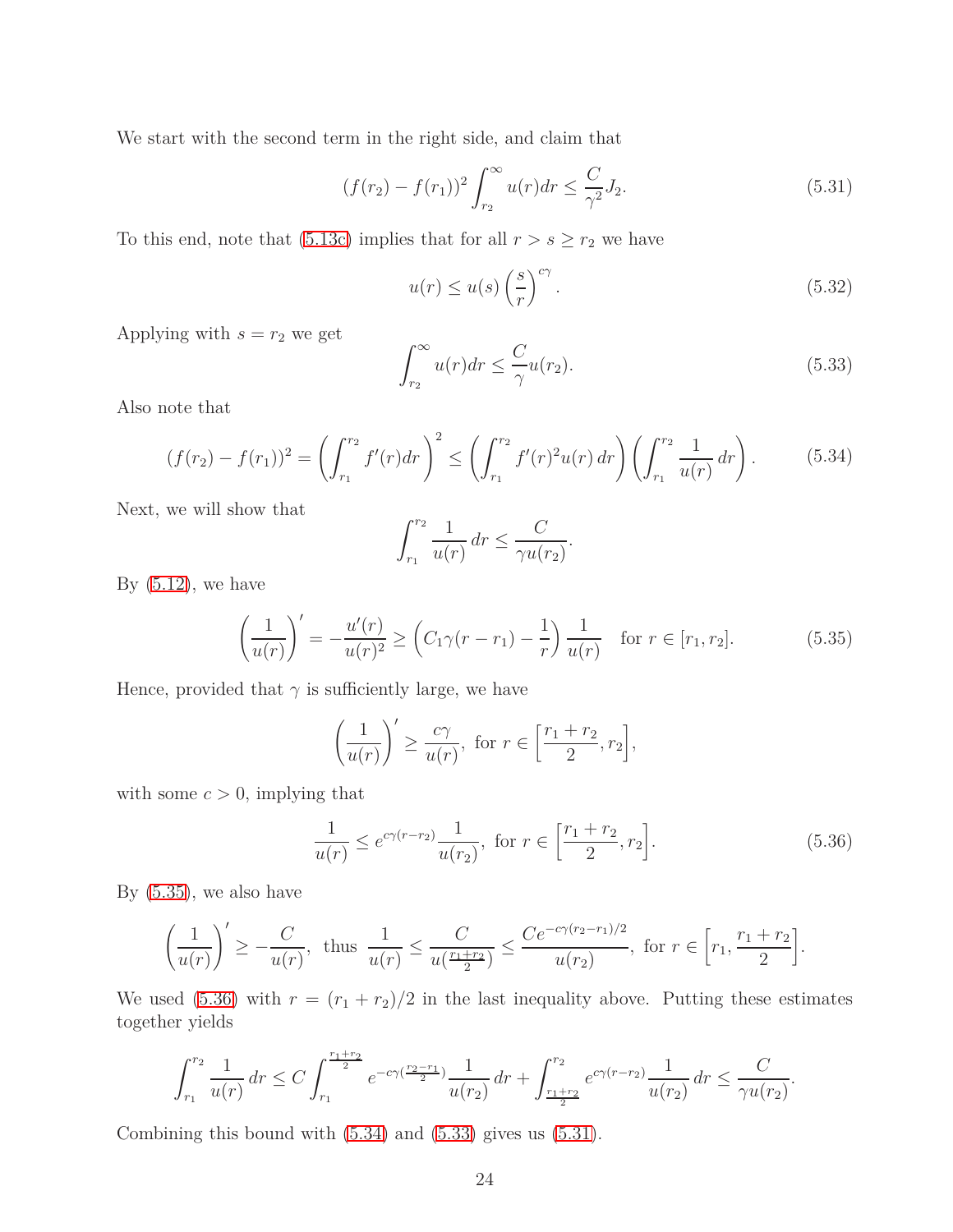For the first integral in the right side of [\(5.30\)](#page-22-0), a computation identical to [\(5.14\)](#page-30-0), but with  $r_1$  replaced by  $r_2$ , and  $r_2$  replaced by  $\infty$ , yields

$$
\int_{r_2}^{\infty} (f(r) - f(r_2))^2 u(r) dr \le \int_{r_2}^{\infty} f'(s)^2 h(s) \int_s^{\infty} u(r) \left( \int_{r_2}^r h(t)^{-1} dt \right) dr ds,
$$
 (5.37)

<span id="page-24-0"></span>for any  $h > 0$ . We again choose  $h = u^{1/2}$ , and claim that

<span id="page-24-1"></span>
$$
\int_{s}^{\infty} u(r) \left( \int_{r_2}^{r} u(t)^{-1/2} dt \right) dr \leq \frac{C}{\gamma^2} s^2 u^{1/2}(s) \quad \text{for all } s \geq r_2,
$$
 (5.38)

with some  $C > 0$  (to be shown below). Substituting this into  $(5.37)$  gives

<span id="page-24-3"></span>
$$
\int_{r_2}^{\infty} (f(r) - f(r_2))^2 u(r) dr \leq \frac{C}{\gamma^2} \int_{r_2}^{\infty} (f'(s))^2 s^2 u(s) ds,
$$
\n(5.39)

and combining it with [\(5.31\)](#page-23-4) and [\(5.30\)](#page-22-0) yields

<span id="page-24-2"></span>
$$
\int_{r_2}^{\infty} (f(r) - f(r_1))^2 u(r) dr \leq \frac{C}{\gamma^2} \int_{r_2}^{\infty} (f'(s))^2 s^2 u(s) ds + \frac{C}{\gamma^2} \int_{r_1}^{r_2} f'(r)^2 u(r) dr.
$$
 (5.40)

That is, we have

$$
I_3 \le \frac{C}{\gamma^2} J_3 + \frac{C}{\gamma^2} J_2,
$$

for all radially symmetric *f*.

To show [\(5.38\)](#page-24-1), we consider the inner integral first. Using [\(5.32\)](#page-23-5), we get that if  $r_2 \le t < r$ then

$$
u(r)^{-1/2} \left(\frac{t}{r}\right)^{c\gamma} \ge u(t)^{-1/2},
$$

so that

$$
\int_{r_2}^r u(t)^{-1/2} dt \le u(r)^{-1/2} r^{-c\gamma} \int_{r_2}^r t^{c\gamma} dt \le \frac{C}{\gamma} u(r)^{-1/2} r.
$$

Thus the left hand side of [\(5.38\)](#page-24-1) is bounded from above by

$$
\frac{C}{\gamma} \int_s^\infty u^{1/2}(r) r dr \le \frac{C}{\gamma^2} s^2 u^{1/2}(s)
$$
 for all  $s > r_2$ .

The last inequality follows from  $(5.32)$  with  $r_2$  replaced by *s* and a direct computation.

#### • **Control of** *I*<sup>3</sup> **for a nonradial function.**

*n*=1

*r*2

For a general function  $f$ , using the decomposition [\(5.22\)](#page-34-2), we can write  $I_3$  and  $J_3$  as

$$
I_3 = \int_{r_2}^{\infty} (\tilde{f}(r) - \tilde{f}(r_1))^2 u(r) dr + \sum_{n=1}^{\infty} \int_{r_2}^{\infty} \pi (\psi_n(r)^2 + \xi_n(r)^2) u(r) dr, \qquad (5.41)
$$

$$
J_3 = \int_{r_2}^{\infty} \tilde{f}'(r)^2 r^2 u(r) dr
$$
  
+  $\pi \sum_{n=1}^{\infty} \int_{r_2}^{\infty} \left( \frac{n^2}{r^2} \psi_n(r)^2 + \frac{n^2}{r^2} \xi_n(r)^2 + \psi_n'(r)^2 + \xi_n'(r)^2 \right) r^2 u(r) dr.$  (5.42)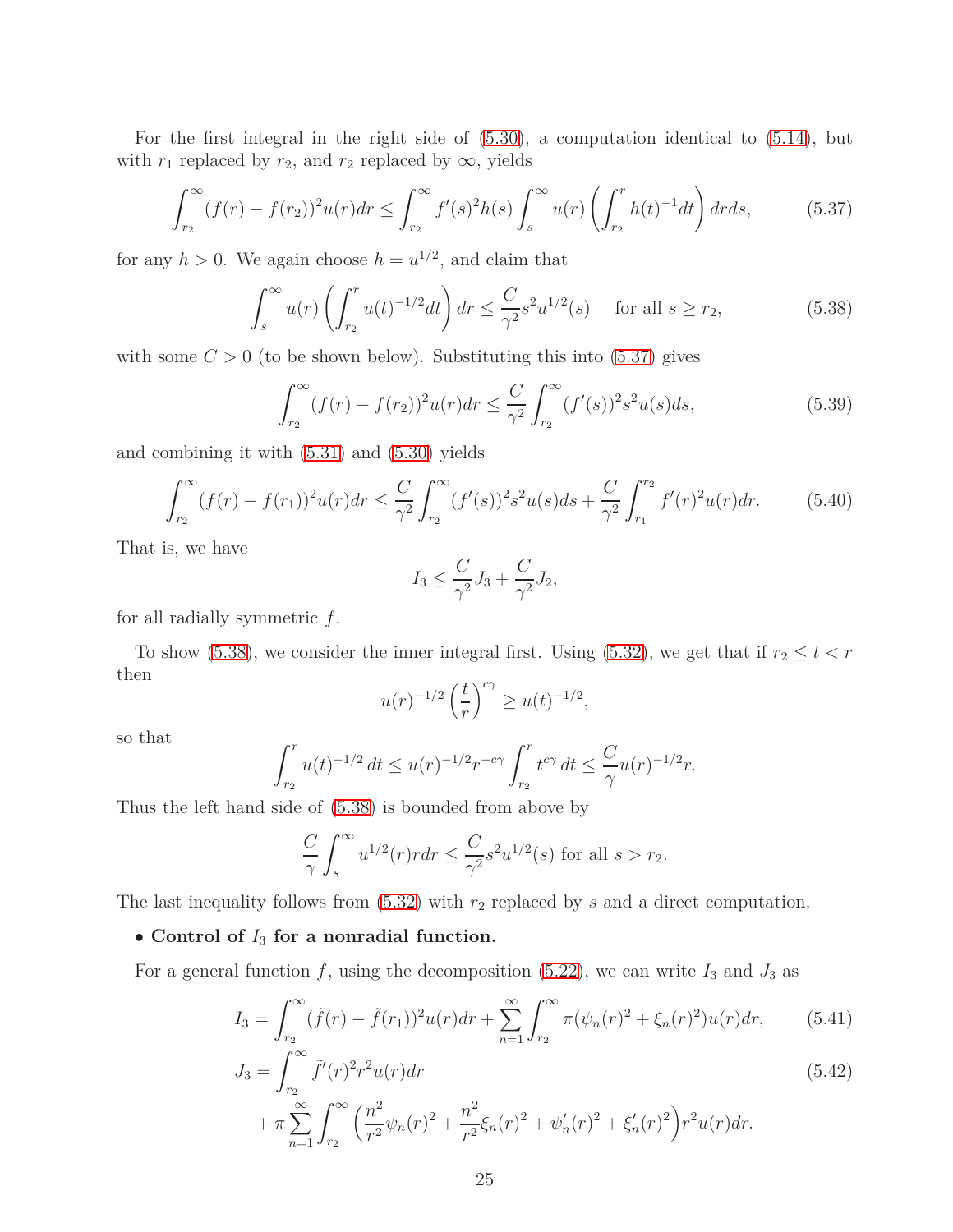We now aim to show the following estimate for each  $\psi_n$ ,  $n \geq 1$ :

<span id="page-25-0"></span>
$$
\int_{r_2}^{\infty} \psi_n^2(r)u(r)dr \le \frac{C}{\gamma^2} \int_{r_2}^{\infty} \psi_n'(r)^2 r^2 u(r)dr + \frac{C}{\gamma^2} \int_{r_1}^{r_2} \psi_n'(r)^2 u(r)dr + \frac{1}{4} \int_{r_1}^{r_2} \psi_n(r)^2 u(r)dr. \tag{5.43}
$$

Combining [\(5.43\)](#page-25-0) with the analogous estimate for  $\xi_n$  and the radial estimate [\(5.40\)](#page-24-2), we will have [\(5.11\)](#page-19-0).

First, we write

<span id="page-25-1"></span>
$$
\int_{r_2}^{\infty} \psi_n(r)^2 u(r) dr \le 2 \int_{r_2}^{\infty} (\psi_n(r) - \psi_n(r_2))^2 u(r) dr + 2\psi_n(r_2)^2 \int_{r_2}^{\infty} u(r) dr.
$$
 (5.44)

Applying [\(5.39\)](#page-24-3) to the first integral in the right side gives

$$
\int_{r_2}^{\infty} (\psi_n(r) - \psi_n(r_2))^2 u(r) dr \leq \frac{C}{\gamma^2} \int_{r_2}^{\infty} \psi_n'(r) r^2 r^2 u(r) dr.
$$

For the second term in the right side of [\(5.44\)](#page-25-1), by [\(5.33\)](#page-23-3) we have

$$
2\psi_n(r_2)^2 \int_{r_2}^{\infty} u(r) dr \leq \frac{C}{\gamma} \psi_n(r_2)^2 u(r_2).
$$

Thus, if

<span id="page-25-2"></span>
$$
\frac{C}{\gamma}\psi_n(r_2)^2u(r_2) \le \frac{1}{4}\int_{r_1}^{r_2} \psi_n(r)^2u(r)dr,\tag{5.45}
$$

we are done. If not, since *u* is decreasing in  $(\tilde{r}_1, r_2)$ , there exists  $r_3 \in [r_2 - \frac{16C}{\gamma}]$  $\frac{6C}{\gamma}$ , *r*<sub>2</sub>), such that  $\psi_n(r_3) \leq \psi_n(r_2)/2$ . Then, we have

$$
\int_{r_1}^{r_2} \psi_n'(r)^2 u(r) dr \ge \int_{r_3}^{r_2} \psi_n'(r)^2 u(r) dr \ge \left(\int_{r_3}^{r_2} |\psi_n'(r)| dr\right)^2 \left(\int_{r_3}^{r_2} \frac{dr}{u(r)}\right)^{-1} \tag{5.46}
$$

$$
\ge C \gamma \psi_n(r_2)^2 u(r_2).
$$

In the last step we used that

$$
\int_{r_3}^{r_2} \frac{1}{u(r)} dr \leq \frac{C}{\gamma u(r_2)}.
$$

The latter inequality follows from the decay of *u* on  $[r_3, r_2]$  and  $r_2 - r_3 \leq 16C/\gamma$ . Thus, if [\(5.45\)](#page-25-2) fails, then

$$
2\psi_n(r_2)^2 \int_{r_2}^{\infty} u(r) dr \leq \frac{C}{\gamma} \psi_n(r_2)^2 u(r_2) \leq \frac{C}{\gamma^2} \int_{r_1}^{r_2} (\psi'_n)^2 u dr,
$$

which finishes the proof of  $(5.43)$ .

Theorem [5.1](#page-19-2) leads to the following two corollaries. Note that adding the inequalities in the theorem together, we get

$$
I = I_1 + I_2 + I_3 \le C \left( J_1 + \frac{1}{\gamma} J_2 + \frac{1}{\gamma^2} J_3 \right). \tag{5.47}
$$

 $\Box$ 

<span id="page-25-3"></span>We also recall, as already noted in the remarks to Theorem [5.1,](#page-19-2) that the arguments above generalize to an arbitrary dimension  $d > 2$  in a straightforward manner. This implies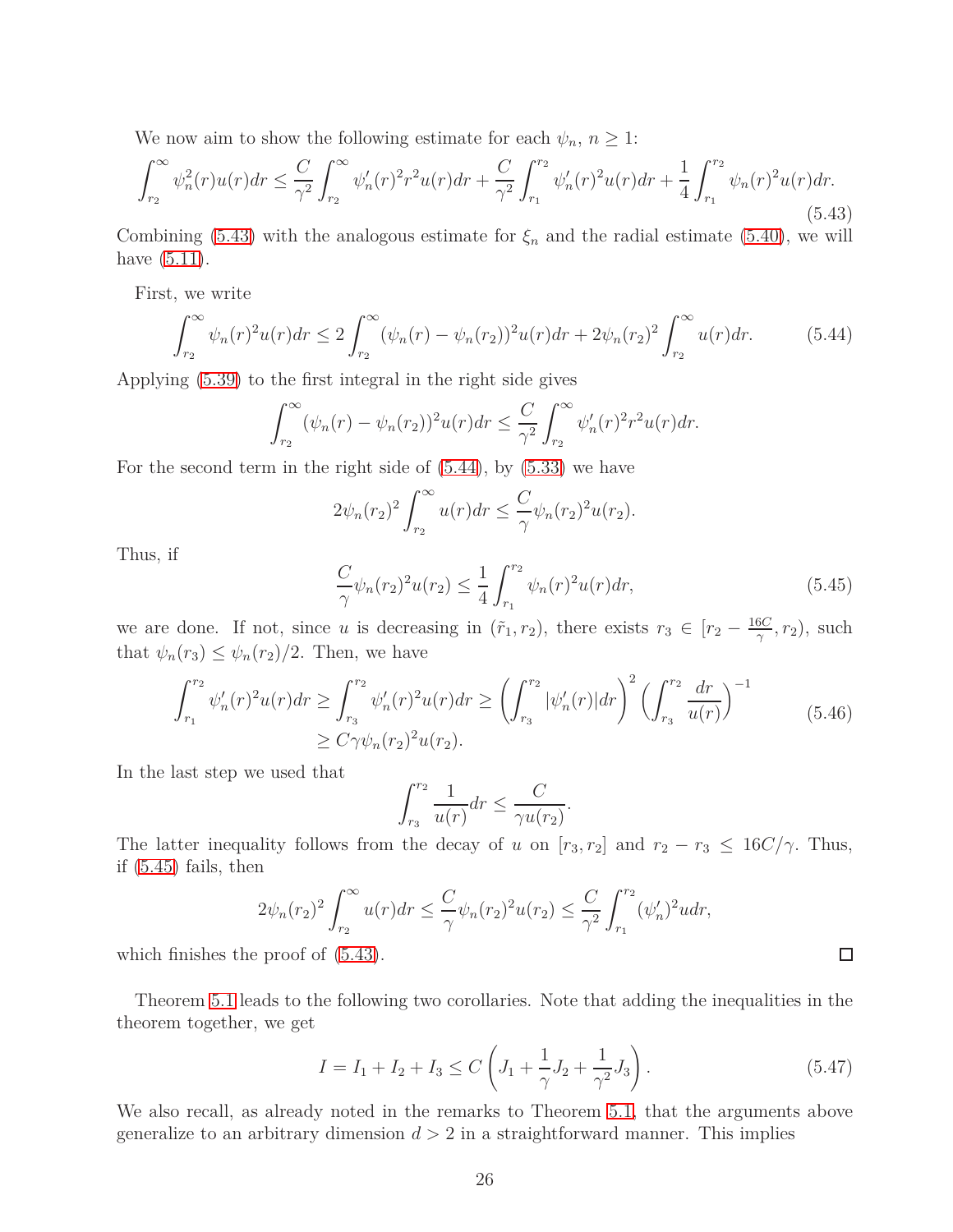**Corollary 5.2.** *Suppose that*  $d \geq 2$ *. For the weight w satisfying* [\(5.5\)](#page-18-0)*,* [\(5.6\)](#page-18-0) *and* [\(5.7\)](#page-18-0)*, we have*

<span id="page-26-3"></span>
$$
\int_{\mathbb{R}^d} |f - \bar{f}|^2 w dx \le \int_{\mathbb{R}^d} |f - \tilde{f}(r_1)|^2 w dx
$$
\n
$$
\le C \left( \int_{B_{r_1}} |\nabla f|^2 w dx + \frac{1}{\gamma} \int_{B_{r_2} \setminus B_{r_1}} |\nabla f|^2 w dx + \frac{1}{\gamma^2} \int_{B_{r_2}^c} |\nabla f|^2 |x|^2 w dx \right)
$$
\n(5.48)

*for all sufficiently large γ.*

The one dimensional results are in fact stronger and will be considered elsewhere.

<span id="page-26-4"></span>Tracing through the proof of Theorem [5.1,](#page-19-2) it is straightforward to check that the result remains true for truncated integrals.

**Corollary 5.3.** For any  $R > r_2$ , let us define  $I_3^R$  and  $J_3^R$  as the truncation of  $I_3$  and  $J_3$  to *the integration domain*  $B_R \setminus B_{r_2}$ *. Likewise, let*  $I_R$  *denote the truncation of*  $I$  *to*  $B_R$ *. Then we have*

<span id="page-26-6"></span>
$$
I_3^R \le \frac{C}{\gamma^2} J_3^R + \frac{C}{\gamma^2} J_2 + \frac{1}{4} I_2,\tag{5.49}
$$

*and*

<span id="page-26-5"></span>
$$
I_R \le C \left( J_1 + \frac{1}{\gamma} J_2 + \frac{1}{\gamma^2} J_3^R \right). \tag{5.50}
$$

<span id="page-26-0"></span>We now pause to indicate a result that can be obtained with similar techniques for the power weight  $v(x) = (1 + |x|^2)^{-\gamma/2}$  with a sufficiently large  $\gamma$ .

**Theorem 5.4.** *Let*  $v(x) = (1+|x|^2)^{-\gamma/2}$ . *Then the following weak weighted Poincaré inequality holds for all dimensions*  $d > 2$  *for sufficiently large*  $\gamma$ :

<span id="page-26-1"></span>
$$
\int_{\mathbb{R}^d} |f - \overline{f}|^2 v(x) \, dx \le \frac{C(d)}{\gamma} \int_{B_1} |\nabla f|^2 v(x) \, dx + \frac{C(d)}{\gamma^2} \int_{(B_1)^c} |\nabla f|^2 (1 + |x|^2) v(x) \, dx. \tag{5.51}
$$

*Proof.* In two dimensions, the only essential difference is that for the weight  $v(x)$  the condition [\(5.5\)](#page-18-0) holds if we choose  $r_1 \lesssim \gamma^{-1/2}$  that depends on  $\gamma$ . Specifically, we could take  $r_1 = 2/\sqrt{\gamma}$ . With such choice, direct computations show that for the weight  $u(r) = rv(r)$  the inequality  $(5.12)$  remains valid, while  $(5.13b)$  and  $(5.13c)$  hold with  $\tilde{r}_1 = r_1$  and  $r_2 = 1$ . The standard Poincaré inequality becomes

<span id="page-26-2"></span>
$$
I_1 \le Cr_1^2 J_1 = \frac{C}{\gamma} J_1,\tag{5.52}
$$

as it is important to keep track of the  $r_1^2$  factor which now depends on  $\gamma$ . The rest of the of the proof goes through. One place that requires attention and minor adjustment is the control of  $I_2$  for a nonradial function, namely the estimates  $(5.28)$  and  $(5.29)$ . since we need to "step back" a distance  $C/\sqrt{\gamma}$  into the [0,  $r_1$ ] region, and we may not have that much space. However, the factor 1*/*4 in [\(5.10\)](#page-19-0) is not crucial for establishing [\(5.51\)](#page-26-1) given that we can control  $I_1$  via  $(5.52)$ ; any constant would do. Then we can choose sufficiently large constant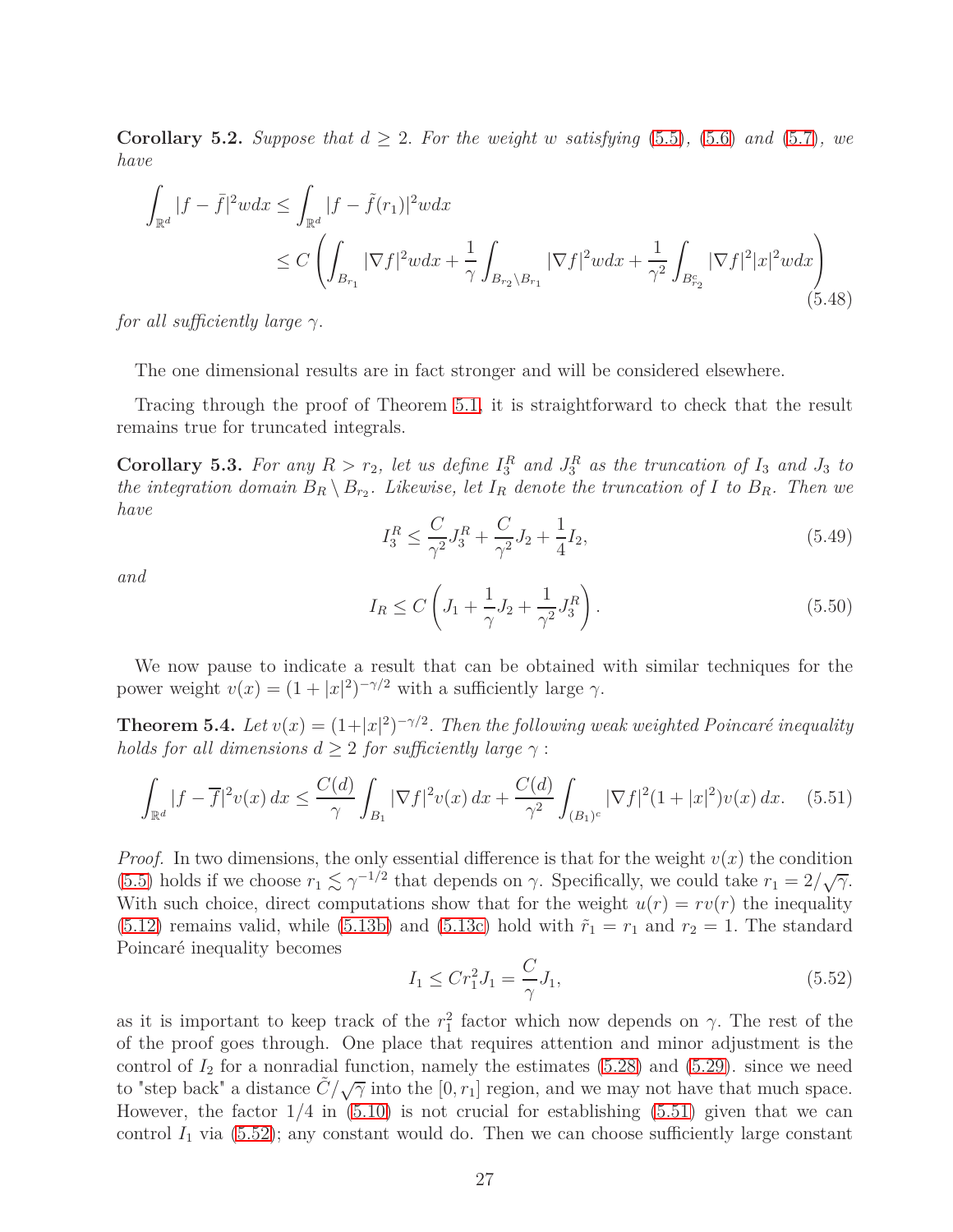*C* instead of 1/4 in [\(5.28\)](#page-36-1) so that  $r_3$  with needed properties can be found in  $[r_1 - \frac{1}{\sqrt{7}}, r_1]$ . With this modification, the rest of the argument goes through. We leave details to the interested reader. Finally, as we already noted above, the proof generalizes to an arbitrary dimension *d* with minor adjustments. □

# <span id="page-27-0"></span>**6 Convergence to equilibrium estimates for Fokker-Planck operators**

### **6.1 Weighted** *L* <sup>2</sup> **norm decay**

With the weak weighted Poincaré inequalities in hand, we may now go back to the dual evolution [\(5.3\)](#page-17-0) and the dissipation inequality [\(5.4\)](#page-17-1):

$$
\frac{dZ}{dt} = -2W(t),\tag{6.1}
$$

with

$$
Z(t) = \int_{\mathbb{R}^2} (f(x,t) - \bar{f})^2 e^{H(x)} dx, \quad W(t) = \int_{\mathbb{R}^2} |\nabla f(x,t)|^2 e^{H(x)} dx.
$$

We are going to focus on the specific weight in  $(5.2)$ ; we will need fairly sharp estimates to get close to the heuristic bounds. Our analysis in this section will be driven by the nonlinear application we have in mind: to derive sharp bounds on the time required to transport a significant part of density towards the center of the attracting potential, the ball  $B_{r_1}$ . We stress that in this section, we do not need the initial data  $f_0(x)$  or  $\rho_0(x)$  to be radial: the bounds on convergence to equilibrium in linear setting with a fixed potential apply in full generality.

Although Corollary [5.2](#page-25-3) with  $w(x) = e^{H(x)}$  already gives us an upper bound for  $Z(t)$ , we cannot directly control the right side of [\(5.48\)](#page-26-3) by  $W(t)$ , due to the extra factor  $|x|^2$  in the integrand of  $J_3$ . To overcome this issue, let us take a truncation at radius  $R \ge r_2$  in  $I(t)$  and apply Corollary [5.3:](#page-26-4)

$$
I(t) \le I_R(t) + \frac{C}{\gamma} R^{-\frac{\gamma}{4}+2} \|f(\cdot, t)\|_{\infty}^2 \le C(J_1 + \frac{1}{\gamma} J_2 + \frac{1}{\gamma^2} J_3^R) + \frac{C}{\gamma} R^{-\frac{\gamma}{4}+2} \|f_0\|_{\infty}^2
$$
  
\n
$$
\le CW(t) + C \frac{R^2}{\gamma^2} W(t) + \frac{C}{\gamma} R^{-\frac{\gamma}{4}+2} \|f_0\|_{\infty}^2.
$$
\n
$$
(6.2)
$$

In the first inequality above we used [\(5.2\)](#page-17-2), and in the second the fact that  $||f(\cdot,t)||_{\infty}$  is non-increasing in time, as well as [\(5.50\)](#page-26-5). To optimize the right side of [\(6.2\)](#page-46-0) over  $R \ge r_2$ , we take

$$
R = \gamma^{4/\gamma} W(t)^{-\frac{4}{\gamma}} \|f_0\|_{\infty}^{\frac{8}{\gamma}}.
$$

Note that if the radius *R* defined this way satisfies  $R < 1$ , then  $I(t) \leq CW(t)$  fitting the scheme below. As

$$
\gamma^{8/\gamma} \lesssim 1,\tag{6.3}
$$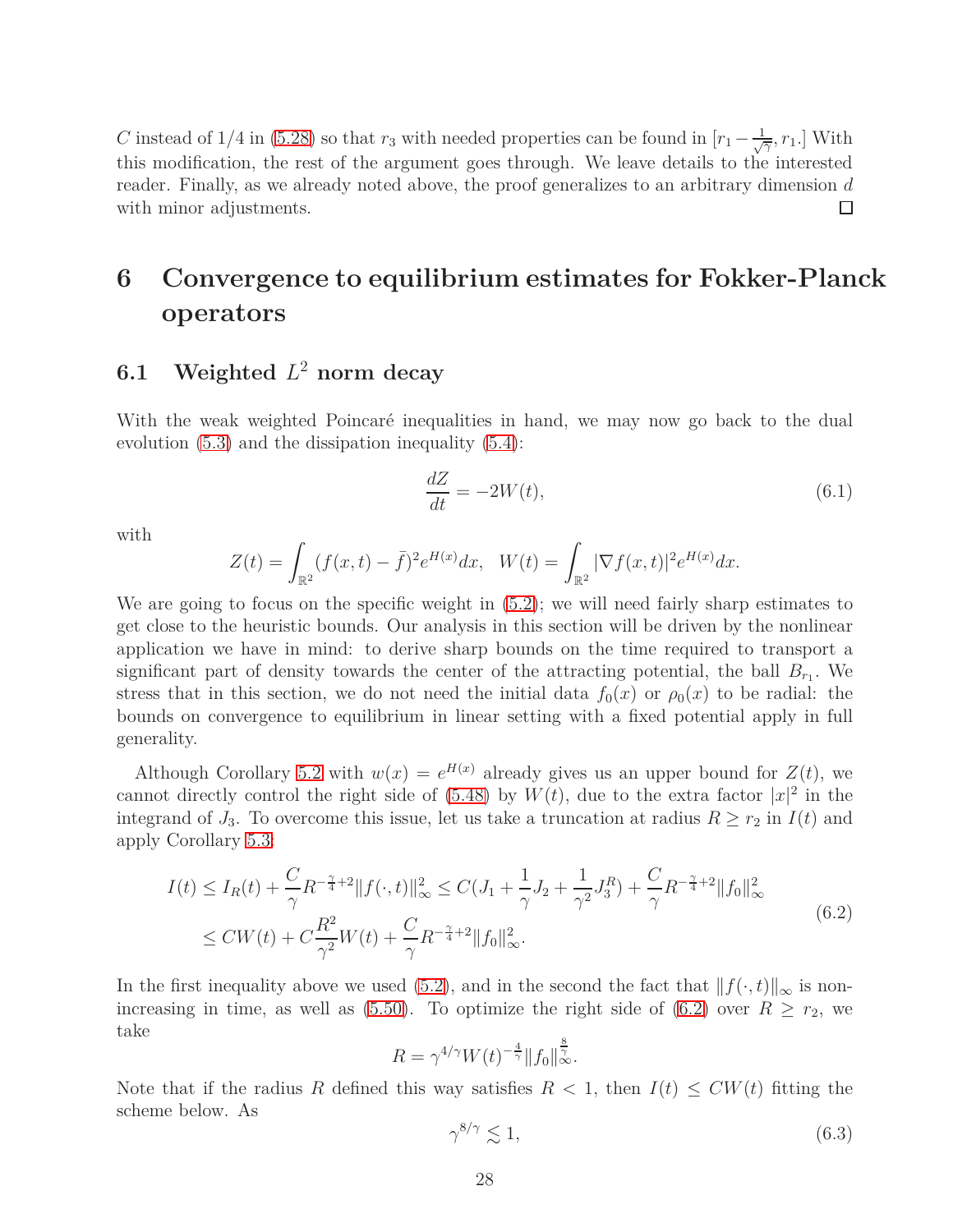this leads to

$$
I(t) \leq CW(t) + C\gamma^{-2}W(t)^{\frac{\gamma - 8}{\gamma}} \|f_0\|_{\infty}^{\frac{16}{\gamma}} \leq 2C \max\{W(t), \gamma^{-2}W(t)^{\frac{\gamma - 8}{\gamma}} \|f_0\|_{\infty}^{\frac{16}{\gamma}}\}.
$$
 (6.4)

Since  $Z(t) \leq I(t)$ , it follows that [\(6.1\)](#page-45-0) and [\(6.4\)](#page-46-1), together with [\(6.3\)](#page-46-2) imply

$$
Z'(t) \le -c \min \left\{ Z(t), \gamma^2 Z(t)^{\frac{\gamma}{\gamma - 8}} \|f_0\|_{\infty}^{-\frac{16}{\gamma - 8}} \right\}.
$$
 (6.5)

Let us now discuss how this differential inequality relates to the heuristic bound  $\tau_C \sim L^2/\gamma$ for the reaction time we have informally derived in Section [2,](#page-7-0) to give context and outline the main ideas behind the technical estimates that follow. Let us think for now of the linear Fokker-Planck operator [\(5.1\)](#page-16-4) with the potential *H* given by [\(4.11\)](#page-15-2). Consider an initial condition  $\rho_0$  that has total mass  $M_0$  and is concentrated at a distance L from the origin. Then  $f = \rho e^{-H}$  solves the dual Fokker-Planck equation [\(5.3\)](#page-17-0), and [\(6.5\)](#page-42-0) is applicable. If we drop the term  $Z(t)$  from the minimum in  $(6.12)$  (which of course strengthens the differential inequality compared to what we really have), then a direct computation, with yet another use of [\(6.3\)](#page-46-2), gives

$$
Z(t) \le \left( Z(0)^{-\frac{8}{\gamma - 8}} + c\gamma t \|f_0\|_{\infty}^{-\frac{16}{\gamma - 8}} \right)^{-(\gamma - 8)/8} \le (c\gamma t)^{-(\gamma - 8)/8} \|f_0\|_{\infty}^2. \tag{6.6}
$$

In our situation, we have  $||f_0||_{\infty} \sim M_0 L^{\gamma/4}$  according to the assumptions on  $\rho_0$  and [\(5.2\)](#page-17-2). Also, using the relationship between  $\rho$  and  $f$ , we see that

$$
Z(t) = \int_{\mathbb{R}^2} |\rho(x, t) - \rho_s(x)|^2 e^{-H} dx.
$$
 (6.7)

Here,

$$
\rho_s(x) = e^H \frac{\int \rho_0 dx}{\int e^H dx}
$$

is the stationary state of the same mass as  $\rho_0$  to which the solution  $\rho$  converges. From [\(6.7\)](#page-43-0) it is clear that transport of  $\rho$  to the origin corresponds to decay of  $Z(t)$ . Intuitively, from [\(5.2\)](#page-17-2) it looks likely that we need  $Z(t) \ll M_0^2$  in order to be sure that a significant portion of  $\rho$  is inside  $B_{r_1}$  (we will make these arguments precise later). Going back to  $(6.6)$  and the estimate on  $||f_0||_{\infty}$ , we find that to ensure the needed bound on  $Z(t)$ , we need  $t \gtrsim L^4/\gamma$ , which is quite a bit off the heuristic estimate. The situation is similar to the usual heat equation, where the  $L^1$  to  $L^2$  estimate decays only as  $t^{-d/4}$ , while the faster decay rate  $t^{-d/2}$  is realized for the  $L^1$  to  $L^\infty$  estimate. A standard way to attain the latter estimate if explicit heat kernel is not available (like for diffusions with incompressible drift, see e.g.  $[17]$ ) is to combine the  $L^1$  to  $L^2$  bound with its dual  $L^2$  to  $L^{\infty}$  bound. We will need to follow a similar route in what follows. The  $L^{\infty}$  to  $L^2(e^H dx)$  bound [\(6.6\)](#page-43-1) provides a decay estimate for  $Z(t)$ , which via [\(6.7\)](#page-43-0) leads to the  $L^{\infty}(e^{-H}dx)$  to  $L^{2}(e^{-H}dx)$  bound for  $\rho$ . We will also derive a dual to [\(6.6\)](#page-43-1) bound, which is an  $L^2(e^{-H}dx)$  to  $L^1$  estimate for  $\rho$ . Combining them leads to  $L^{\infty}(e^{-H}dx)$  to  $L^1$  bound for  $\rho$  which will have the needed decay and also will provide control in the  $L^1$  space most convenient for measuring mass transport.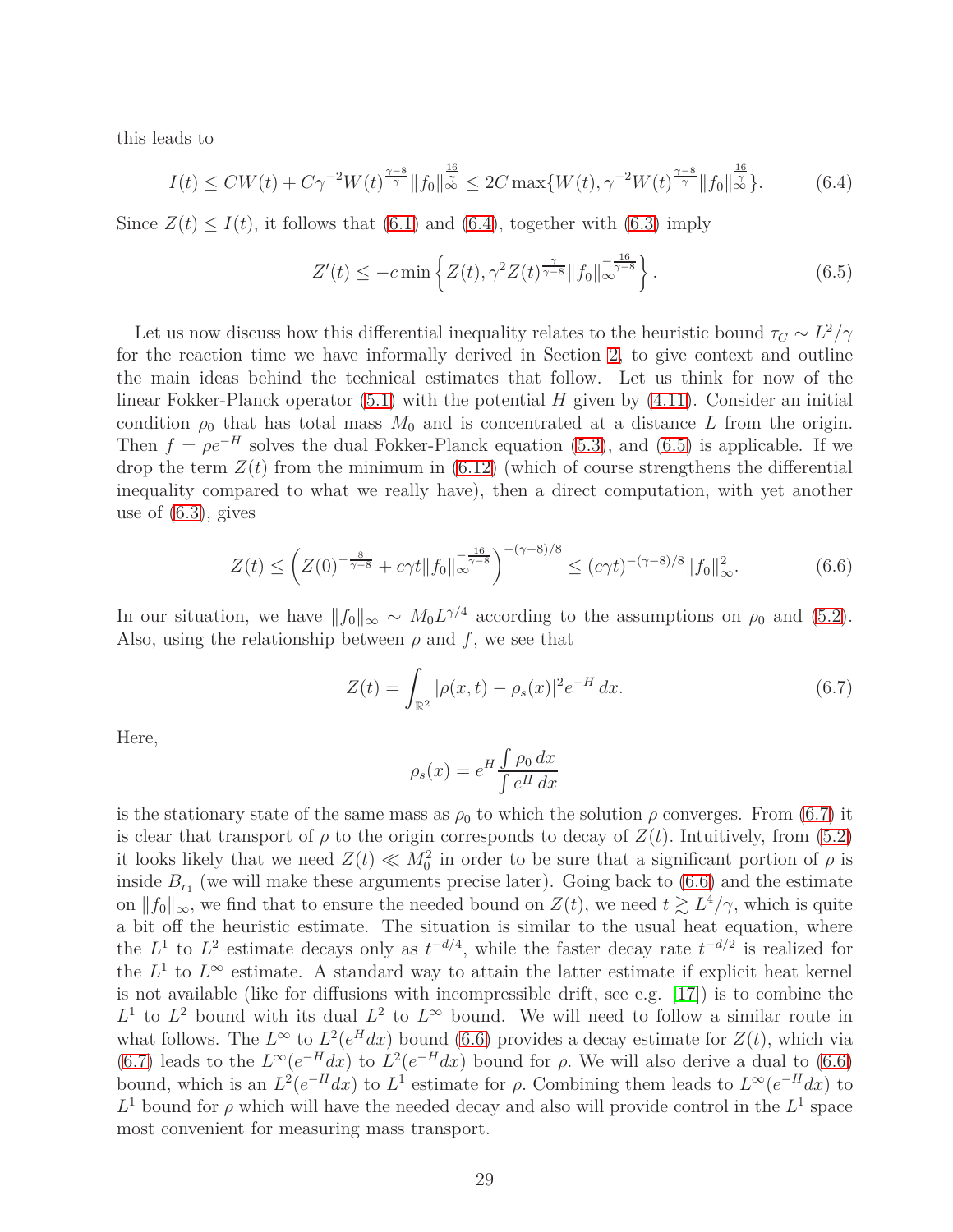Before we go to the duality estimates, however, there is one more issue to take care of. The presence of the term  $Z(t)$  under minimum in [\(6.5\)](#page-42-0) affects the bound [\(6.6\)](#page-43-1). The balance of the two terms depends on the initial data; the second term is smaller if  $Z(t)$  is sufficiently small, namely if

$$
Z(t) \lesssim \|f_0\|_{L^\infty}^2 \gamma^{-\frac{\gamma-8}{4}}.
$$

Our assumptions on  $\rho_0$  give  $Z(0) \sim M_0^2 L^{\gamma/4}$ , and the above condition at  $t = 0$  translates into an additional constraint  $L \gtrsim \gamma$ . For some configurations of parameters, say when  $1 \ll L \ll \gamma$ , the time delay before the second term in [\(6.5\)](#page-42-0) becomes smaller can be up to order  $\gamma \log \gamma$ . We would like to avoid these additional constraints and significant losses in the estimate of the transport time, as they appear to be of technical nature. The idea is to use the  $L^{\infty}$  norm time decay estimate proved in Theorem [3.1.](#page-9-3) This gives an outline for the rest of this section. First, we deploy the  $L^{\infty}$  norm decay bound to improve the weighted  $L^2$  control on f and  $\rho$ , and then use duality argument to obtain optimal convergence to equilibrium bounds for *ρ* in  $L^1$ .

The differential inequality [\(6.5\)](#page-42-0) can be improved in the following way for  $t \geq 1$ . In the second inequality of  $(6.2)$ , instead of using  $(5.50)$  to bound the whole  $I_R$ , we can instead split

$$
I_R = I_1 + I_2 + I_3^R,
$$

and directly control  $I_1$  and  $I_2$  as follows. The bound in Theorem [3.1](#page-9-3) implies that

$$
||f(\cdot,t)e^{H}||_{\infty} = ||\rho(\cdot,t)||_{\infty} \le C\gamma ||\rho_0||_1 = C\gamma ||f_0 e^{H}||_1
$$

for all  $t \geq 1$ . Two immediate consequences are

$$
I_1(t) = \int_{B_{r_1}} |f - \tilde{f}(r_1)|^2 e^H dx \le C\gamma^2 \|f_0 e^H\|_1^2 e^{-H(0)} =: Q_1 \quad \text{for all } t \ge 1,
$$
\n
$$
I_1(t) + I_2(t) = \int_{B_{r_2}} |f - \tilde{f}(r_1)|^2 e^H dx \le C\gamma^2 \|f_0 e^H\|_1^2 e^{-H(r_2)} =: Q_2 \quad \text{for all } t \ge 1.
$$
\n
$$
(6.8)
$$

Recall that  $r_1 = 1/\sqrt{2}$  and  $r_2 = 3/4$ , as defined in [\(5.8\)](#page-18-1). Note that  $Q_2 \gg Q_1$  due to  $\gamma \gg 1$ and [\(5.2\)](#page-17-2); hence, for  $t \ge 1$ , if  $I(t) \ge 4Q_2$ , then we can bound  $I_R$  by [\(6.9\)](#page-43-2) and [\(5.49\)](#page-26-6) as follows:

$$
I_R(t) \le Q_2 + I_3^R \le Q_2 + \frac{C}{\gamma^2} J_2 + \frac{C}{\gamma^2} J_3^R + \frac{1}{4} I_2.
$$

Substituting this into the second inequality of [\(6.2\)](#page-46-0), and then absorbing  $Q_2$  and  $\frac{1}{4}I_2$  into the left side, we obtain

$$
I(t) \leq \frac{C}{\gamma^2}W(t) + C\frac{R^2}{\gamma^2}W(t) + \frac{C}{\gamma}R^{-\frac{\gamma}{4}+2}\|f_0\|_{\infty}^2 \leq \frac{C}{\gamma^2}W(t) + \frac{C}{\gamma^2}W(t)^{\frac{\gamma-8}{\gamma}}\|f_0\|_{\infty}^{\frac{16}{\gamma}},
$$

where the last inequality comes from choosing the same optimal *R* as before, since the terms containing *R* are the same as in [\(6.2\)](#page-46-0) (and again, if we get  $R \le r_2$  then  $I(t) \le \frac{C}{\gamma^2}$  $\frac{C}{\gamma^2}W$  fitting the scheme below). The  $\gamma^{-2}$  factor in the first term then leads to a stronger differential inequality:

$$
Z'(t) \le -c\gamma^2 \min \left\{ Z(t), Z(t)^{\frac{\gamma}{\gamma - 8}} \|f_0\|_{\infty}^{-\frac{16}{\gamma - 8}} \right\}.
$$
 (6.10)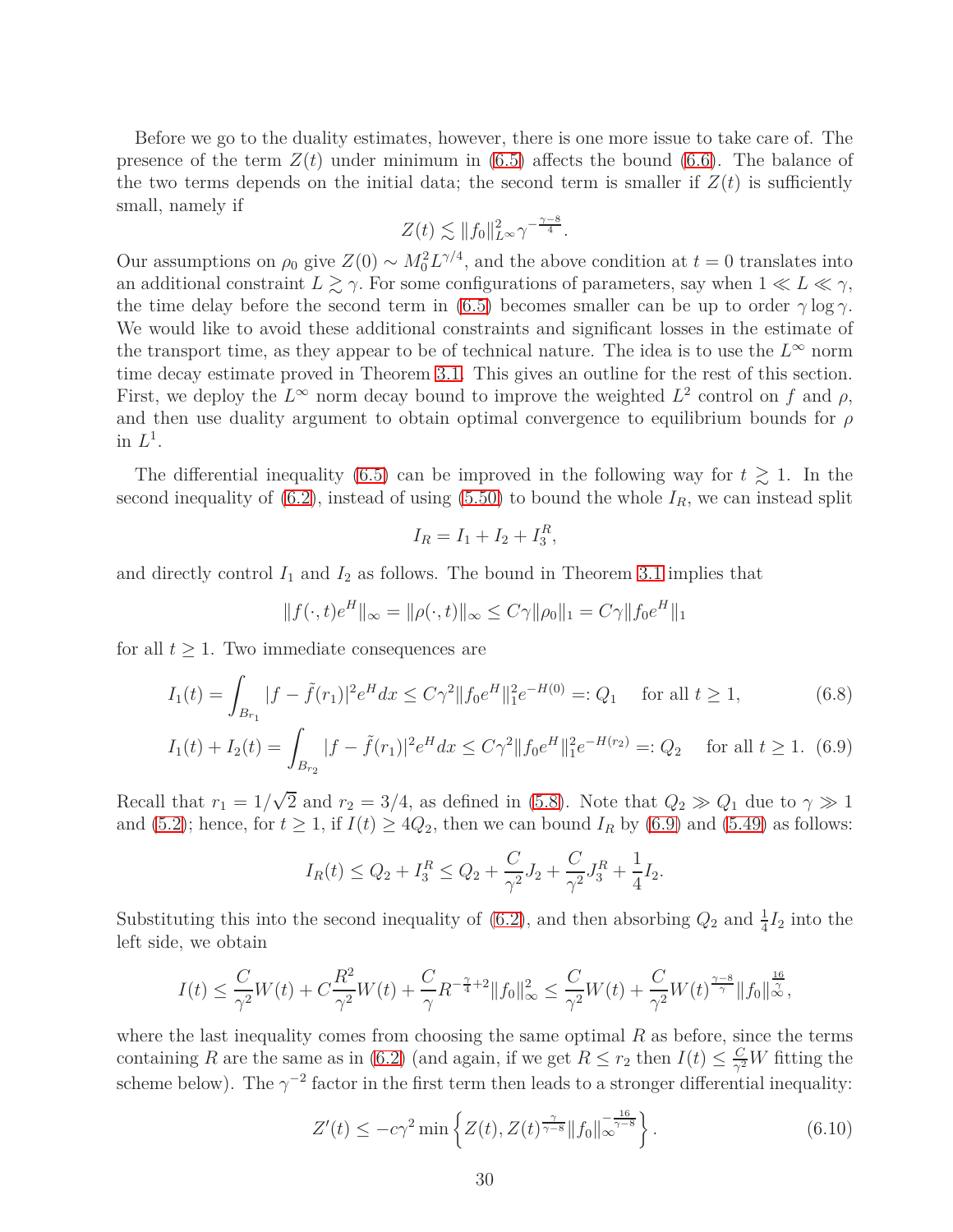Likewise, for *t* ≥ 1, if *I*(*t*) ∈ [4 $Q_1$ , 4 $Q_2$ ], then we control *I<sub>R</sub>* using [\(6.8\)](#page-43-2), [\(5.10\)](#page-19-0) and [\(5.49\)](#page-26-6):

$$
I_R(t) \le Q_1 + I_2 + I_3^R \le Q_1 + \frac{C}{\gamma^2} J_3^R + \frac{C}{\gamma} J_2 + \frac{1}{4} I_1 + \frac{1}{4} I_2.
$$

and a similar to the above argument leads to the differential inequality

<span id="page-30-4"></span>
$$
Z'(t) \le -c \min \left\{ \gamma Z(t), \gamma^2 Z(t)^{\frac{\gamma}{\gamma - 8}} \|f_0\|_{\infty}^{-\frac{16}{\gamma - 8}} \right\}.
$$
 (6.11)

For all  $t \geq 1$ , the inequalities [\(6.5\)](#page-42-0), [\(6.10\)](#page-44-1), [\(6.11\)](#page-30-4) control convergence of  $Z(t)$  to zero. The above results are summarized in the following proposition.

**Proposition 6.1.** *For all*  $t \geq 1$ ,  $Z(t)$  *satisfies the following differential inequality:* 

<span id="page-30-3"></span>
$$
Z'(t) \le -c \min \left\{ \eta(Z(t))Z(t), \gamma^2 Z(t)^{\frac{\gamma}{\gamma - 8}} \|f_0\|_{\infty}^{-\frac{16}{\gamma - 8}} \right\},
$$
\n(6.12)

*where*

<span id="page-30-2"></span>
$$
\eta(Z) := \begin{cases}\n1 & \text{for } Z(t) \le 4Q_1 \\
\gamma & \text{for } Z(t) \in (4Q_1, 4Q_2) \\
\gamma^2 & \text{for } Z(t) \ge 4Q_2.\n\end{cases}
$$
\n(6.13)

Due to the minimum taken in [\(6.12\)](#page-30-3), which part will dominate depends on the initial data, or, more precisely, on the relationship between  $||f_0||_{\infty}$ ,  $Q_1$ , and  $Q_2$ . A careful accounting needs to take care of several cases; however, it turns out that for the sake of the application at hand, we only need to track the decay of  $Z(t)$  until it drops to  $Z^{\sigma}$ , defined as

<span id="page-30-0"></span>
$$
Z^{\sigma} := \sigma e^{-H(0)} \| f_0 e^H \|_1^2, \tag{6.14}
$$

where  $\sigma$  < 1 is sufficiently small. The definition of  $Z^{\sigma}$  is motivated by Proposition [6.5](#page-32-3) below. Basically, we will see that by the time  $Z(t)$  reaches  $Z^{\sigma}$ , a significant portion of the mass of  $\rho = f e^H$  has already moved into  $B_{r_1}$ , which will be sufficient to prove that significant reaction took place.

The following theorem says that even with the first item in the minimum in [\(6.12\)](#page-30-3), the decay of  $Z(t)$  is not too much worse than in  $(6.6)$  – namely, as long as  $Z(t)$  is above  $Z^{\sigma}$ , the presence of the first item in the min function introduces at most an extra time delay  $t_1$  which is estimated below (and is much better than  $\gamma$ ).

<span id="page-30-5"></span>**Theorem 6.2.** *Let*  $f(x,t)$  *be the solution to* [\(5.3\)](#page-17-0) *with initial condition*  $f_0 \in L^{\infty}(\mathbb{R}^2) \cap L^2(e^H)$ *, and let*  $Z(t)$  *and*  $Z^{\sigma}$  *be given as in* [\(5.4\)](#page-17-1) *and* [\(6.14\)](#page-30-0) *respectively.* Let  $t_1 := C(1 + \log \sigma^{-1} + \log \gamma)$ *, where C is a sufficiently large universal constant. Then for all*  $t \geq t_1$ *, we have* 

$$
Z(t) \le \max\left\{ Z^{\sigma}, (c\gamma(t - t_1))^{-\frac{\gamma - 8}{8}} ||f_0||_{\infty}^2 \right\}.
$$
 (6.15)

<span id="page-30-1"></span>*Proof.* Note that  $Z(t)$  is decreasing in time, and in every regime where the form of  $\eta$  in [\(6.13\)](#page-30-2) stays fixed, once the second term becomes the smaller one, this continues for all subsequent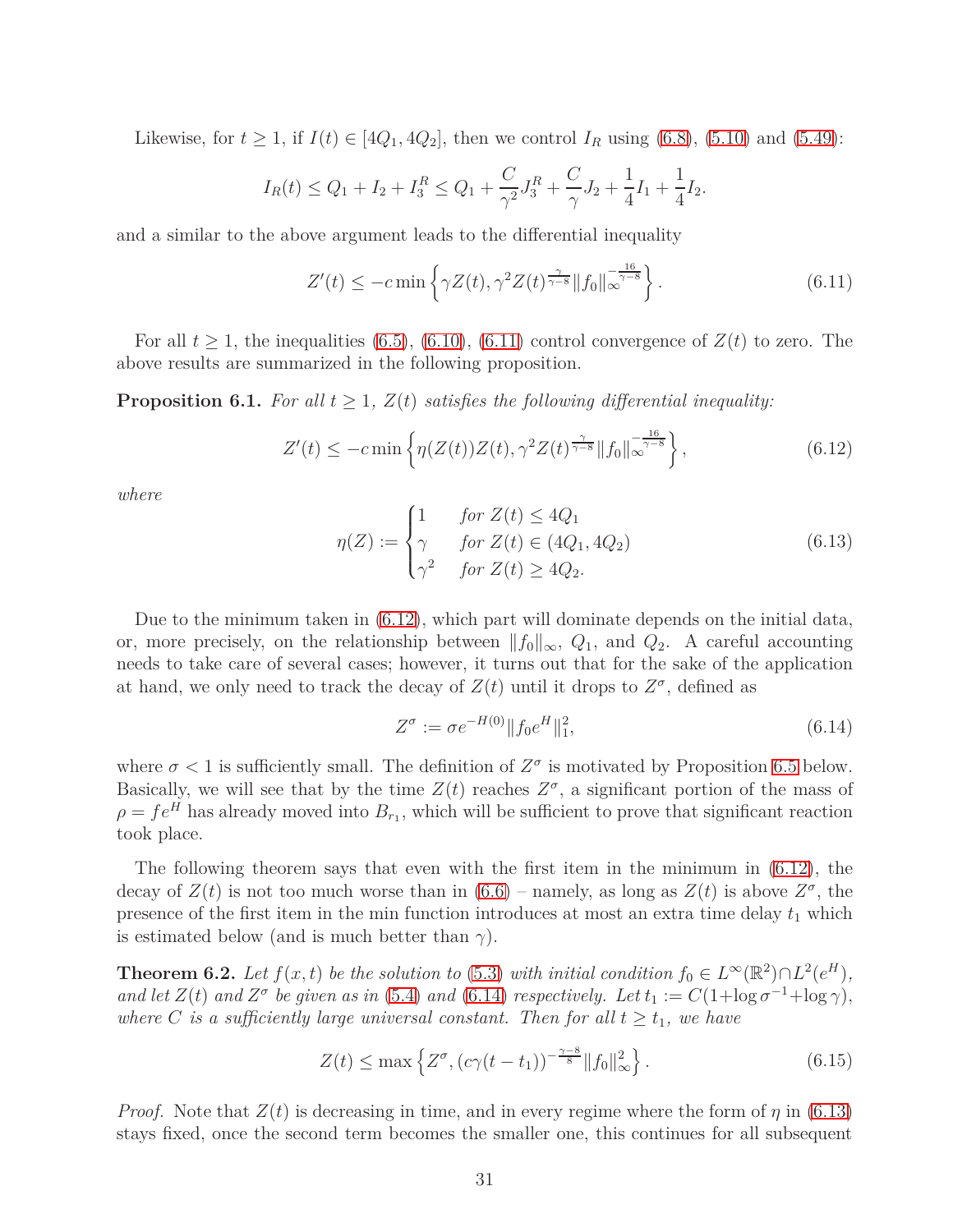times. Let us first estimate the total time in the interval  $t \geq 1$  where the first term under minimum in [\(6.12\)](#page-30-3) is smaller, while  $Z(t) \geq 4Q_2$ . Comparing the two terms in the min function of [\(6.12\)](#page-30-3), we see that the minimum is achieved by the first term as long as  $Z(t) \ge ||f_0||^2_{\infty}$ . Thus,  $Z(t)$  decays exponentially not slower than  $\exp(-c\gamma^2 t)$ . Note that at  $t = 1$ , we have

$$
Z(1) \le Z(0) = \int_{\mathbb{R}^2} (f_0 - \bar{f})^2 e^H dx \le \int_{\mathbb{R}^2} f_0^2 e^H dx \le ||f_0||_{\infty}^2 \int_{\mathbb{R}^2} e^H dx,
$$

hence the total time  $t \ge 1$  when  $Z(t) \ge 4Q_2$  and the first term in [\(6.12\)](#page-30-3) is the smaller one is bounded by

$$
t_{11} := \frac{1}{c\gamma^2} \log \left( \frac{Z(1)}{\|f_0\|_{\infty}^2} \right) \le \frac{1}{c\gamma^2} \log \left( \int_{\mathbb{R}^2} e^H dx \right) \le \frac{C}{\gamma}.
$$

Hence, in the  $Z(t) \geq 4Q_2$  regime, the presence of the first term at most introduces a time delay of the order  $\gamma^{-1} \leq 1$ .

Likewise, when the first term [\(6.12\)](#page-30-3) is smaller and  $Z(t) \in [4Q_1, 4Q_2], Z(t)$  has an exponential decay not slower than  $\exp(-c\gamma t)$ . Hence, in this case the time with the first term active is bounded by

$$
t_{12} := \frac{1}{c\gamma} \log \left( \frac{Q_2}{Q_1} \right) \le \frac{1}{c\gamma} (H(0) - H(r_2)) \le C.
$$

Thus the presence of the first term also at most introduces a time delay of order one in this regime.

Finally, in the  $Z(t) \in [Z^{\sigma}, 4Q_1]$  regime and when the first term in [\(6.12\)](#page-30-3) is smaller,  $Z(t)$ has an exponential decay not slower than  $\exp(-ct)$ . So the time with the first term active is bounded by

$$
t_{13} := \frac{1}{c} \log \left( \frac{Q_1}{Z^{\sigma}} \right) \le \frac{1}{c} \log \left( \frac{\gamma^2}{\sigma} \right) \le C(1 + \log \sigma^{-1} + \log \gamma).
$$

Combining these estimate together, we see that the total time delay caused by the first term in the mininmum function is bounded by

$$
t_1 := t_{11} + t_{12} + t_{13} = C(1 + \log \sigma^{-1} + \log \gamma).
$$

*Remark* 6.3. The appearance of  $\log \gamma$  in the definition of  $t_1$  is likely not optimal. In fact, as far as pure transport of the density goes (without estimate on the rate of convergence to equilibrium), in Section [7](#page-37-0) we outline a different method that yields a bound on transport without extra delay terms. In the context of convergence to equilibrium estimates, this extra correction comes from the  $\gamma^2$  factor in  $Z_1$  and  $Z_2$ , which is due to the  $\gamma$  factor in our  $L^{\infty}$ estimate of  $\rho$  in Theorem [3.1](#page-9-3)

$$
\|\rho(\cdot,t)\|_{\infty} \le C\gamma \|\rho_0\|_1 \text{ for all } t \ge 1.
$$

Such a bound would be optimal if we had  $H = (-\Delta)^{-1} \chi_{B(0,1)}$ , and our argument can also be adapted to this case. But for the weight  $e^H$  in [\(5.2\)](#page-17-2), the top is flat and  $||e^H||_1 \sim ||e^H||_{\infty}$ , which suggests that there should not be a  $\gamma$  factor, and we should have

$$
||f(\cdot,t)e^{H}||_{L^{\infty}} \leq C||f_0e^{H}||_1
$$
 for  $t \geq 1$ .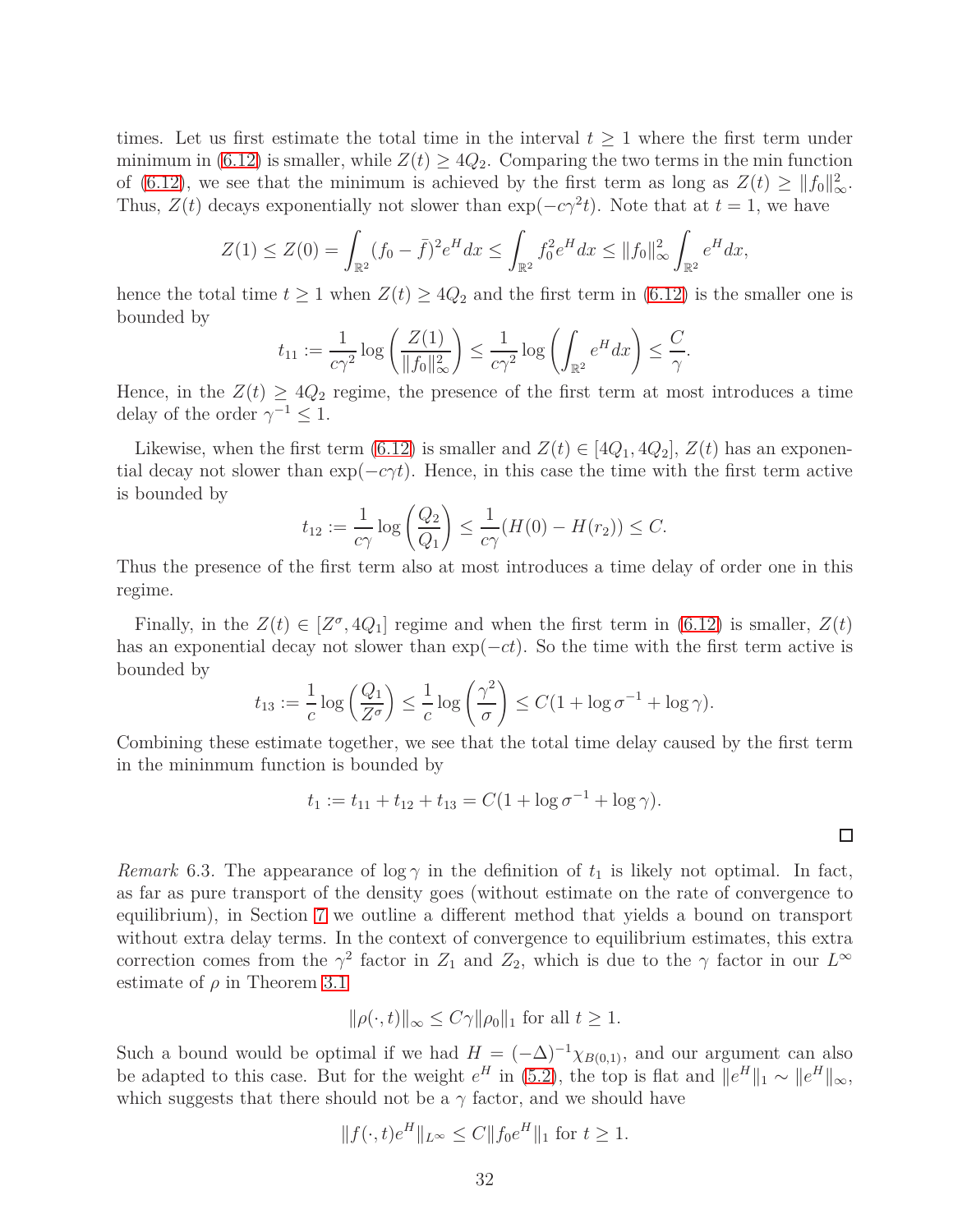We can not show this and settle here for the  $\log \gamma$  correction that in most situations is not very significant.

We now translate the above weighted  $L^2$  bounds to  $\rho$ . Let  $\rho(x,t)$  be a solution to [\(5.1\)](#page-16-4) with initial condition  $\rho_0 \in L^{\infty}(e^{-H}) \cap L^1(\mathbb{R}^2)$ . Recall that

$$
\rho_s := e^H \frac{\int \rho_0 dx}{\int e^H dx},
$$

is a stationary solution to [\(5.1\)](#page-16-4) with the same mass as  $\rho$ . Also recall that  $Z(t)$  can be written as in [\(6.7\)](#page-43-0):

$$
Z(t) = \int_{\mathbb{R}^2} (\rho(x, t) - \rho_s(x))^2 e^{-H(x)} dx,
$$

and that  $f(x,t) := \rho(x,t)e^{-H(x)}$  satisfies [\(5.3\)](#page-17-0) with initial condition

$$
f_0 = \rho_0 e^{-H} \in L^{\infty}(\mathbb{R}^2) \cap L^1(e^H).
$$

<span id="page-32-4"></span>Applying Theorem [6.2](#page-30-5) to  $f = \rho e^{-H}$ , we get an analog of [\(6.15\)](#page-30-1):

**Theorem 6.4.** *Let*  $\rho(x,t)$  *be the solution to* [\(5.1\)](#page-16-4) *with initial condition*  $\rho_0 \in L^{\infty}(e^{-H})$  $L^1(\mathbb{R}^2)$ ,  $t_1$  *be as in Theorem [6.2,](#page-30-5) and*  $Z^{\sigma} := \sigma e^{-H(0)} ||\rho_0||_1^2$ . Then for all  $t \ge t_1$ , we have

<span id="page-32-2"></span>
$$
Z(t) \le \max\left\{ Z^{\sigma}, \left( c\gamma(t - t_1) \right)^{-\frac{\gamma - 8}{8}} \|\rho_0 e^{-H}\|_{\infty}^2 \right\}.
$$
 (6.16)

*In particular, this implies that*  $Z(t) \leq Z^{\sigma}$  *for all* 

$$
t \ge t_2 := t_1 + \frac{C}{\gamma} \left( \frac{\|\rho_0 e^{-H}\|_{\infty}}{\sqrt{\sigma} \|\rho_0\|_1} \right)^{\frac{16}{\gamma - 8}}.
$$

<span id="page-32-3"></span>On the other hand, once  $Z(t)$  drops below  $Z^{\sigma}$ , the following proposition shows that  $\rho(\cdot, t)$ is sufficiently close to  $\rho_s$  in  $B_{r_1}$ .

**Proposition 6.5.** Let  $Z^{\sigma} = \sigma e^{-H(0)} ||\rho_0||_1^2$ , with  $\sigma < 1$ , and let  $r \le r_1 = 1/\sqrt{2}$ . If  $Z(t) \le AZ^{\sigma}$ , *then*

<span id="page-32-0"></span>
$$
\int_{B_r} |\rho(x,t) - \rho_s(x)| dx \le \sqrt{\pi \sigma A} r ||\rho_0||_1.
$$
\n(6.17)

*Moreover, if we assume in addition that*  $\rho_0 \geq 0$ *, then* 

<span id="page-32-1"></span>
$$
\int_{B_r} \rho(x,t) dx \ge \left(2r^2 - \frac{C}{\sqrt{\gamma}} - r\sqrt{\pi \sigma A}\right) \|\rho_0\|_1.
$$
\n(6.18)

*Proof.* If  $Z(t) \leq AZ^{\sigma}$ , the definitions of  $Z(t)$  and  $Z^{\sigma}$  give

$$
\int_{B_r} |\rho - \rho_s|^2 e^{-H} dx \le \int_{\mathbb{R}^2} |\rho - \rho_s|^2 e^{-H} dx \le \sigma A e^{-H(0)} \|\rho_0\|_1^2.
$$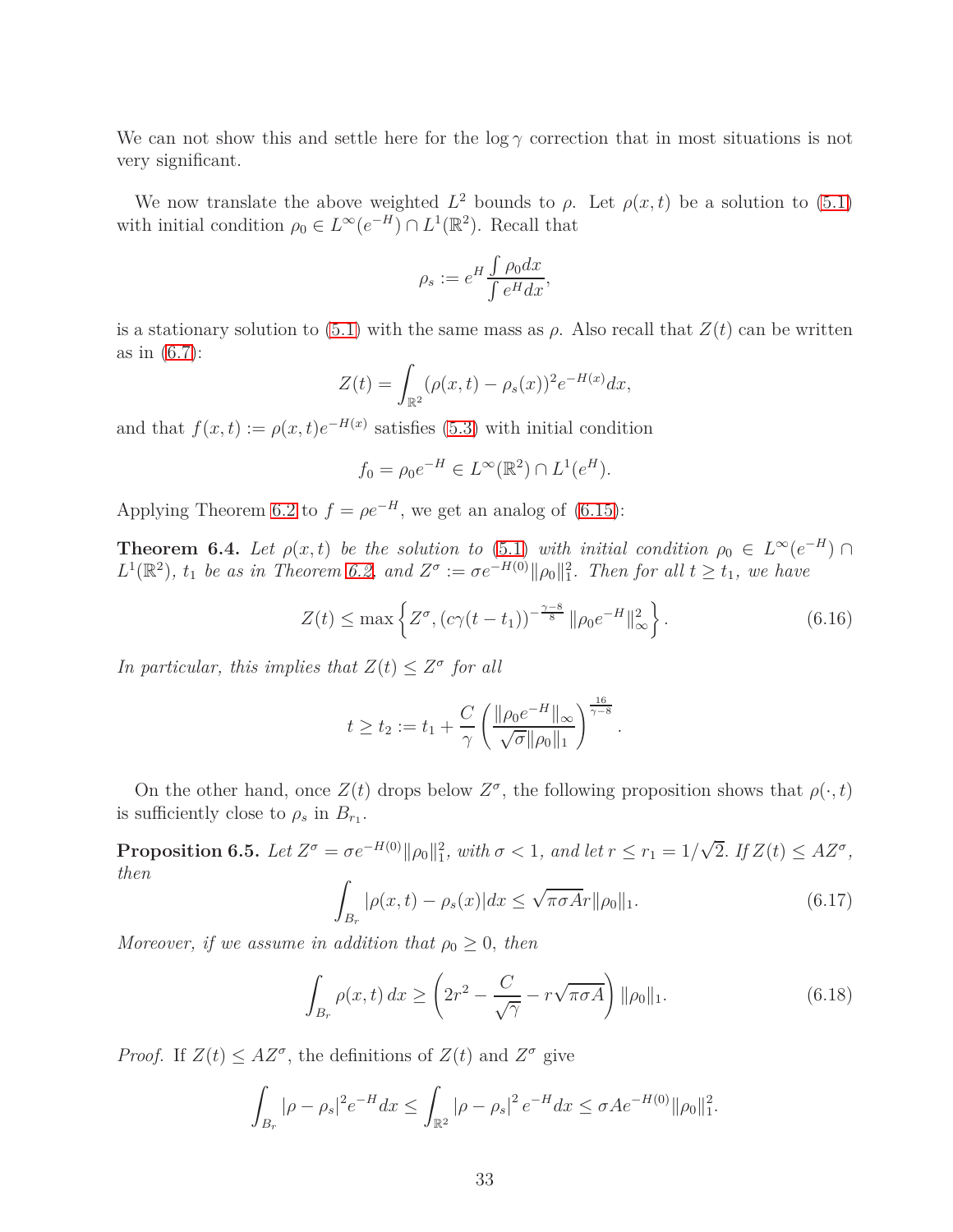Using the fact that  $e^{-H} \equiv e^{-H(0)}$  in  $B_r$ , the above inequality becomes

$$
\int_{B_r} |\rho - \rho_s|^2 dx \le \sigma A ||\rho_0||_1^2.
$$

Then a direct application of the Cauchy-Schwarz inequality gives [\(6.17\)](#page-32-0).

A direct computation using [\(5.2\)](#page-17-2) shows that

$$
\frac{\int_{(B_{r_1})^c} e^{H(x)} dx}{\int_{B_{r_1}} e^{H(x)} dx} \le \frac{C}{\sqrt{\gamma}}
$$

*.*

Then, if  $\rho_0 \geq 0$ , we have, since  $\rho_s$  is constant on  $B_{r_1}$  and  $r \leq r_1$ :

$$
\int_{B_r} \rho_s(x) dx \geq \frac{r^2}{r_1^2} ||\rho_0||_1 \left(1 - \frac{C}{\sqrt{\gamma}}\right).
$$

Combining this inequality with [\(6.17\)](#page-32-0), we obtain [\(6.18\)](#page-32-1).

The inequality [\(6.18\)](#page-32-1) gives us a way to ensure that much of the mass of  $\rho_1$  has been transported into the support of  $\rho_2$ , provided we choose  $\sigma$  sufficiently small and  $\gamma$  is sufficiently large. However, as we mentioned above, the weighted  $L^2$  decay estimates we have for  $Z(t)$ lead to bounds on the transport time that are far from the heuristic ones. We now discuss this issue in more detail and use duality to rectify the situation.

### **6.2 Duality and the** *L* <sup>1</sup> **control**

Theorem [6.4](#page-32-4) and Proposition [6.5](#page-32-3) give us an explicit upper bound for the time it takes for a large portion of mass to enter  $B_{r_1}$ , but this is not sufficient for our application. Let us recap the reason: consider a special case where  $\rho_0(x)$  is a bump of mass  $M_0$ , located at distance L from the origin. In this case, we have

$$
\|\rho_0 e^{-H}\|_{L^\infty} \sim M_0 L^{\gamma/4}.
$$

Then [\(6.16\)](#page-32-2) requires the time

$$
t \sim 1 + \log \gamma + \frac{L^4}{\gamma},
$$

to assure transport of a significant portion of  $\rho$  to  $B_{r_1}$ , which is at odds with the heuristic bound of the order  $L^2/\gamma$ . To get control at a time scale close to heuristic, we employ a duality procedure which is somewhat delicate in our case since we may have different regimes in differential inequalities. A direct computation leads to the the following auxiliary duality lemma.

<span id="page-33-0"></span>**Lemma 6.6.** *Let*  $\rho$  *and*  $f$  *be solutions to* [\(5.1\)](#page-16-4) *and* [\(5.3\)](#page-17-0) *respectively, with initial conditions*  $\rho_0$ *and*  $f_0$ *, where*  $\rho_0 \in L^\infty(e^{-H}) \cap L^1(\mathbb{R}^2)$ *, and*  $f_0 \in L^\infty(\mathbb{R}^2) \cap L^1(e^H)$ *, and set* 

$$
\rho_s(x) := \frac{e^H(x) \int \rho_0 dx}{\int e^H dx}, \quad \bar{f} := \frac{\int f_0 e^H dx}{\int e^H dx}.
$$

 $\Box$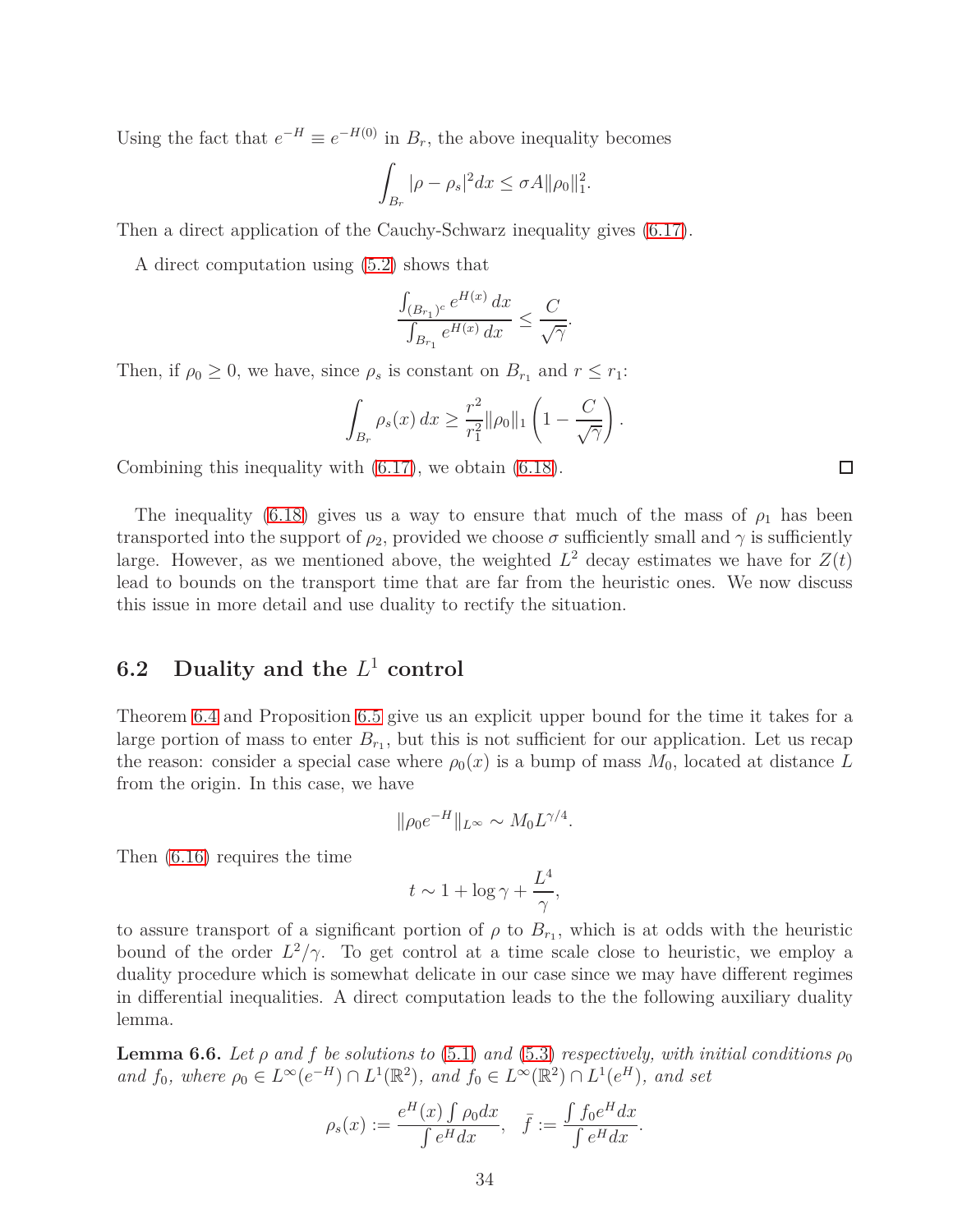*Then, for any*  $t > 0$  *and*  $s \in [0, t]$ *, the integral* 

<span id="page-34-0"></span>
$$
\int_{\mathbb{R}^2} (\rho(x, s) - \rho_s(x)) (f(x, t - s) - \bar{f}) dx
$$
\n(6.19)

*does not depend on s for all*  $s \in [0, t]$ *.* 

Note that the term  $\bar{f}$  in the right side can always be dropped since

$$
\int \rho(x,s)dx = \int \rho_s(x)dx,
$$

for all  $s \geq 0$ .

*Proof.* By standard approximation arguments, it suffices to show the result for smooth, sufficiently quickly decaying  $\rho$ ,  $f$ . Denote the integral in [\(6.19\)](#page-34-0) by  $U(s)$ . Taking the derivative in *s* gives

$$
\frac{d}{ds}U(s) = \int_{\mathbb{R}^2} \partial_t \rho(x, s) (f(x, t - s) - \bar{f}) dx - \int_{\mathbb{R}^2} (\rho(x, s) - \rho_s(x)) \partial_t f(x, t - s) dx =: T_1 - T_2,
$$

where

$$
T_1 = \int_{\mathbb{R}^2} (\Delta \rho(x, s) - \nabla \cdot (\rho(x, s) \nabla H))(f(x, t - s) - \bar{f}) dx,
$$

and

$$
T_2 = \int_{\mathbb{R}^2} (\rho(x, s) - \rho_s(x)) (\Delta f(x, t - s) + \nabla f(x, t - s) \cdot \nabla H) dx.
$$

Now one can check that  $T_1 = T_2$  by the divergence theorem (using, in particular, that  $\rho_s$  and  $\bar{f}$  are eigenfunctions of  $\Delta - \nabla(\cdot \nabla H)$  and  $\Delta + \nabla H \nabla$ , respectively, with zero eigenvalue.  $\Box$ 

<span id="page-34-4"></span>We can now prove the following theorem.

**Theorem 6.7.** *Fix any*  $0 < r \leq r_1$ *. For all*  $\sigma \in (0,1)$ *, let*  $t_1$  *be as in Theorem [6.2.](#page-30-5) Define* 

<span id="page-34-1"></span>
$$
t_3 := C \left( t_1 + \frac{1}{\gamma} \left( \frac{\|\rho_0 e^{-H}\|_{\infty}}{\sigma \|\rho_0\|_1} \right)^{\frac{8}{\gamma - 8}} \right), \tag{6.20}
$$

*with some sufficiently large constant C* that will be fixed in the proof. Then, for all  $t \ge t_3$ , we *have*

<span id="page-34-3"></span>
$$
\int_{B_r} |\rho(x,t) - \rho_s(x)| dx \le (4\sqrt{\sigma}r + 4\sigma) ||\rho_0||_1.
$$
\n(6.21)

*In particular, if*  $\sigma$  *is chosen to be sufficiently small,*  $\gamma$  *is sufficiently large, and*  $\rho_0 \geq 0$ *, then we have*

<span id="page-34-2"></span>
$$
\int_{B_r} \rho(x, t) dx \ge (2r^2 - 0.1) \|\rho_0\|_1, \quad \text{for all } t \ge t_3.
$$
\n(6.22)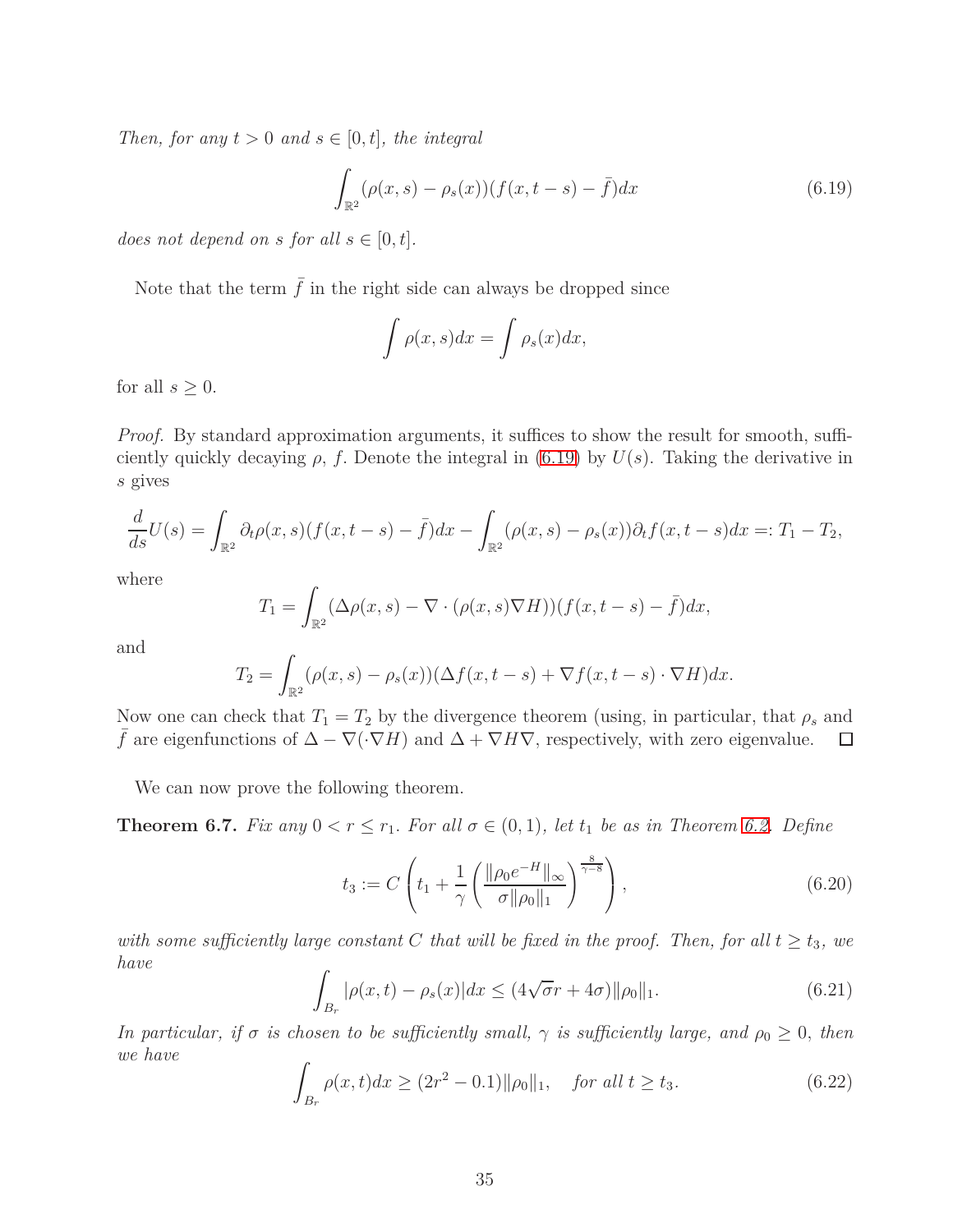*Proof.* Consider first what happens at the time  $t_3/3$ . If  $Z(t_3/3)$  drops below  $Z^{\sigma} = \sigma e^{-H(0)} ||\rho_0||_1^2$ , we are done due to Proposition [6.5.](#page-32-3) Otherwise, we have the second bound in [\(6.16\)](#page-32-2) for  $Z(t_3/3)$ with  $t = t_3/3$ . To obtain a better  $L^1$  control of  $\rho(\cdot, t_3) - \rho_s$  in the latter case, we use the following duality argument. For any  $f_0 \in L^{\infty}(\mathbb{R}^2) \cap L^1(e^H)$ , let  $f(x, t)$  be the solution to the dual equation [\(5.3\)](#page-17-0) with initial condition  $f_0$ . Applying Lemma [6.6](#page-33-0) with  $t = 2t_3/3$ ,  $s = 2t_3/3$ and then  $s = t_3/3$ , we obtain

<span id="page-35-2"></span>
$$
\int_{\mathbb{R}^2} \left( \rho \left( x, \frac{2t_3}{3} \right) - \rho_s(x) \right) f_0(x) dx = \int_{\mathbb{R}^2} \left( \rho \left( x, \frac{t_3}{3} \right) - \rho_s \right) \left( f \left( x, \frac{t_3}{3} \right) - \bar{f} \right) dx. \tag{6.23}
$$

We dropped the term involving  $\bar{f}$  in the left side using the remark after Lemma [6.6.](#page-33-0) We can then bound the left side in [\(6.23\)](#page-35-2) as

<span id="page-35-3"></span>
$$
\left| \int_{\mathbb{R}^2} \left( \rho \left( x, \frac{2t_3}{3} \right) - \rho_s(x) \right) f_0(x) dx \right| \leq \left\| \rho \left( \frac{t_3}{3} \right) - \rho_s \right\|_{L^2(e^{-H})} \left\| f \left( \frac{t_3}{3} \right) - \bar{f} \right\|_{L^2(e^H)} \n\leq \left\| \rho \left( \frac{t_3}{3} \right) - \rho_s \right\|_{L^2(e^{-H})} \max \left\{ (\sigma e^{-H(0)} \| f_0 e^H \|_1^2)^{1/2}, \left( c \gamma \left( \frac{t_3}{3} - t_1 \right) \right)^{-\frac{\gamma - 8}{16}} \| f_0 \|_{\infty} \right\} \quad \text{(by Theorem 6.2)} \n\leq \left( c \gamma \left( \frac{t_3}{3} - t_1 \right) \right)^{-\frac{\gamma - 8}{16}} \| \rho_0 e^{-H} \|_{\infty} \left( \sigma^{\frac{1}{2}} e^{-\frac{H(0)}{2}} \| f_0 e^H \|_1 + \left( c \gamma \left( \frac{t_3}{3} - t_1 \right) \right)^{-\frac{\gamma - 8}{16}} \| f_0 \|_{\infty} \right) \quad \text{(by Theorem 6.4)} \n\leq \alpha \| f_0 e^H \|_1 + \beta \| f_0 \|_{\infty}, \tag{6.24}
$$

where

$$
\alpha := \left(c\gamma \left(\frac{t_3}{3} - t_1\right)\right)^{-\frac{\gamma - 8}{16}} \sigma^{\frac{1}{2}} e^{-\frac{H(0)}{2}} \|\rho_0 e^{-H}\|_{\infty}, \quad \beta := \left(c\gamma \left(\frac{t_3}{3} - t_1\right)\right)^{-\frac{\gamma - 8}{8}} \|\rho_0 e^{-H}\|_{\infty}.
$$

<span id="page-35-4"></span>Now let us apply the following lemma, the proof of which is postponed till the end of this subsection.

**Lemma 6.8.** *Suppose that for some function*  $G \in L^{\infty}(e^{-H}) \cap L^{1}(\mathbb{R}^{2})$ *, there exist*  $\alpha, \beta > 0$ *such that*

<span id="page-35-0"></span>
$$
\left| \int_{\mathbb{R}^2} G(x)f(x)dx \right| \le \alpha \|fe^H\|_1 + \beta \|f\|_{\infty} \quad \text{for all } f \in L^{\infty}(\mathbb{R}^2) \cap L^1(e^H). \tag{6.25}
$$

*Then G can be decomposed as*  $G = G_1 + G_2$ *, where*  $G_1, G_2 \in L^\infty(e^{-H}) \cap L^1(\mathbb{R}^2)$  *satisfy the estimates*  $||G_1e^{-H}||_{\infty} \le 2\alpha$ ,  $||G_2||_1 \le 2\beta$ .

Applying this lemma to [\(6.24\)](#page-35-3), we can decompose

$$
\rho\left(x, \frac{2t_3}{3}\right) - \rho_s(x) = G_1(x) + G_2(x),
$$

where

<span id="page-35-1"></span>
$$
||G_1e^{-H}||_{\infty} \le 2\alpha = 2\left(c\gamma\left(\frac{t_3}{3} - t_1\right)\right)^{-\frac{\gamma - 8}{16}}\sigma^{\frac{1}{2}}e^{\frac{-H(0)}{2}}||\rho_0e^{-H}||_{\infty},\tag{6.26}
$$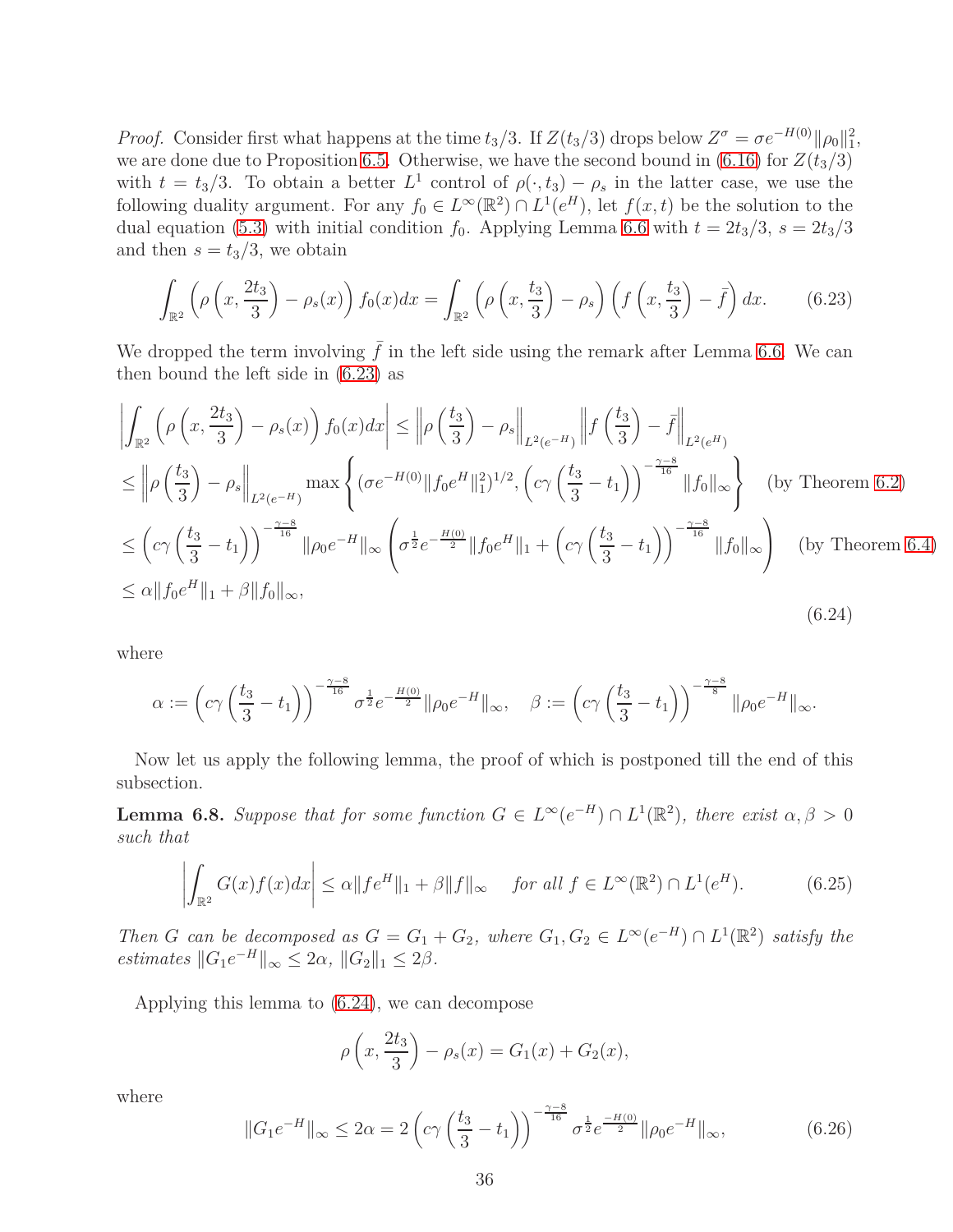and

$$
||G_2||_1 \le 2\beta = 2\left(c\gamma \left(\frac{t_3}{3} - t_1\right)\right)^{-\frac{\gamma - 8}{8}} ||\rho_0 e^{-H}||_{\infty} \le 2\sigma ||\rho_0||_1,
$$

where the last inequality comes from choosing a sufficiently large universal constant *C* in the definition [\(6.20\)](#page-34-1) of *t*3.

Let  $\zeta_1(x,t)$  and  $\zeta_2(x,t)$  denote the solutions to [\(5.1\)](#page-16-4) starting at  $t = 2t_3/3$  with initial conditions  $\zeta_1(\cdot, 2t_3/3) = G_1$ ,  $\zeta_2(\cdot, 2t_3/3) = G_2$ , respectively. Since [\(5.1\)](#page-16-4) is linear, we have

$$
\rho(\cdot,t_3)-\rho_s=\zeta_1(\cdot,t_3)+\zeta_2(\cdot,t_3).
$$

Note that  $\|\zeta_2(\cdot,t)\|_1$  is non-increasing in time, hence

<span id="page-36-0"></span>
$$
\|\zeta_2(\cdot,t_3)\|_1 \le \|G_2\|_1 \le 2\sigma \|\rho_0\|_1. \tag{6.27}
$$

To control  $\zeta_1(\cdot, t_3)$ , set

$$
\zeta_1^s := e^H \frac{\int G_1 dx}{\int e^H dx}.
$$

By Theorem [6.4,](#page-32-4) we have

<span id="page-36-1"></span>
$$
\|\zeta_1(\cdot,t_3) - \zeta_1^s\|_{L^2(e^{-H})} \le \max\left\{\sigma^{1/2}e^{-\frac{H(0)}{2}}\|G_1\|_1, \left(c\gamma\left(\frac{t_3}{3} - t_1\right)\right)^{-\frac{\gamma-8}{16}}\|G_1e^{-H}\|_{\infty}\right\} \tag{6.28}
$$

If the first term in the max function is larger, using the fact that

$$
||G_1||_1 \le ||\rho||_1 + ||\rho_s||_1 + ||G_2||_1 \le 3||\rho_0||_1,
$$

we obtain

$$
\|\zeta_1(\cdot,t_3)-\zeta_1^s\|_{L^2(e^{-H})}\leq 3\sigma^{1/2}e^{-\frac{H(0)}{2}}\|\rho_0\|_1\leq 3\sqrt{Z^{\sigma}}.
$$

And if the second term is larger, combining [\(6.28\)](#page-36-1) with [\(6.26\)](#page-35-1), we get

$$
\|\zeta_1(\cdot,t_3)-\zeta_1^s\|_{L^2(e^{-H})}\leq 2\left(c\gamma\left(\frac{t_3}{3}-t_1\right)\right)^{-\frac{\gamma-8}{8}}\sigma^{\frac{1}{2}}e^{-\frac{H(0)}{2}}\|\rho_0 e^{-H}\|_{\infty}\leq 2\sigma^{3/2}e^{-\frac{H(0)}{2}}\|\rho_0\|_1=2\sigma\sqrt{Z^{\sigma}}.
$$

In both cases, applying Proposition [6.5](#page-32-3) yields

$$
\int_{B_r} |\zeta_1(x, t_3) - \zeta_1^s(x)| dx \le 4\sqrt{\sigma} r ||\rho_0||_1.
$$

Finally, combining the above estimate with [\(6.27\)](#page-36-0), we have

$$
\|\rho(t_3) - \rho_s\|_{L^1(B_r)} \le \|\zeta_1(t_3) - \zeta_1^s\|_{L^1(B_r)} + \|\zeta_2(t_3) + \zeta_1^s\|_{L^1(B_r)}
$$
  
\n
$$
\le \|\zeta_1(t_3) - \zeta_1^s\|_{L^1(B_r)} + \|\zeta_2(t_3)\|_1 + \|G_2\|_1
$$
  
\n
$$
\le (4\sqrt{\sigma}r + 4\sigma)\|\rho_0\|_1,
$$

where in the second inequality we used the mean zero property

$$
\int (G_1 + G_2) dx = 0,
$$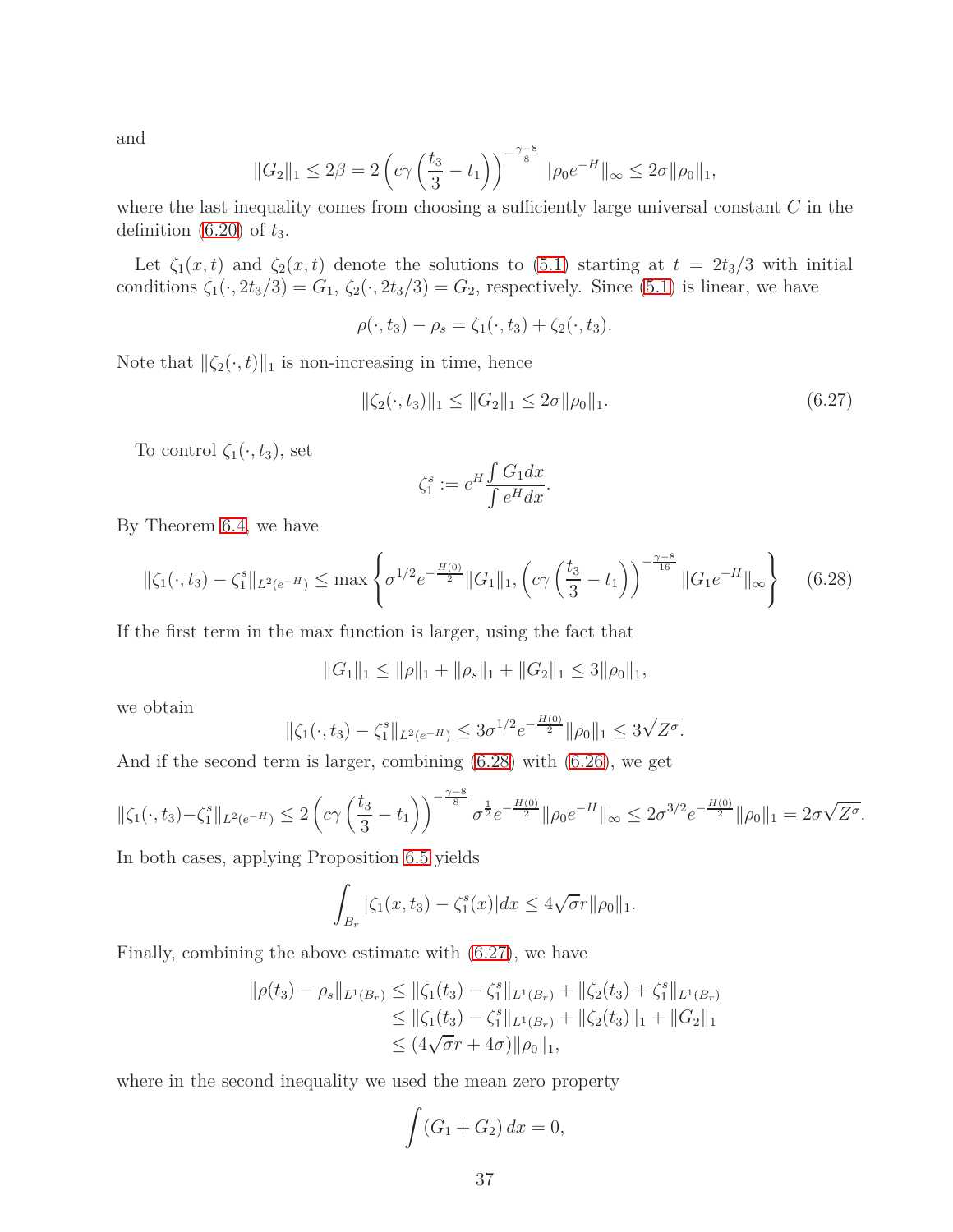which gives

$$
\|\zeta_1^s\|_1 = \Big|\int G_1 dx\Big| = \Big|\int G_2 dx\Big|.
$$

The above argument shows that [\(6.21\)](#page-34-3) holds at  $t = t_3$ . For  $t > t_3$ , the same argument works by replacing *t*<sup>3</sup> with *t*.

The estimate [\(6.22\)](#page-34-2) follows from a simple computation similar to that in the proof of  $(6.18).$  $(6.18).$  $\Box$ 

*Proof of Lemma [6.8.](#page-35-4)* Let  $S = \{x : |G(x)| \geq 2\alpha e^H\}$ , and define  $G_1 := G\chi_{S^c}(x)$ , so that  $||G_1e^{-H}||_{\infty} \leq 2\alpha.$ 

To show that  $G_2 := G - G_1 = G \chi_S(x)$ , satisfies  $||G_2||_1 \leq 2\beta$ , we use [\(6.25\)](#page-35-0) with  $f = (\text{sgn } G) \chi_S$ :

$$
||G_2||_{L^1(\mathbb{R}^2)} = \int_S G_2 f dx \le \alpha \int_S e^H dx + \beta \le \frac{1}{2} ||G_2||_1 + \beta,
$$

<span id="page-37-0"></span>and the proof is complete.

## **7 Transport estimates based on comparison principles**

In this section we take a quick detour to provide a simple alternative proof that a significant portion of the initial mass of  $\rho_0$  gets transported inside a certain ball of radius less than 1 under the action of the potential *H* in time  $\tau \sim L^2/\gamma$ . As we mentioned in the introduction, this result can be used to obtain a simpler proof of a result similar to Theorem [1.1](#page-4-0) if one is willing to compromise and settle for an estimate that provides little information on the closeness to ground state.

The main step is the analysis of the dual equation [\(5.3\)](#page-17-0). Recall that the dual operator *L* ∗ is given by

 $L^* f = -\Delta f - \nabla H \cdot \nabla f$ ,

and the dual evolution by

$$
\partial_t f = \Delta f + \nabla H \cdot \nabla f = -L^* f. \tag{7.1}
$$

<span id="page-37-1"></span>We will prove the following theorem.

**Theorem 7.1.** Let  $f(x, t)$  solve [\(7.1\)](#page-45-0) with  $H$  given by [\(4.11\)](#page-15-2). Suppose that the radial initial *data*  $f_0 \in C_0^{\infty}$  satisfies  $1 \ge f \ge 0$ , *f non-increasing in the radial direction, and*  $f_0(x) \ge$  $\chi_{B_{d_1}}(x)$  where  $1 \geq d_1 > r_1 = 1/\sqrt{2}$ . Then there exist a constant  $c > 0$  such that for all *sufficiently large γ we have*

$$
f(x,t) \ge c \chi_{B_{c\sqrt{1+\gamma t}}}(x) \tag{7.2}
$$

*for all*  $t > 0$ *.*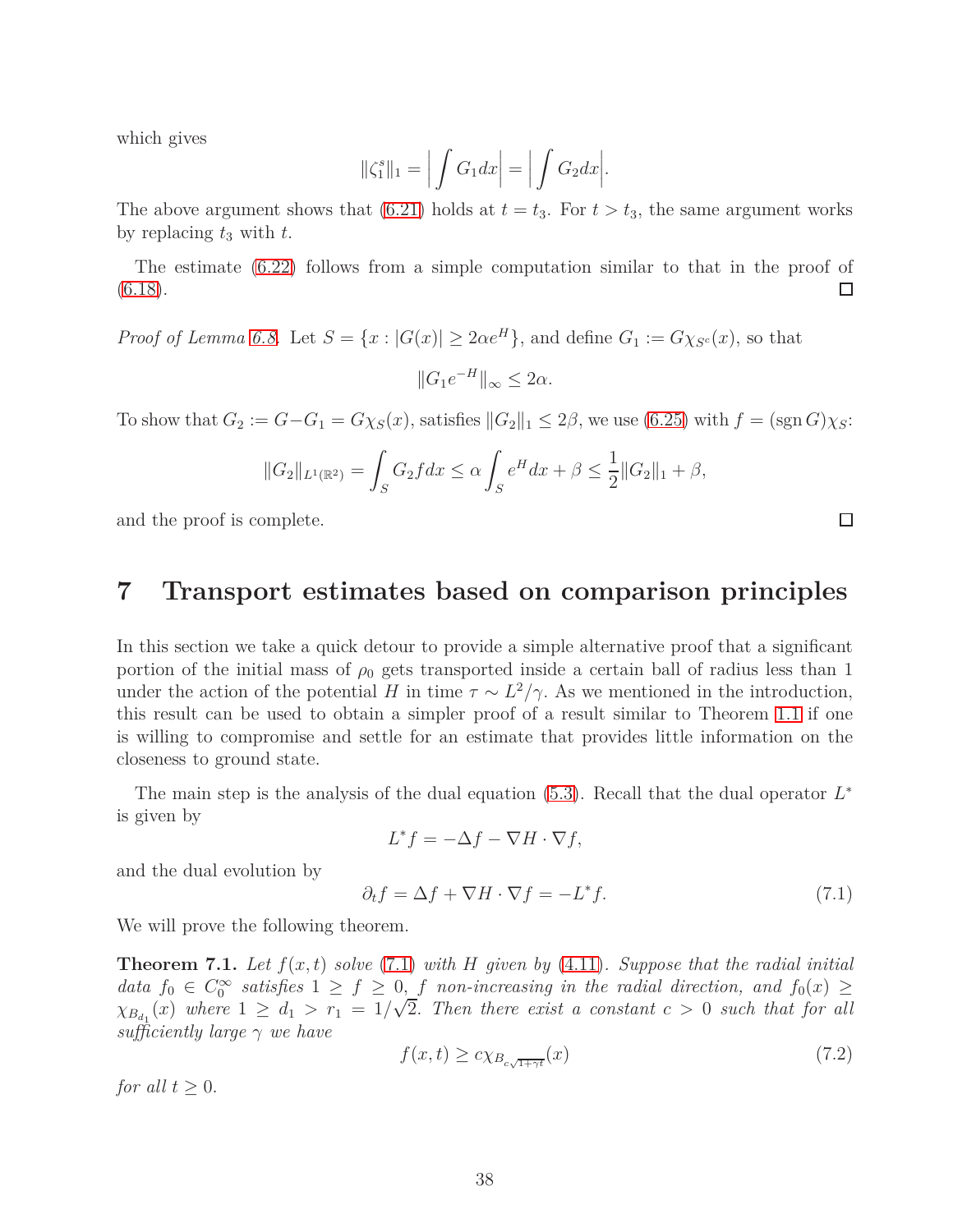*Proof.* Fix some  $d_0$  such that  $1 \geq d_1 > d_0 > r_1$ . For simplicity, in the argument that follows, we can think for instance of  $d_0 = 5/7$  and  $d_1 = 6/7$ , but any other choice satisfying the above relationship works as well (the constant *c* will depend on this choice). Due to parabolic comparison principles and since *H* is radial, we have that the solution  $f(x, t)$  remains radial, non-increasing in the radial direction, and satisfies  $1 \ge f(x, t) \ge 0$  for all times.

Observe that

$$
f(x,t)|_{\mathbb{S}_{d_0}} \int_{\mathbb{R}^2 \setminus B_{d_0}} e^H dx \ge \int_{\mathbb{R}^2 \setminus B_{d_0}} f e^H dx \ge \int_{\mathbb{R}^2} f_0 e^H dx - \int_{B_{d_0}} f e^H dx \ge
$$

$$
\int_{\mathbb{R}^2 \setminus B_{d_0}} f_0 e^H dx \ge \int_{\mathbb{R}^2 \setminus B_{d_0}} \chi_{B_{d_1}} e^H = \int_{B_{d_1} \setminus B_{d_0}} e^H dx. \tag{7.3}
$$

Here  $\mathbb{S}_{d_0}$  is the circle of radius  $d_0$ ; in the first step we used monotonicity of f in radial variable, in the second step conservation of  $\int f(x,t)e^{H(x)} dx$  and in the third step

$$
\int_{B_{d_0}} f_0 e^H dx \ge \int_{B_{d_0}} f e^H dx
$$

due to  $1 = f_0(x) \ge f(x, t)$  in  $B_{d_0}$ . However, since  $|\nabla H(x)| = -\partial_r H \ge c_0 \gamma |x|^{-1}$  if  $|x| \ge d_0$ , we have

 $e^{H(tx)} \le t^{-c_0\gamma} e^{H(x)}$ .

Set  $q = d_1/d_0$ . Then

$$
\int_{B_{d_1q^k}\backslash B_{d_0q^k}} e^{H(x)}\,dx = q^{kd} \int_{B_{d_1}\backslash B_{d_0}} e^{H(q^kx)}\,dx \leq q^{k(d-c_0\gamma)} \int_{B_{d_1}\backslash B_{d_0}} e^{H(x)}\,dx.
$$

Therefore,

$$
\int_{\mathbb{R}^2 \setminus B_{d_0}} e^{H(x)} dx \le 2 \int_{B_{d_1} \setminus B_{d_0}} e^{H(x)} dx
$$

for  $\gamma$  large enough. In this case from [\(7.3\)](#page-46-2) we conclude that  $f(x,t)|_{\mathbb{S}_{d_0}} \geq 1/2$  for all times.

Now fix any convex  $C^2$  function  $\omega$  on  $[d_0, \infty)$  such that  $\omega(d_0) = 1/2, \omega(r) > 0$  for  $r \in [d_0, d_1)$ , and  $\omega(r) = 0$  if  $r \geq d_1$ . For  $\varphi \in [0, 1]$  define  $\omega_{\varphi}(r) = \omega(d_0 + \varphi(r - d_0))$ ; we will abuse notation by also writing  $\omega_{\varphi}(x) = \omega_{\varphi}(|x|)$ . Note that

$$
L^*\omega_\varphi(x) = \omega''_\varphi(r) + \frac{1}{r}\omega'_\varphi(r) + \partial_r H(r)\omega'_\varphi(r) \ge \frac{c_0\gamma - 1}{r}|\omega'_\varphi(r)| \ge \frac{c_0\gamma}{2r}|\omega'(d_0 + \varphi(r - d_0))|\varphi,
$$

where we used  $\omega''_{\varphi}(r) \geq 0$ ,  $\omega'(r) < 0$ , and the last step holds if  $\gamma$  is sufficiently large. Choose a decreasing  $\varphi(t)$  defined for  $t \geq 0$  such that  $\varphi(0) = 1$ . Consider  $F(x,t) = \omega_{\varphi(t)}(x)$ . Since we always have  $f(x,t)|_{\mathbb{S}_{d_0}} \geq 1/2 = F|_{\mathbb{S}_{d_0}}$  and  $f_0(x) \geq \chi_{B_{d_1}(x)} \geq \omega(|x|)$ , we can be sure that  $f(x,t) \ge F(x,t)$  in  $\mathbb{R}^2 \setminus \overset{\circ}{B}_{d_0}$  for all times if  $\partial_t F \le L^*F$ . However  $\partial_t F = (r - d_0)\omega'(d_0 + \varphi(r - d_0))$  $(d_0)$ ) $\varphi'(t)$  and  $\partial_t F = L^* f = 0$  if  $d_0 + \varphi(r - d_0) \geq 1$ . Hence we just need to check the inequality

$$
-(r-d_0)\varphi'(t) \le \frac{c_0\gamma}{2r}\varphi
$$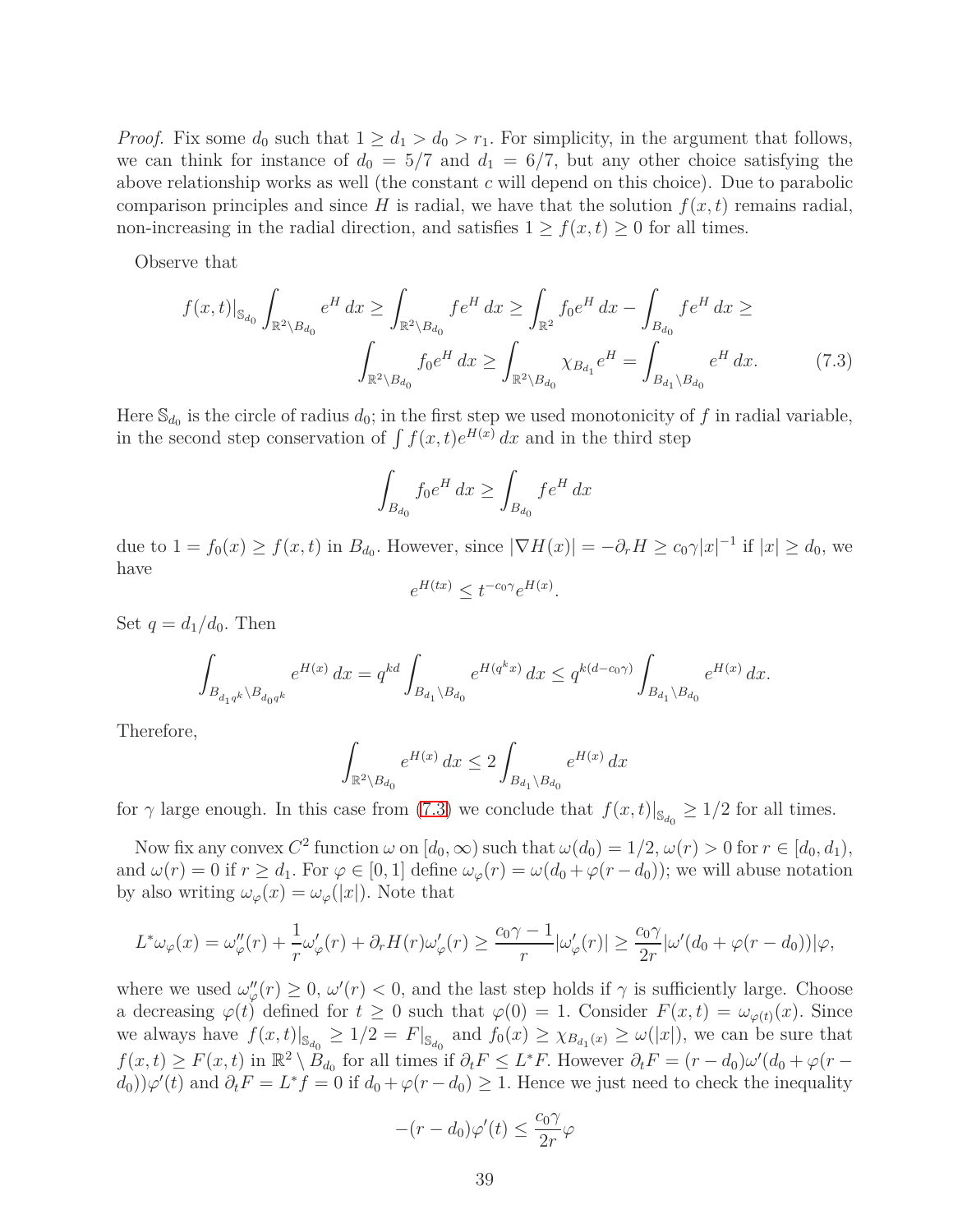when  $r \leq d_0 + \frac{1-d_0}{\varphi} \leq \frac{1}{\varphi}$  $\frac{1}{\varphi}$ . Thus, it suffices to ensure that

$$
-\frac{1-d_0}{\varphi}\varphi'(t) \le \frac{c_0\gamma}{2}\varphi^2
$$

which would follow from  $\partial_t(1/\varphi^2(t)) \leq c_0 \gamma$ . Therefore

$$
\varphi(t) = \frac{1}{\sqrt{1 + c_0 \gamma t}}
$$

is acceptable. Now fix a constant  $a < d_1 - d_0$ , then we can make

$$
d_0 + \frac{1}{\sqrt{1 + c_0 \gamma t}} (r - d_0) \le d_0 + a
$$

for  $r \leq d_0 + c\sqrt{1 + \gamma t}$  by choosing small enough *c*. In this case, if  $d_0 \leq r \leq d_0 + c\sqrt{1 + \gamma t}$ , we have

$$
f(x,t) \ge \omega \left( d_0 + \frac{1}{\sqrt{1 + c_0 \gamma t}} (r - d_0) \right) \ge \omega(d_0 + a) \ge c > 0,
$$

where we may have to adjust our constant *c* to make it smaller if necessary.

<span id="page-39-0"></span>Here is the corollary for the behavior of the density  $\rho(x, t)$  satisfying [\(1.8\)](#page-5-0).

**Corollary 7.2.** Let  $\rho(x, t)$  solve [\(1.8\)](#page-5-0) with a potential *H* given by [\(4.11\)](#page-15-2). Suppose that the *initial data*  $\rho_0$  *satisfies*  $\rho_0(x) \geq 0$  *and*  $\int_{1 \leq |x| \leq L} \rho_0(x) dx = M_0$ *. Then for all sufficiently large γ*, there exists a constant  $C_1$  *such that if*  $t \geq C_1 L^2 / \gamma$ *, we have* 

$$
\int_{B_{6/7}} \rho(x, t) dx \ge c M_0. \tag{7.4}
$$

*Remark.* For simplicity, we picked a fixed constant as a radius of the ball in [\(7.4\)](#page-46-1). It is not hard to run the argument for an arbitrary radius greater than  $1/\sqrt{2}$ , but then all constants and the range of validity in  $\gamma$  will depend on the choice of radius.

*Proof.* Choose  $d_0 = 5/7$  and  $d_1$  so that  $d_0 < d_1 < 6/7$ . Take  $f_0 \in C_0^{\infty}(B_{6/7})$  as in Theorem [7.1.](#page-37-1) Due to duality, we have

$$
\int_{\mathbb{R}^2} f_0(x)\rho(x,t) dx = \int_{\mathbb{R}^2} f(x,t)\rho_0(x) dx.
$$

Therefore, applying Theorem [7.1](#page-37-1) we find that if  $C_1$  is sufficiently large then

$$
\int_{B_{6/7}} \rho(x,t) \, dx \ge \int_{\mathbb{R}^2} f_0(x)\rho(x,t) \, dx = \int_{\mathbb{R}^2} f(x,t)\rho_0(x) \, dx \ge cM_0.
$$

 $\Box$ 

 $\Box$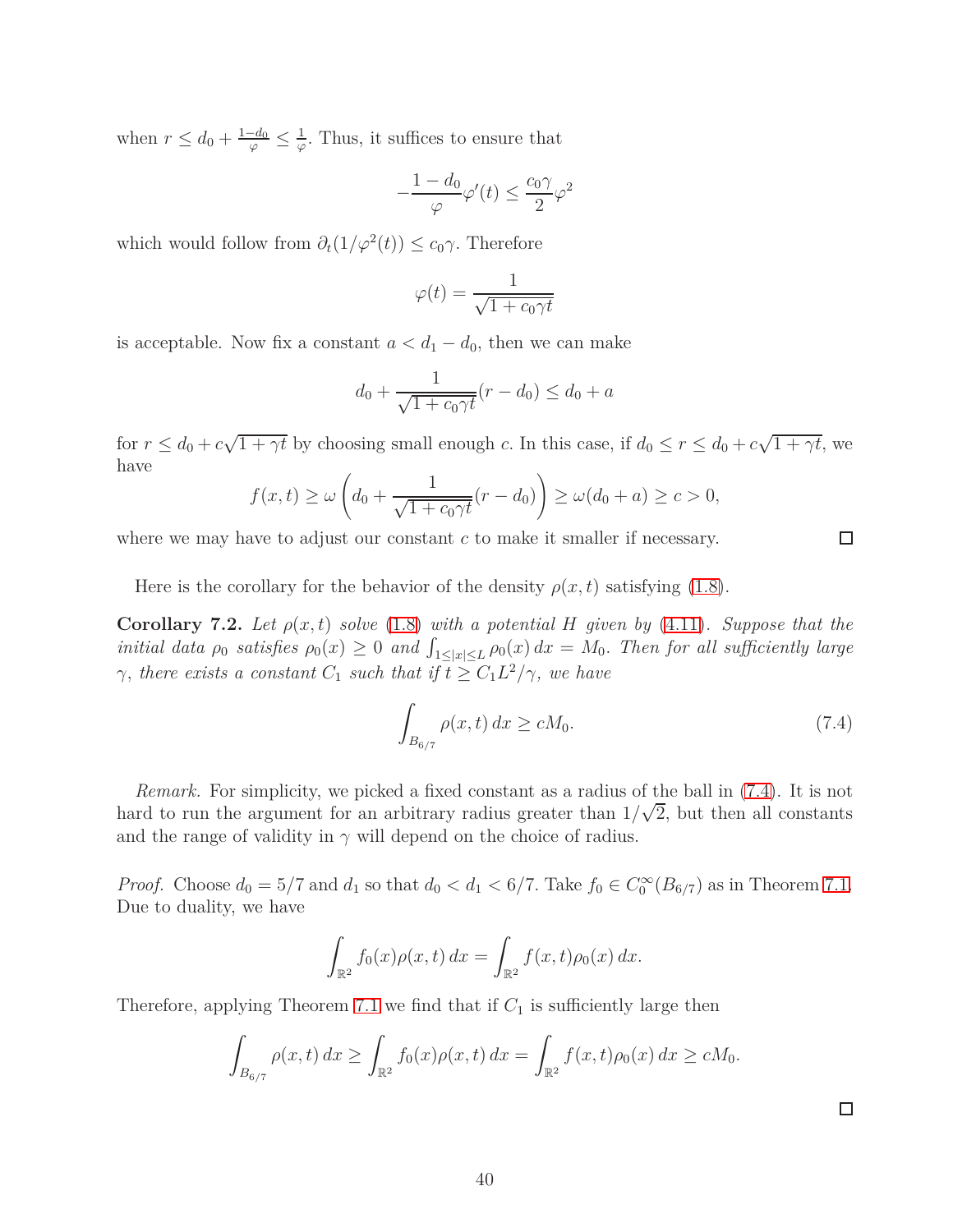Corollary [7.2](#page-39-0) and [\(7.4\)](#page-46-1) can take place of Theorem [6.7](#page-34-4) and [\(6.22\)](#page-34-2) in the nonlinear argument of the next section. We state here the theorem alternative to Theorem [1.1](#page-4-0) that this would yield.

<span id="page-40-0"></span>**Theorem 7.3.** *Under assumptions of Theorem [1.1,](#page-4-0) with chemotaxis present, a quarter of the initial mass of*  $\rho_2$  *will react by time*  $\tau_C \leq C_1 L^2 / \gamma$ .

*Remark.* It is not difficult to design an additional argument that will show, under assump-tions of Theorem [1.1,](#page-4-0) that larger than half of the initial mass of  $\rho_2$  will react if we wait an additional time  $\sim$  1. Basically, once mass  $\sim M_0$  has entered  $B_1$ , arguments similar to the ones we used above and employing mass comparison with the simple heat equation lead to the conclusion that after an additional unit time, mass  $\sim M_0$  can be found inside  $B_{1/\sqrt{2}}$ (or in fact in a ball of smaller radius, with a constant of proportionality depending on the radius). Then the pass-through argument of the following section would yield consumption of the larger fraction of  $\rho_2$ .

### <span id="page-40-1"></span>**8 Decay for** *ρ*<sup>2</sup> **based on a "pass-through" argument**

Let us now consider the nonlinear system  $(1.4)$ :

$$
\partial_t \rho_1 - \Delta \rho_1 + \chi \nabla \cdot (\rho_1 \nabla (-\Delta)^{-1} \rho_2) = -\epsilon \rho_1 \rho_2
$$
\n
$$
\partial_t \rho_2 = -\epsilon \rho_1 \rho_2.
$$
\n(8.1)

We focus on the case when the initial conditions  $\rho_1(\cdot, 0)$  and  $\rho_2(\cdot, 0)$  are radially symmetric, so that radial symmetry is preserved for all time. Assume that  $\rho_1(\cdot, 0)$  is initially concentrated near  $r = L$  with the total mass  $M_0$ , while  $\rho_2(\cdot, 0) = \gamma \eta(x)$ , with  $\eta \in C_0^{\infty}$ . We think of  $\eta$  as very close to  $\chi_{B_1}(x)$  in the *L*<sup>1</sup> norm. As in the introduction, we assume that  $\epsilon M_0 \gg \gamma \gg 1$ , and  $M_0 \gg \theta$ . As we will see, the constant *B* involved in  $\gg$  will depend on the value of the ratio  $\chi\gamma/\epsilon$  and would have to be larger if it is small (but can be taken uniformly for all larger values of this parameter ratio). Combining Proposition [4.3](#page-15-3) and Theorem [6.7](#page-34-4) together, we obtain that if  $t_3 \leq \tau_C$ , with  $t_3$  given in Theorem [6.7,](#page-34-4) and  $\tau_C$  the half-time of  $\rho_2$ , then at least than 1/4 of the mass of  $\rho_1$  must have entered  $B_{1/2}$  by the time  $t_3$ .

In this section, we will use this result to obtain decay estimates on the mass of  $\rho_2$  which will show that, in fact,  $\tau_C \leq t_3$ . Let us start with an heuristic argument to see how much of  $\rho_2$ should react by the time  $t_3$ . Since the drift velocity  $\partial_r(-\Delta)^{-1}\rho_2 \sim -\gamma$  for all  $r \in (1/2, 1)$ , a generic particle of  $\rho_1$  should take about  $\sim \gamma^{-1}$  time to pass through the region (1/2*,* 1). It will react with  $\rho_2$  during this time with the coupling coefficient  $\epsilon$ , so that approximately the  $\epsilon M_0/\gamma$  portion of the mass of  $\rho_2$  originally situated in  $B_1 \setminus B_{1/2}$  should be gone by the time  $t_3$ . In other words, if  $\epsilon M_0/\gamma \gg 1$ , then we should have  $\tau_C \leq t_3$ .

We will discuss below why we have to resort to this "pass-through" argument to get an estimate on the reaction time. The reason has to do with the form of the Keller-Segel chemotaxis term that leads to the possibility of an excessive concentration of  $\rho_1$ .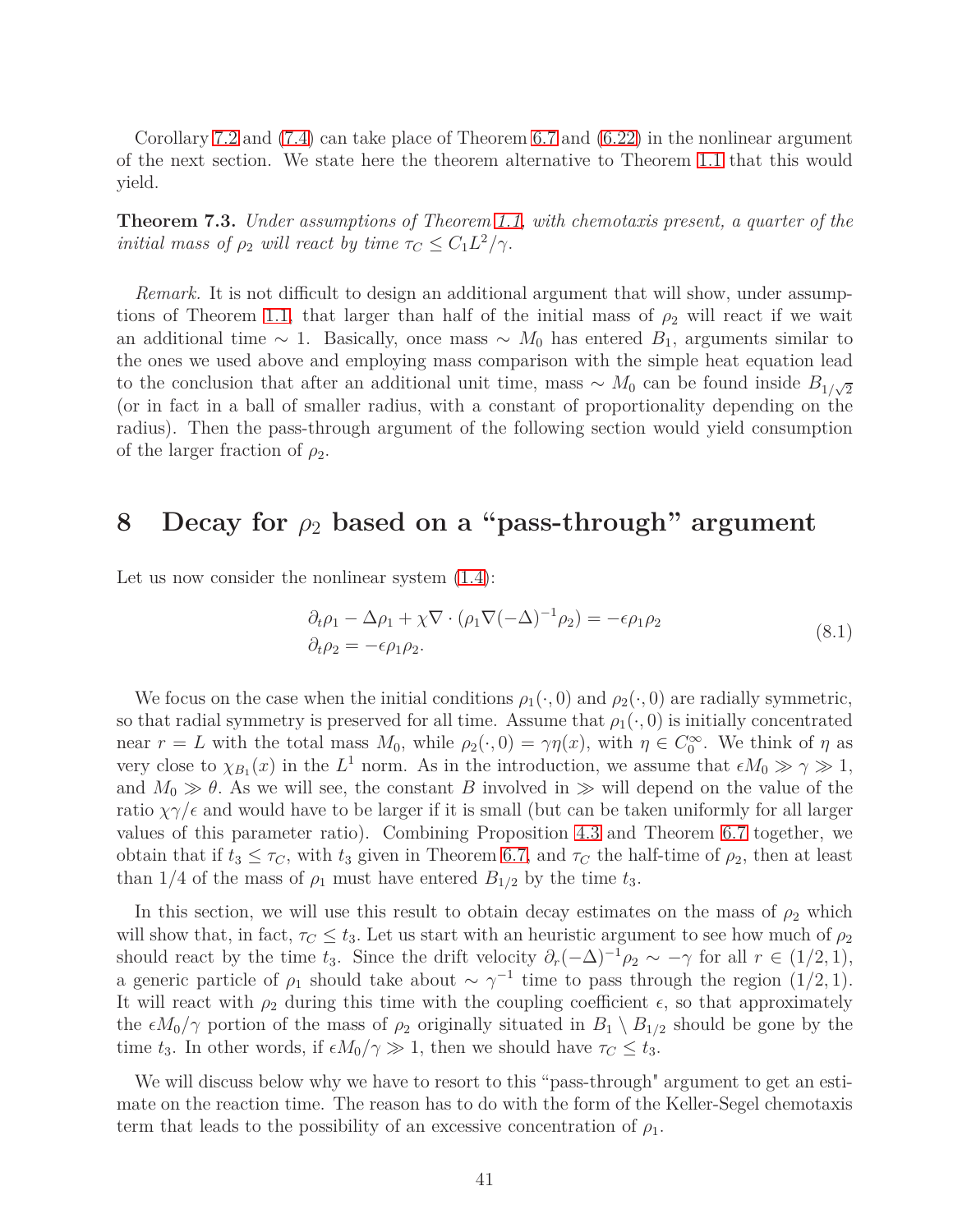<span id="page-41-0"></span>The goal of this section is to rigorously justify the above heuristics. The key step is the following proposition.

**Proposition 8.1.** *Let*  $\rho_1, \rho_2$  *be a solution to* [\(1.4\)](#page-3-0) *with radially symmetric initial conditions. Assume that*  $\rho_1(\cdot, 0)$  *is concentrated near*  $r = L$  *with the total mass*  $M_0$ *, and*  $\rho_2(\cdot, 0) = \theta \eta(x)$ *as described above. Assume that*  $\epsilon M_0 \gg \gamma \gg 1$ . Then the following holds with some universal *constant*  $c > 0$ *, where*  $t_3 > 0$  *is as given by* [\(6.20\)](#page-34-1)*:* 

$$
\int_0^{t_3+1} \rho_1(r,t)dt \ge \frac{cM_0}{\gamma}, \text{ for all } r \in (1/2, 1). \tag{8.2}
$$

Before we prove the proposition, let us point out that it implies Theorem [1.1.](#page-4-0)

*Proof of Theorem [1.1.](#page-4-0)* The second equation in [\(8.1\)](#page-45-0) implies that

$$
\rho_2(r,t) = \rho_2(r,0) \exp\Big\{-\epsilon \int_0^t \rho_1(r,s)ds\Big\},\,
$$

so that if [\(8.2\)](#page-46-0) holds, then

$$
\frac{\rho_2(r, t_3 + 1)}{\rho_2(r, 0)} = \exp\left\{-\epsilon \int_0^{t_3 + 1} \rho_1(r, t) dt\right\} \le e^{-\epsilon c M_0/\gamma}, \text{ for all } r \in (1/2, 1).
$$

Thus, if  $\epsilon M_0/\gamma \gg 1$ , then most of the mass of  $\rho_2$  originally supported in  $B_1 \setminus B_{1/2}$  will react away by time  $t_3 + 1$  and the half-time  $\tau_C$  satisfies  $\tau_C \le t_3 + 1$ . away by time  $t_3 + 1$  and the half-time  $\tau_C$  satisfies  $\tau_C \leq t_3 + 1$ .

Recall that in the pure diffusion case, we have

$$
\tau_D \gtrsim \frac{L^2}{\log(M_0 \epsilon)}.
$$

Comparing this with  $t_3 + 1$ , and assuming that  $L^2/\gamma \gtrsim \log \gamma$ , we see that chemotaxis would significantly reduce the half-time of reaction in the regime

$$
1 \ll \gamma \ll M_0 \epsilon \ll e^{\gamma}.
$$

As we mentioned in the introduction, such relationship between parameters is natural in some applications.

The rest of this section contains the proof of Proposition [8.1.](#page-41-0) As before, we set

$$
H(\cdot,t) := \chi(-\Delta)^{-1} \rho_2(\cdot,t).
$$

Since  $H(\cdot, t)$  is radial, we denote it by  $H(r, t)$ .

Recall from [\(4.7\)](#page-14-1) that

$$
M(r,t) = \int_{B_r} \rho_1(x,t) dx,
$$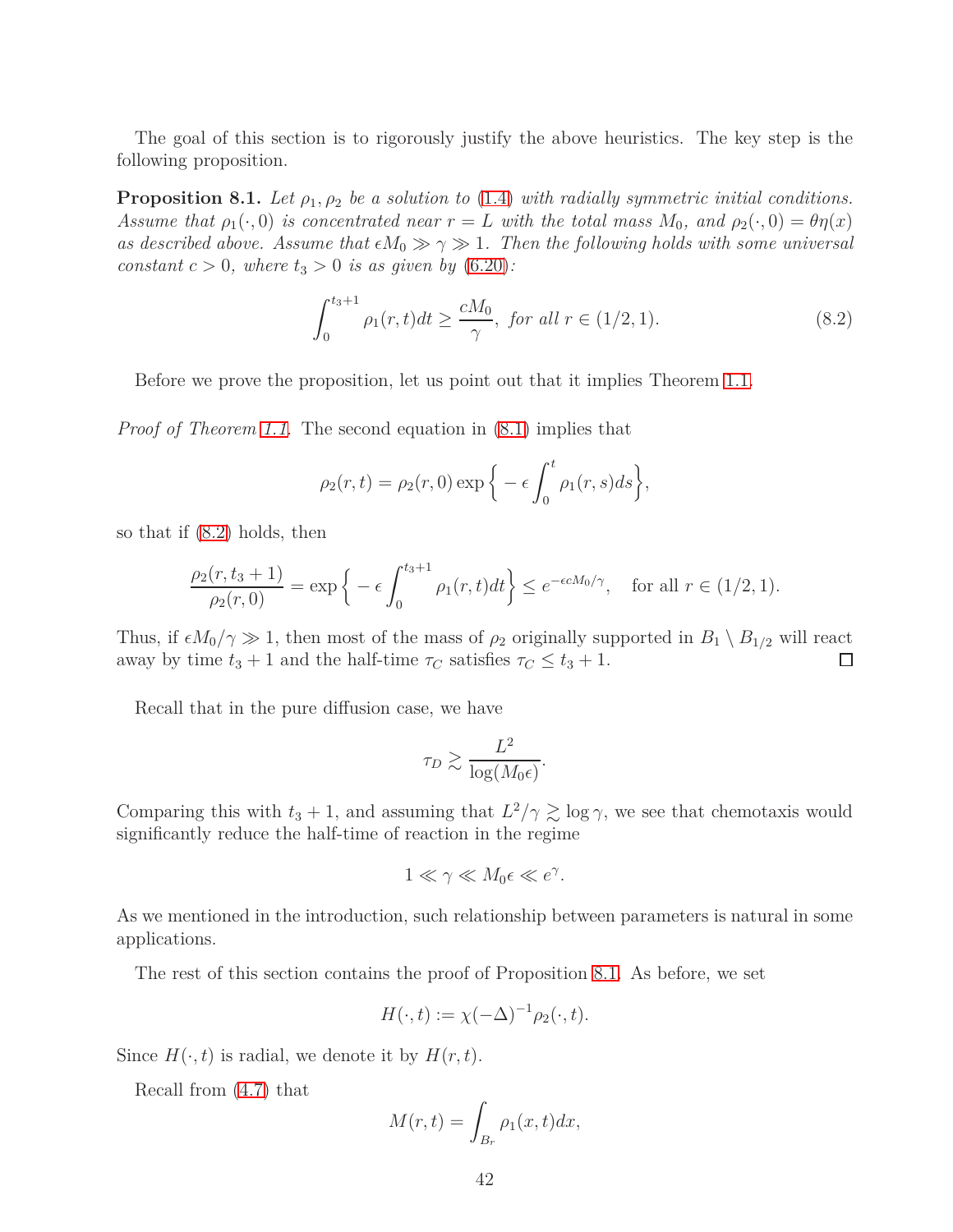satisfies

$$
\partial_t M - \partial_{rr}^2 M + \frac{1}{r} \partial_r M + (\partial_r M)(\partial_r H) + \epsilon \int_{B_r} \rho_1 \rho_2 dx = 0. \tag{8.3}
$$

Since  $\rho_1(r,t) = (2\pi r)^{-1} \partial_r M(r,t)$ , to prove [\(8.2\)](#page-46-0), it suffices to show that

$$
\int_0^{t_3+1} \partial_r M(r,t)dt \ge \frac{cM_0}{\gamma}, \text{ for all } r \in (1/2, 1). \tag{8.4}
$$

Let  $I = (a, b) \subset (1/2, 1)$  be an arbitrary interval. For any  $s \in (a, b)$ , integrating [\(8.3\)](#page-46-2) over (*a, s*) in *r* gives

$$
\int_{a}^{s} \partial_{t}M(r,t)dr = \partial_{r}M(s,t) - \partial_{r}M(a,t) - \int_{a}^{s} \left(\frac{1}{r}\partial_{r}M(r,t) + \partial_{r}M(r,t)\partial_{r}H(r)\right)dr
$$

$$
-\int_{a}^{s} \epsilon \int_{B_{r}} \rho_{1}\rho_{2}dxdr \leq \partial_{r}M(s,t) + C\gamma \int_{a}^{s} \partial_{r}M(r,t)dr,
$$

since  $\partial_r M \geq 0$ ,  $\partial_r H_r \geq -C\gamma$ , and  $\rho_1, \rho_2 \geq 0$ . As  $M(r, 0) = 0$  for all  $r < 1$ , since  $\rho_1$  is initially concentrated near  $r = L$ , integrating this inequality in time from  $t = 0$  to  $t = t_3$  gives

$$
\int_a^s M(r, t_3) dr \le \int_0^{t_3} \partial_r M(s, t) dt + C\gamma \int_0^{t_3} \int_a^s \partial_r M(r, t) dr dt.
$$

Combining Proposition [4.3](#page-15-3) and Theorem [6.7,](#page-34-4) we have  $M(r, t_3) \geq M_0/4$  for all  $r \in (1/2, 1)$ , and the above inequality becomes

$$
\int_0^{t_3} \partial_r M(s, t) dt + C\gamma \int_0^{t_3} \int_a^s \partial_r M(r, t) dr dt \geq \frac{(s-a)M_0}{4}.
$$

Integrating this inequality over  $s \in I$  gives

$$
\int_0^{t_3} \int_I \partial_r M(s, t) ds dt + C\gamma \int_0^{t_3} (b - a) \int_I \partial_r M(r, t) dr dt \geq \frac{(b - a)^2 M_0}{8},
$$

so that

$$
\int_0^{t_3} \frac{1}{|I|} \int_I \partial_r M(s, t) ds dt \ge \frac{M_0}{8(|I|^{-1} + C\gamma)}
$$

Therefore, for any interval  $I \subset (1/2, 1)$  with  $|I| = \gamma^{-1}$ , we have that

<span id="page-42-0"></span>
$$
\frac{1}{|I|} \int_{I} \int_{0}^{t_3} \partial_r M(s, t) dt ds \ge \frac{cM_0}{\gamma}.
$$
\n(8.5)

*.*

This inequality shows that [\(8.4\)](#page-46-1) holds in each such interval *I* in an average sense. To fisnih the proof of Proposition [8.1,](#page-41-0) we need to rule out the possibility that

$$
\int_0^{t_3} \partial_r M(s, t) dt
$$

is distributed very non-uniformly among  $s \in I$ . We are going to show that such situation cannot happen since  $\rho_1$  satisfies a parabolic PDE.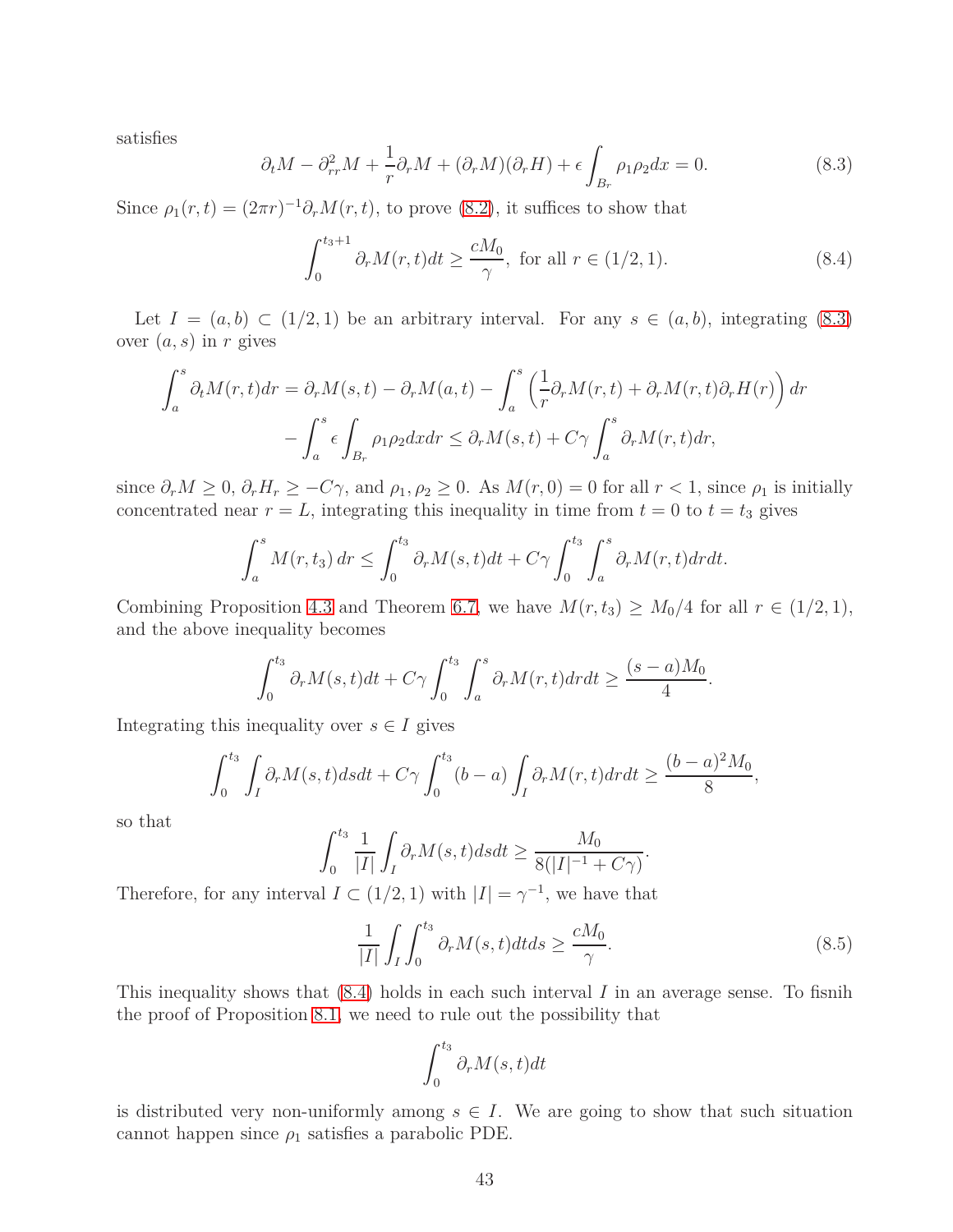Taking a derivative of [\(8.3\)](#page-46-2), we deduce a parabolic equation

<span id="page-43-1"></span>
$$
\partial_t u - \partial_{rr}^2 u + \left(\frac{1}{r} + \partial_r H\right) \partial_r u + \left(-\frac{1}{r^2} + \partial_{rr}^2 H + \epsilon \rho_2(r, t)\right) u = 0 \tag{8.6}
$$

<span id="page-43-3"></span>for  $u(r, t) := \partial_r M(r, t) = 2\pi r \rho_1(r, t)$ .

**Lemma 8.2.** *There exists a universal constant c >* 0*, such that any non-negative solution to* [\(8.6\)](#page-43-1) *satisfies*

$$
u(r,t) \ge c\gamma^3 \int_I \int_{t_0}^{t_0+\gamma^{-2}} u(r,t) dt dr \quad \text{ for all } r \in I, t \in [t_0 + \gamma^{-2}, t_0 + 2\gamma^{-2}],
$$

*for all intervals*  $I \subset (1/2, 1)$  *with*  $|I| = 2\gamma^{-1}$ , *and*  $t_0 \ge \gamma^{-2}$ *.* 

*Proof.* Let us rescale [\(8.6\)](#page-43-1), setting  $y = \gamma r, \tau = \gamma^2 (t - t_0)$ . In the new coordinates, *u* satisfies

$$
u_{\tau}-u_{yy}+b(y)u_y+c(y,\tau)u=0,
$$

where  $|b(y)| \leq C$  and  $|c(y, \tau)| \leq C$  for all  $y \in (\gamma/2, \gamma), \tau \geq 0$ . The bounds on *b* and *c* follow from the facts that  $r \in (1/2, 1), |H_r| \leq C\gamma, |H_{rr}| \leq C\gamma, \rho_2 \leq ||\rho_2(\cdot, 0)||_{\infty} \leq \theta$ , and

<span id="page-43-0"></span>
$$
\frac{\epsilon \theta}{\gamma^2} = \frac{\epsilon}{\chi \gamma} \le c^{-1} \tag{8.7}
$$

(where *c* is from Theorem [1.1\)](#page-4-0).

By the parabolic Harnack inequality (e.g. [\[36,](#page-49-14) Theorem 6.27 or Corollary 7.42]), for any interval  $I' \subset (\gamma/2, \gamma)$  with length 2, we have

$$
u(y,\tau) \ge C \int_{I'} \int_0^1 u(y,t) dt dy \quad \text{ for all } y \in I', \tau \in [1,2];
$$

here the constant *C* depends on *c* in [\(8.7\)](#page-43-0). Translating this back into the original coordinates finishes the proof. □

Consider the time intervals  $J_k := [2k\gamma^{-2}, 2(k+1)\gamma^{-2}], k \in \mathbb{N}$ , and let *n* be the smallest integer such that  $2(n+1)\gamma^{-2} \ge t_3$ . Then for any interval  $I \subset (1/2,1)$  with  $|I| = 2\gamma^{-1}$ , we can rewrite [\(8.5\)](#page-42-0) as

<span id="page-43-2"></span>
$$
\sum_{k=0}^{n} \int_{I \times J_k} \partial_r M(r, t) dr dt \ge \frac{cM_0}{\gamma^2},\tag{8.8}
$$

while Lemma [8.2](#page-43-3) gives, for each  $k \geq 0$ :

$$
\partial_r M(r,t) \ge c\gamma^3 \int_{I \times J_k} \partial_r M(s,t) ds dt \quad \text{ for all } r \in I \text{ and } t \in J_{k+1}, \tag{8.9}
$$

so that

$$
\int_{J_{k+1}} \partial_r M(r,t) dt \ge c\gamma \int_{I \times J_k} \partial_r M(s,t) ds dt.
$$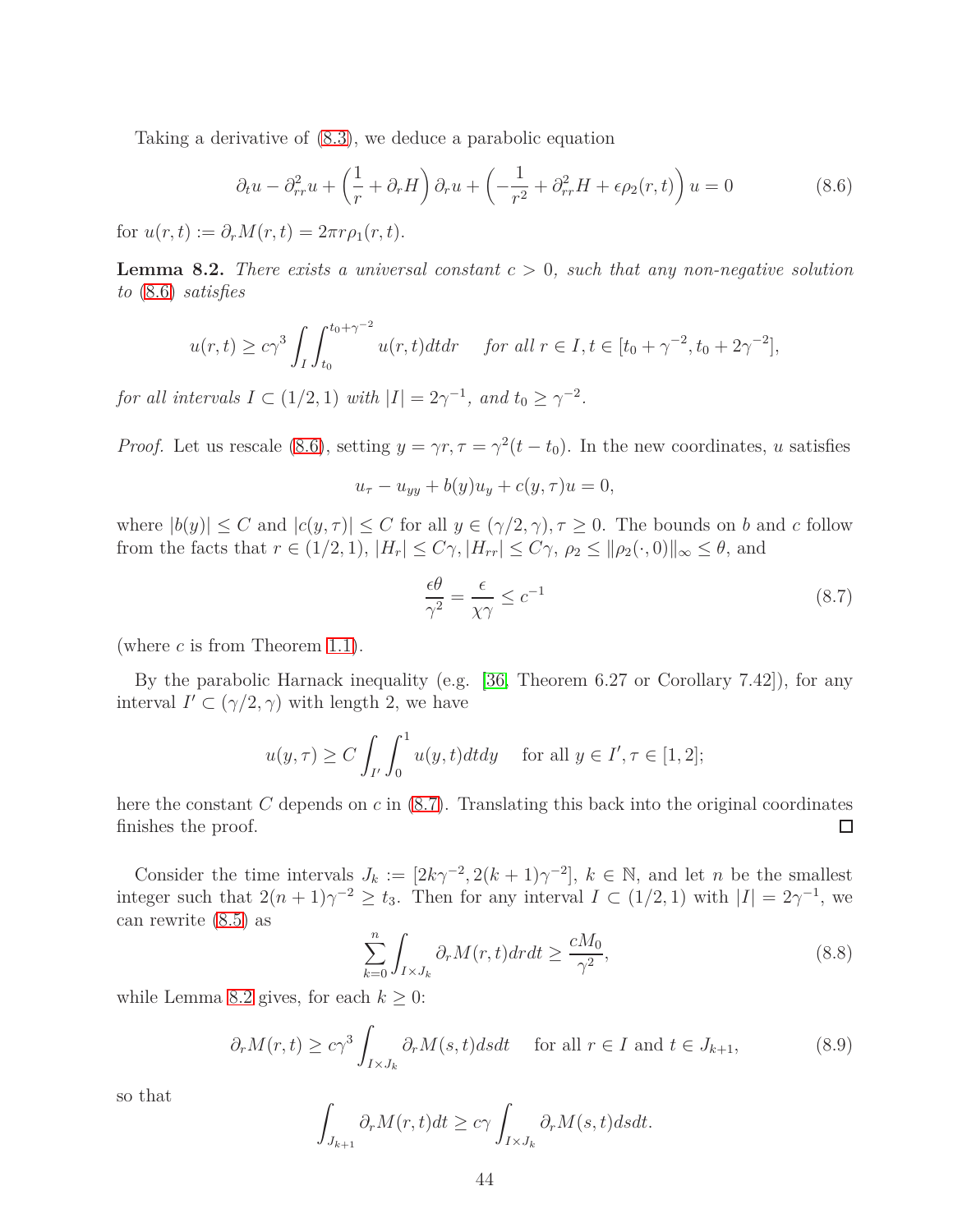It follows that for each  $r \in I$  we have

<span id="page-44-1"></span>
$$
\int_0^{t_3+1} \partial_r M(r,t)dt \ge \int_0^{(n+2)\gamma^{-2}} \partial_r M(r,t) dt = \sum_{k=0}^n \int_{J_{k+1}} \partial_r M(r,t) dt
$$
\n
$$
\ge c\gamma \sum_{k=0}^n \int_{I \times J_k} \partial_r M(s,t) ds dt \ge \frac{cM_0}{\gamma}.
$$
\n(8.10)

<span id="page-44-0"></span>This finishes the proof of Proposition [8.1.](#page-41-0)

### **9 Discussion**

In this section, we briefly discuss the nature of the constraints in our main nonlinear application. The arguments here are purely heuristic, though some of the statements can be made rigorous. Observe that for  $H(x) = \gamma(-\Delta)^{-1}\chi_{B_1}(x)$ , the ground state is

$$
e^{H} = \begin{cases} e^{\gamma (1 - r^{2})/4} & r < 1\\ r^{-\gamma/2} & r \ge 1. \end{cases}
$$
 (9.1)

A simple calculation shows that for *r <* 1 we have

$$
\int_{B_r} e^H dx = \frac{4\pi}{\gamma} e^{\gamma/4} \left( 1 - e^{-\gamma r^2/4} \right),
$$

while

$$
\int_{(B_r)^c} e^H dx = \frac{4\pi}{\gamma} e^{\gamma/4} \left( e^{-\gamma r^2/4} - e^{-\gamma/4} \right) + \frac{4\pi}{\gamma - 4}.
$$

Therefore, most of the mass of  $e^H$  is concentrated in a ball of radius  $\sim \gamma^{-1/2}$  centered at the origin.

This explains why the radial constraint on the initial conditions is needed to make touch with the heuristics. Indeed, consider  $\rho_1$  that is concentrated initially at a distance *L* away from the support of  $\rho_2$ , in a region of size  $\sim 1$  (as opposed to radial). If  $\gamma$  is large, as this mass gets transported towards the origin, it will enter the support of  $\rho_2$  – the unit ball centered at the origin – through a narrow sector and then concentrate overwhelmingly in a tiny region near the origin. After a time  $\sim L^2/\gamma$ , the density  $\rho_1$  will approximate  $e^H$  given by [\(9.1\)](#page-45-0) since not much reaction has happened during the passage through a narrow sector. Thus, even after the transport phase has taken place, the reaction rate is going to be penalized since  $\rho_1$ is smaller than  $M_0$  by a factor that is exponential in  $\gamma$  on most of the support of  $\rho_2$ . As  $\rho_2$ gets depleted near the origin the potential and so the configuration of  $\rho_1$  will adjust, but this process is not straightforward to control. It seems clear that some essential extra time will be lost.

A similar issue applies in the "risky" regime  $\epsilon M_0 \ll 1$ , even in the radial case. Then, little reaction happens on the pass through, while the reaction after the transport stage incurs the same penalty due to the aforementioned excessive concentration.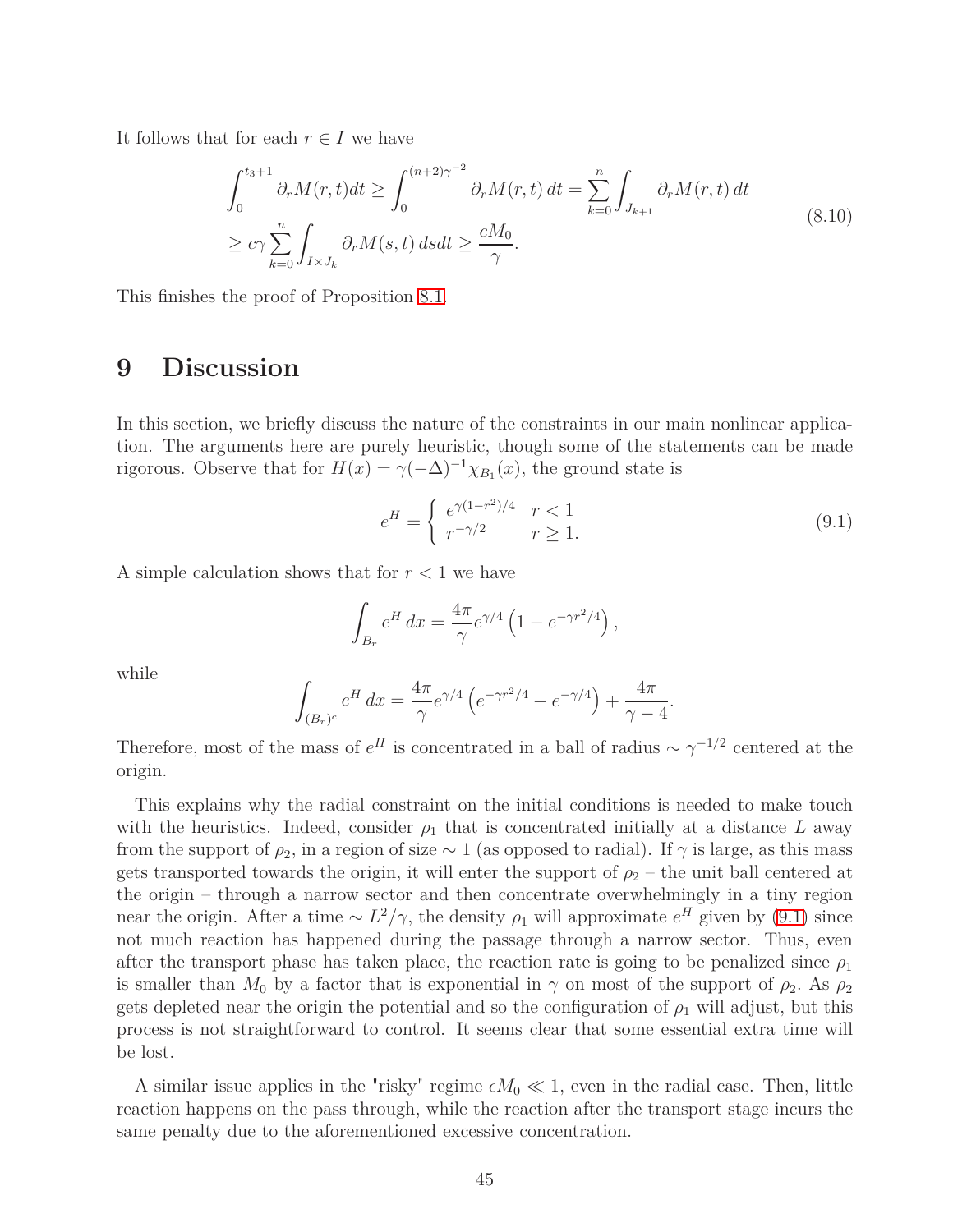Both of these constraints are due to an artifact of the specific form of the Keller-Segel chemotaxis term. The extreme concentration of  $e^H$  can be seen as a consequence of the scaling  $\chi \nabla (-\Delta)^{-1} \rho_2 \sim -\gamma$  near and on the support of  $\rho_2$ , which is very large when  $\gamma$  is large. But in reality, there is always a speed limit on how fast biological agents can move. A variation of the classical Keller-Segel model is the so-called flux limited chemotaxis system given by

$$
\partial_t \rho_1 + \chi \nabla \cdot \left( \rho_1 \frac{\nabla c}{|\nabla c|} \psi(|\nabla c|) \right) - \Delta \rho_1 = -\epsilon \rho_1 \rho_2, \quad c = (-\Delta)^{-1} \rho_2, \quad \partial_t \rho_2 = -\epsilon \rho_1 \rho_2. \tag{9.2}
$$

The function  $\psi$  appearing in [\(9.2\)](#page-46-0) satisfies  $\psi(0) = 0$ , is monotone increasing, and saturates at some level that we can take equal to one (given that we have an explicit coupling constant *χ*). The system [\(9.2\)](#page-46-0) is more complex to analyze due to the strongly nonlinear flux, but is more realistic. A variety of flux limited Keller-Segel systems have been considered recently in many works (see e.g. [\[2,](#page-47-6) [24\]](#page-48-14) for more references); in particular, papers [\[16,](#page-48-1) [57,](#page-50-15) [49\]](#page-50-3) provided derivation of the flux limited Keller-Segel system from kinetic models built on biologically reasonable assumptions about the behavior of the modeled organisms.

In future work, we plan to adapt the techniques developed in this paper to analyze [\(9.2\)](#page-46-0). The adaptation is not straightforward, but preliminary computations show that in this case the radial assumption is not necessary, and the case of the "risky" reaction can be handled.

## **A Appendix**

### **A.1 Proof of Theorem [3.1](#page-9-3)**

*Proof.* Let us first assume that  $\rho_0$  is non-negative. The proof is almost identical to [\[6,](#page-47-5) Theorem 5, which we include here for the sake of completeness. Let  $r(t)$  be a  $C<sup>1</sup>$  increasing function to be specified later. We compute the time evolution of  $\|\rho(t)\|_{r(t)}$  as follows, where we omit the *t, x* dependence on the right hand side for notational simplicity:

<span id="page-45-0"></span>
$$
\frac{d}{dt} ||\rho(\cdot,t)||_{r(t)} = -\frac{r'}{r^2} ||\rho||_r \ln(||\rho||_r^r) + \frac{r'}{r} ||\rho||_r^{1-r} \int \rho^r \ln \rho dx + ||\rho||_r^{1-r} \int \rho^{r-1} \partial_t \rho dx \n= \frac{r'}{r^2} ||\rho||_r^{1-r} \int \rho^r \ln \left(\frac{\rho^r}{||\rho||_r^r}\right) dx + ||\rho||_r^{1-r} \int \rho^{r-1} (\Delta \rho - \nabla \cdot (\rho \nabla \Phi) - h\rho) dx \n\le \frac{r'}{r^2} ||\rho||_r^{1-r} \left( \int \rho^r \ln \left(\frac{\rho^r}{||\rho||_r^r}\right) dx - \frac{4(r-1)}{r'} \int |\nabla \rho^{\frac{r}{2}}|^2 dx \right) + \frac{(r-1)}{r} \gamma ||\rho||_r, \n(A.1)
$$

where in the last inequality we use the assumptions  $h(\cdot, t) \geq 0$  and  $\Delta \Phi(\cdot, t) \geq -\gamma$  for all *t*, as well as the fact that  $\rho$  remains non-negative for all  $t \geq 0$ . Next we use a sharp form of the logarithm Sobolev inequality in  $\mathbb{R}^n$ . It is equation (7.17) in [\[6\]](#page-47-5), and it is equivalent to Gross's logarithmic Sobolev inequality in [\[22\]](#page-48-15) after a scale transformation. For all  $f \in H^1(\mathbb{R}^d)$ , the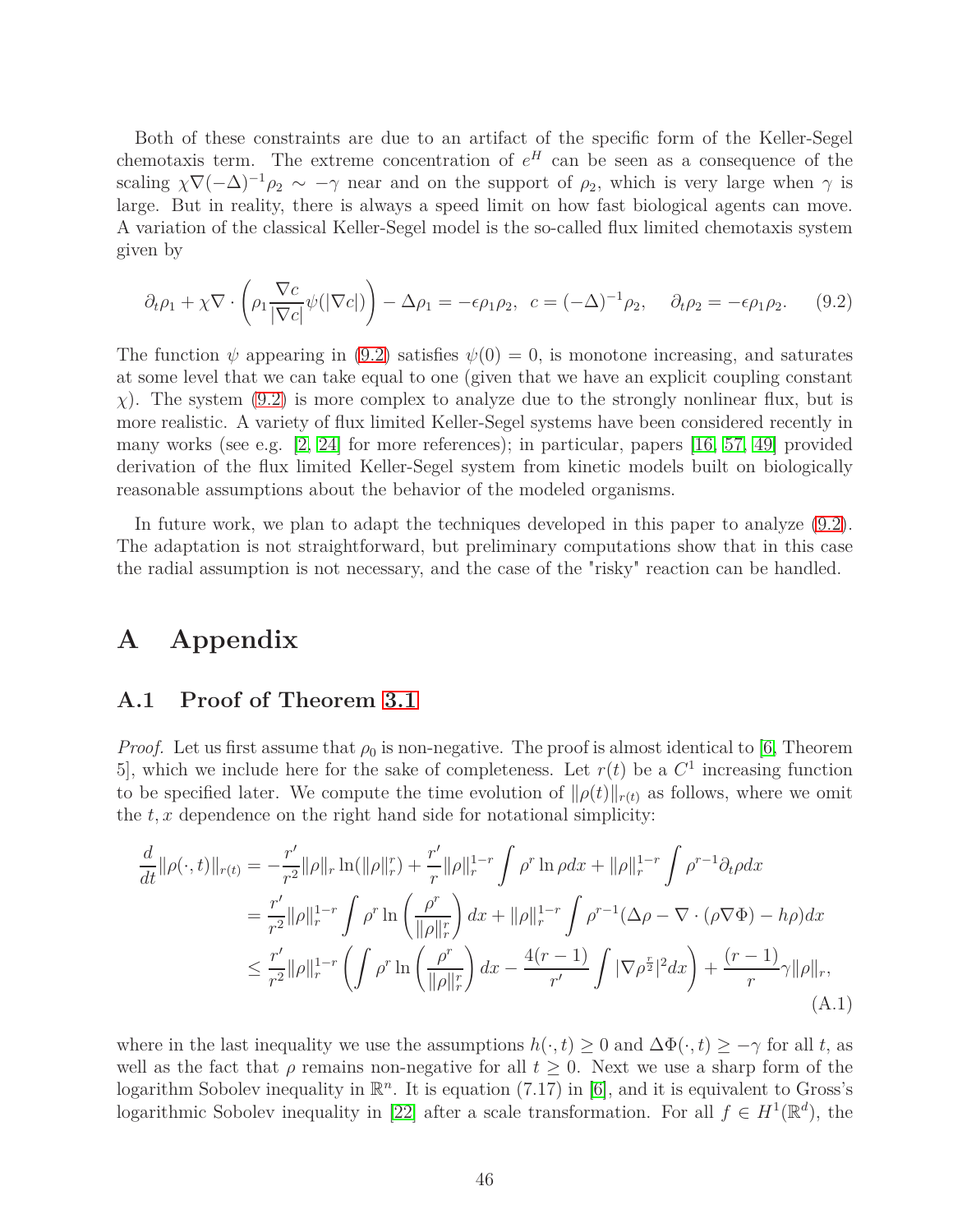following holds for all *a >* 0:

<span id="page-46-0"></span>
$$
\int_{\mathbb{R}^d} f^2 \ln\left(\frac{f^2}{\|f\|_2^2}\right) dx + \left(d + \frac{d}{2} \ln a\right) \int_{\mathbb{R}^d} f^2 dx \le \frac{a}{\pi} \int_{\mathbb{R}^d} |\nabla f|^2 dx. \tag{A.2}
$$

Choosing  $f = \rho^{r/2}$  and  $a = \frac{4\pi(r-1)}{r'}$ , [\(A.2\)](#page-46-0) becomes

$$
\int_{\mathbb{R}^d} \rho^r \ln \left( \frac{\rho^r}{\|\rho\|_r^r} \right) dx + \left( d + \frac{d}{2} \ln \left( \frac{4\pi(r-1)}{r'} \right) \right) \|\rho\|_r^r \leq \frac{4(r-1)}{r'} \int_{\mathbb{R}^d} |\nabla \rho^{\frac{r}{2}}|^2 dx.
$$

Applying this to [\(A.1\)](#page-45-0) gives us

$$
\frac{d}{dt} \|\rho(t)\|_{r(t)} \le \frac{r'}{r^2} \|\rho\|_{r} \left( -d - \frac{d}{2} \ln \left( \frac{4\pi(r-1)}{r'} \right) \right) + \frac{(r-1)}{r} \gamma \|\rho\|_{r}.
$$

Let  $G(t) := \ln ||\rho(t)||_{r(t)}$ . Then the above differential inequality becomes

<span id="page-46-2"></span>
$$
\frac{dG}{dt} \le \frac{r'}{r^2} \left( -d - \frac{d}{2} \ln \left( \frac{4\pi (r-1)}{r'} \right) \right) + \frac{(r-1)}{r} \gamma.
$$
\n(A.3)

Since our goal is to estimate  $\|\rho(T)\|_{\infty}$  using  $\|\rho(0)\|_{1}$  (where  $T > 0$  is an arbitrary time at which we want to obtain our estimate), let us set  $r(0) = 1$  and  $r(T) = p$ , where  $p > 1$  will be sent to infinity at the end. Integrating [\(A.3\)](#page-46-2) in [0*, T*] yields

$$
\ln\left(\frac{\|\rho(T)\|_p}{\|\rho(0)\|_1}\right) = G(T) - G(0) \le \int_0^T \left(\frac{r'}{r^2} \left(-d - \frac{d}{2}\ln\left(\frac{4\pi(r-1)}{r'}\right)\right) + \frac{(r-1)}{r}\gamma\right) dt
$$
  
\n
$$
\le -\int_0^T s' \left(-d - \frac{d}{2}\ln(4\pi(s-s^2)) + \frac{d}{2}\ln(-s')\right) dt + \gamma T \quad (\text{let } s(t) := \frac{1}{r(t)})
$$
  
\n
$$
\le \int_1^{\frac{1}{p}} \left(d + \frac{d}{2}\ln(4\pi(s-s^2))\right) ds + \frac{d}{2}\int_0^T (-s')\ln(-s')dt + \gamma T.
$$

The first integral on the right hand side can be explicitly computed, and it is uniformly bounded by some constant  $C(d)$  as  $p \to \infty$ . For the second integral, since  $\int_0^T (-s')dt$  is fixed as  $s(0) - s(T) = 1 - \frac{1}{p}$  $\frac{1}{p}$ , Jensen's inequality gives that the integral is minimized when  $-s'$  is a constant. We thus set  $-s' = \frac{1-\frac{1}{p}}{T}$ , which yields

$$
\ln\left(\frac{\|\rho(T)\|_p}{\|\rho(0)\|_1}\right) \le C(d) + \frac{d}{2}\left(1 - \frac{1}{p}\right)\ln\left(\frac{1 - \frac{1}{p}}{T}\right) + \gamma T,
$$

hence in the limit  $p \to \infty$  we obtain

<span id="page-46-1"></span>
$$
\|\rho(T)\|_{\infty} \le C(d)T^{-\frac{d}{2}}e^{\gamma T} \|\rho(0)\|_{1} \quad \text{ for all } T > 0.
$$
 (A.4)

Note that  $t^{-\frac{d}{2}}e^{\gamma t}$  reaches its minimum value  $(\frac{2\gamma}{d})^{\frac{d}{2}}e^{\frac{d}{2}}$  at  $t=\frac{d}{2\gamma}$  $\frac{d}{2\gamma}$ . For  $t \geq \frac{d}{2\gamma}$  $\frac{d}{2\gamma}$ , by applying the estimate [\(A.4\)](#page-46-1) with  $t - \frac{d}{2}$  $\frac{d}{2\gamma}$  as the initial time (and using the fact that  $\frac{d}{\gamma}$  *(t* −  $\frac{d}{2\gamma}$  $\frac{d}{2\gamma}$ )||<sub>1</sub> =  $\|\rho(0)\|_1$ ), we obtain  $\|\rho(t)\|_{\infty} \leq C(d)\gamma^{d/2}\|\rho_0\|_1$  for all  $t \geq \frac{d}{2}$  $\frac{d}{2\gamma}$ . Combining this with [\(A.4\)](#page-46-1) gives

$$
\|\rho(t)\|_{\infty} \le C(d) \max\{t^{-d/2}, \gamma^{d/2}\} \|\rho(0)\|_{1} \quad \text{ for all } t > 0.
$$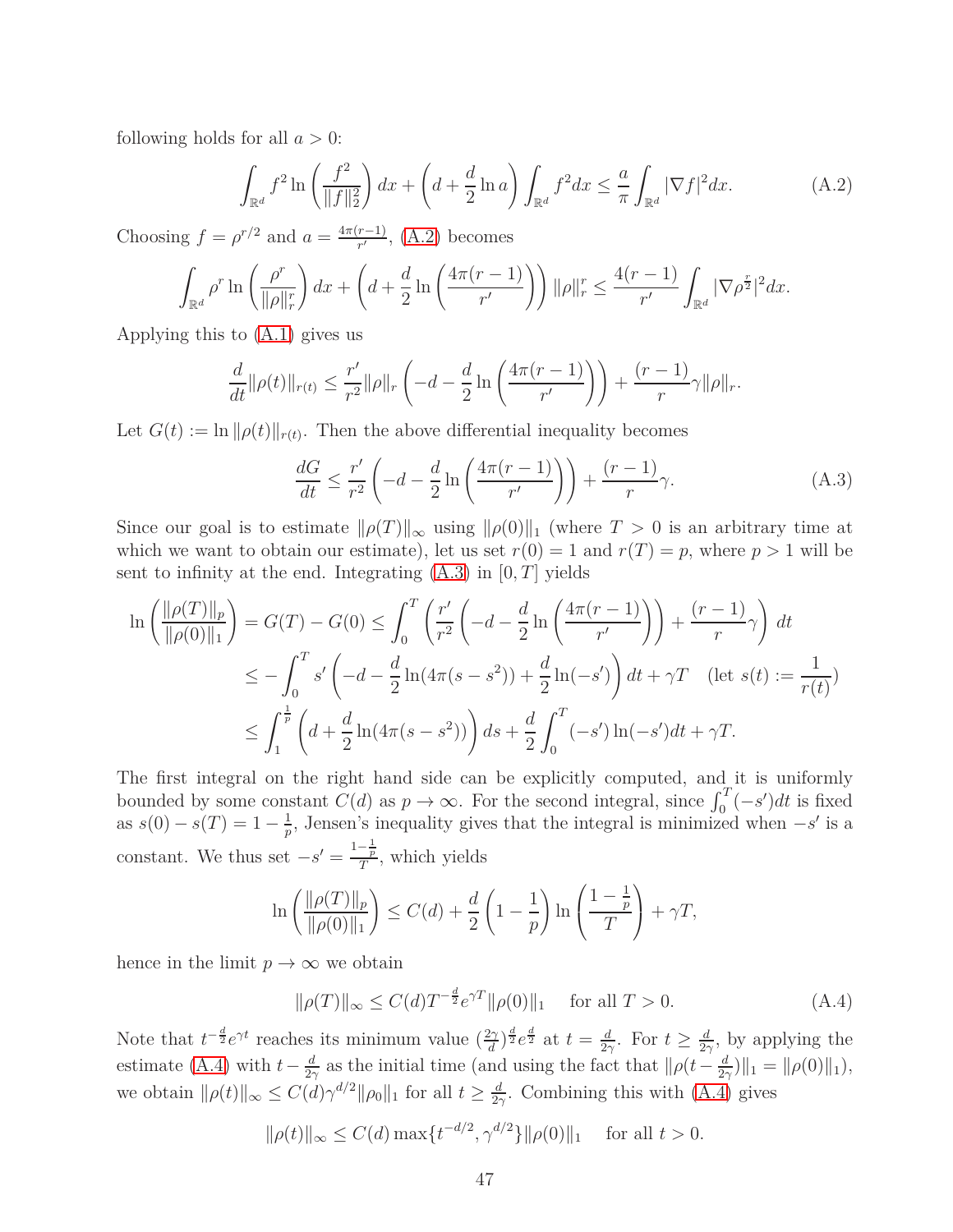To establish the theorem for the case of sign changing  $\rho_0$ , notice that the equation [\(3.1\)](#page-9-2) is linear. Thus we can run the evolution separately for the positive and negative parts of the initial data, and both solutions will satisfy  $(3.2)$ . By linearity, the actual solution of  $(3.1)$  is just the difference of these two solutions and [\(3.2\)](#page-10-5) clearly holds for it as well.

 $\Box$ 

**Acknowledgement**. The authors acknowledge partial support of the NSF-DMS grants 1715418, 1846745, 1848790, 1900008 and 1910023. We are grateful to Andrej Zlatos for insightful discussions.

## <span id="page-47-4"></span>**References**

- [1] A. Arnold, P. Markowitch, G. Toscani and A. Unterrelter, *On convex Sobolev inequalities and the rate of convergence to equilibrium for Fokker-Planck type equations,* Commun. Part. Diff. Eq., **26** (2001), 43–100
- <span id="page-47-6"></span>[2] N. Bellomo and M. Winkler, *A degenerate chemotaxis system with flux limitation: Maximally extended solutions and absence of gradient blow-up,* Commun. Part. Diff. Eq. **42** (2017), 436–473
- [3] A. Blanchet, J. Dolbeault and B. Perthame, *Two-dimensional Keller-Segel model: Optimal critical mass and qualitative properties of the solutions,* Electron. J. Diff. Eqns., 2006 (2006): 1–33
- <span id="page-47-3"></span><span id="page-47-0"></span>[4] S. G. Bobkov and M. Ledoux, *Weighted Poincaré-type inequalities for Cauchy and other convex measures,* Ann. Probab. **37** (2009), 403–427
- [5] H. Brascamp and E. Lieb, *On extensions of the Brunn-Minkowski and Prékopa-Leindler theorems, including inequalities for log concave functions, and with an application to the diffusion equation,* J. Funct. Anal. **22** (1976), 366–389
- <span id="page-47-5"></span>[6] E. Carlen and M. Loss, *Optimal smoothing and decay estimates for viscously damped conservation laws, with applications to the 2-D Navier-Stokes equation,* Duke Math. J. **81** (1995), no. 1, 135–157
- [7] J. Carrillo, R. McCann and C. Villani, *Contractions in the 2-Wasserstein length space and thermalization of granular media,* Arch. Ration. Mech. Anal., **179** (2006), 217–263
- <span id="page-47-2"></span>[8] M. Chae, K. Kang and J. Lee, *Global Well-posedness and Long Time Behaviors of Chemotaxis-Fluid System Modeling Coral Fertilization,* preprint arXiv1904.06940
- <span id="page-47-1"></span>[9] J.C. Coll et al, *Chemical aspects of mass spawning in corals. I. Sperm-attractant molecules in the eggs of the scleractinian coral Montipora digitata,* Mar. Biol. **118** (1994), 177–182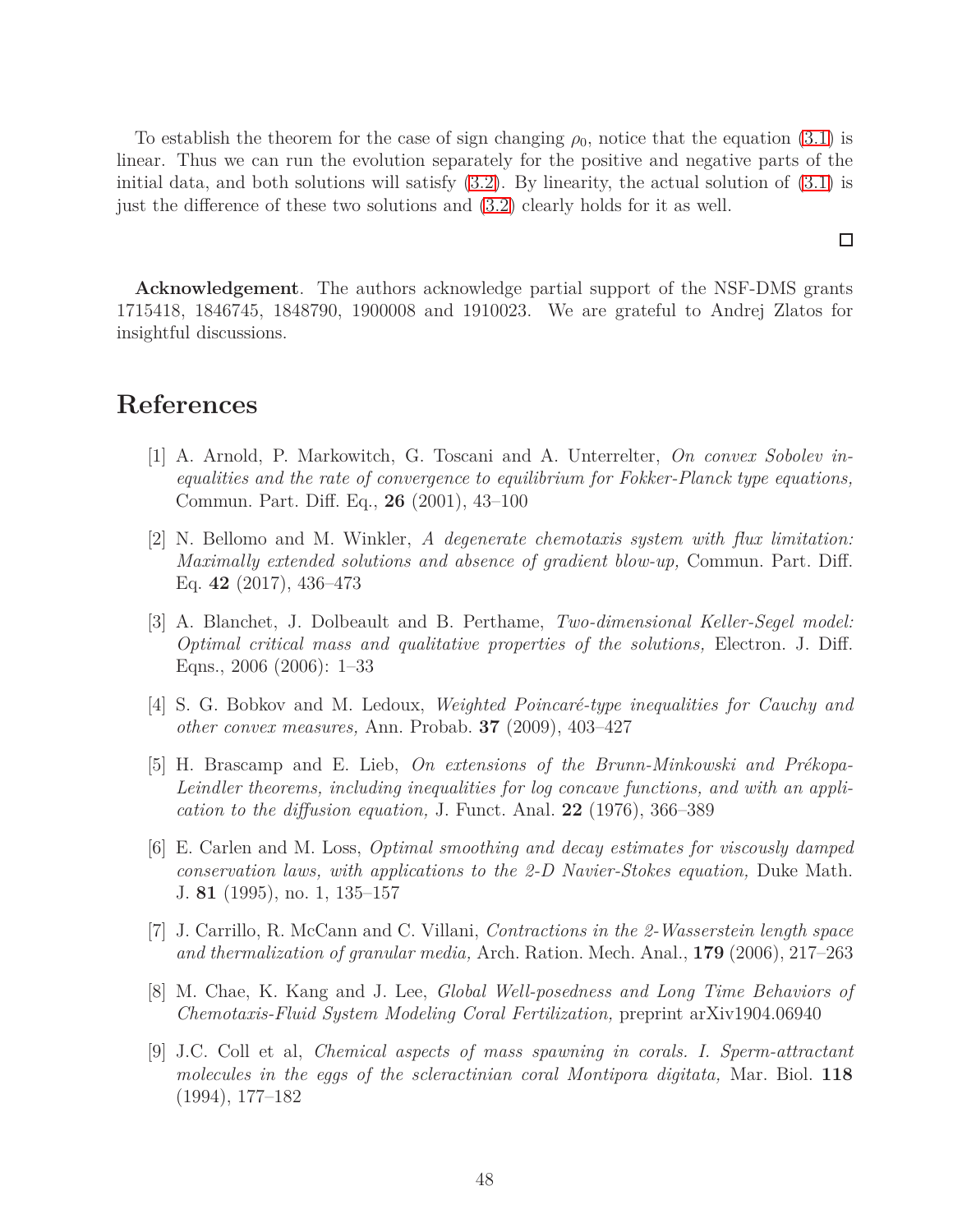- <span id="page-48-10"></span>[10] J.C. Coll et al, *Chemical aspects of mass spawning in corals. II. (-)-Epi-thunbergol, the sperm attractant in the eggs of the soft coral Lobophytum crassum (Cnidaria: Octocorallia),* Mar. Biol., **123** (1995), 137–143
- <span id="page-48-8"></span><span id="page-48-4"></span>[11] L. Corrias, B. Perthame and H. Zaag, *A chemotaxis model motivated by angiogenesis,* C. R. Acad. Sci. Paris, Série I, **366** (2003), 141–146
- <span id="page-48-9"></span>[12] J. P. Crimaldi, J. R. Cadwell, and J. B. Weiss, *Reaction enhancement by isolated scalars by vortex stirring,* Physics of Fluids, **20** (2008), 073605
- <span id="page-48-7"></span>[13] J. P. Crimaldi, J. R. Hartford, and J. B. Weiss, *Reaction enhancement of point sources due to vortex stirring,* Phys. Rev. E, **74** (2006), 016307
- <span id="page-48-3"></span>[14] M. W. Denny and M. F. Shibata, *Consequences of surf-zone turbulence for settlement and external fertilization,* Am. Nat., **134** (1989), 859–889
- [15] S. Deshmane, S. Kremlev, S. Amini, and B. Sawaya, *Monocyte Chemoattractant Protein-1 (MCP-1): An Overview,* J Interferon Cytokine Res. **29** (2009), no. 6, 313– 326
- <span id="page-48-1"></span>[16] Y. Dolak and C. Schmeiser, *Kinetic models for chemotaxis: Hydrodynamic limits and spatiotemporal mechanisms,* J. Math. Biol. **51** (2005), 595
- <span id="page-48-13"></span>[17] A. Fannjiang, A. Kiselev and L. Ryzhik, *Quenching of reaction by cellular flows,* GAFA **16** (2006), 40–69
- <span id="page-48-6"></span><span id="page-48-5"></span>[18] E.E. Espejo, A. Stevens and J.J.L. Velázquez, *A note on non-simultaneous blow-up for a drift-diffusion model,* Differential Integral Equations **23** (2010), 451–462
- [19] E. Espejo and M. Winkler, *Global classical solvability and stabilization in a twodimensional chemotaxis-Navier-Stokes system modeling coral fertilization,* Nonlinearity **31** (2018), no. 4, 1227–1259
- <span id="page-48-11"></span>[20] E. Espejo and T. Suzuki, *Reaction enhancement by chemotaxis,* Nonlinear Analysis: Real World Applications **35** (2017), 102–131
- <span id="page-48-15"></span><span id="page-48-12"></span>[21] L.C. Evans, *Partial Differential Equations,* Graduate Studies in Mathematics **19**, AMS, Providence, Rhode Island
- <span id="page-48-0"></span>[22] L. Gross, *Logarithmic Sobolev inequalities,* Amer. J. Math, **97** (1976), 1061–1083
- [23] T. Hillen and H. Othmer, *The diffusion limit of transport equations derived from velocity-jump processes,* SIAM J. Appl. Math. **61**, 751–775
- <span id="page-48-14"></span>[24] T. Hillen and K.J. Painter, *A user's guide to PDE models for chemotaxis,* J. Math. Biol. **58** (2009), no. 1-2, 183–217
- <span id="page-48-2"></span>[25] J.E. Himes, J.A. Riffel, C.A. Zimmer and R.K. Zimmer, *Sperm chemotaxis as revealed with live and synthetic eggs,* Biol. Bull. **220** (2011), 1–5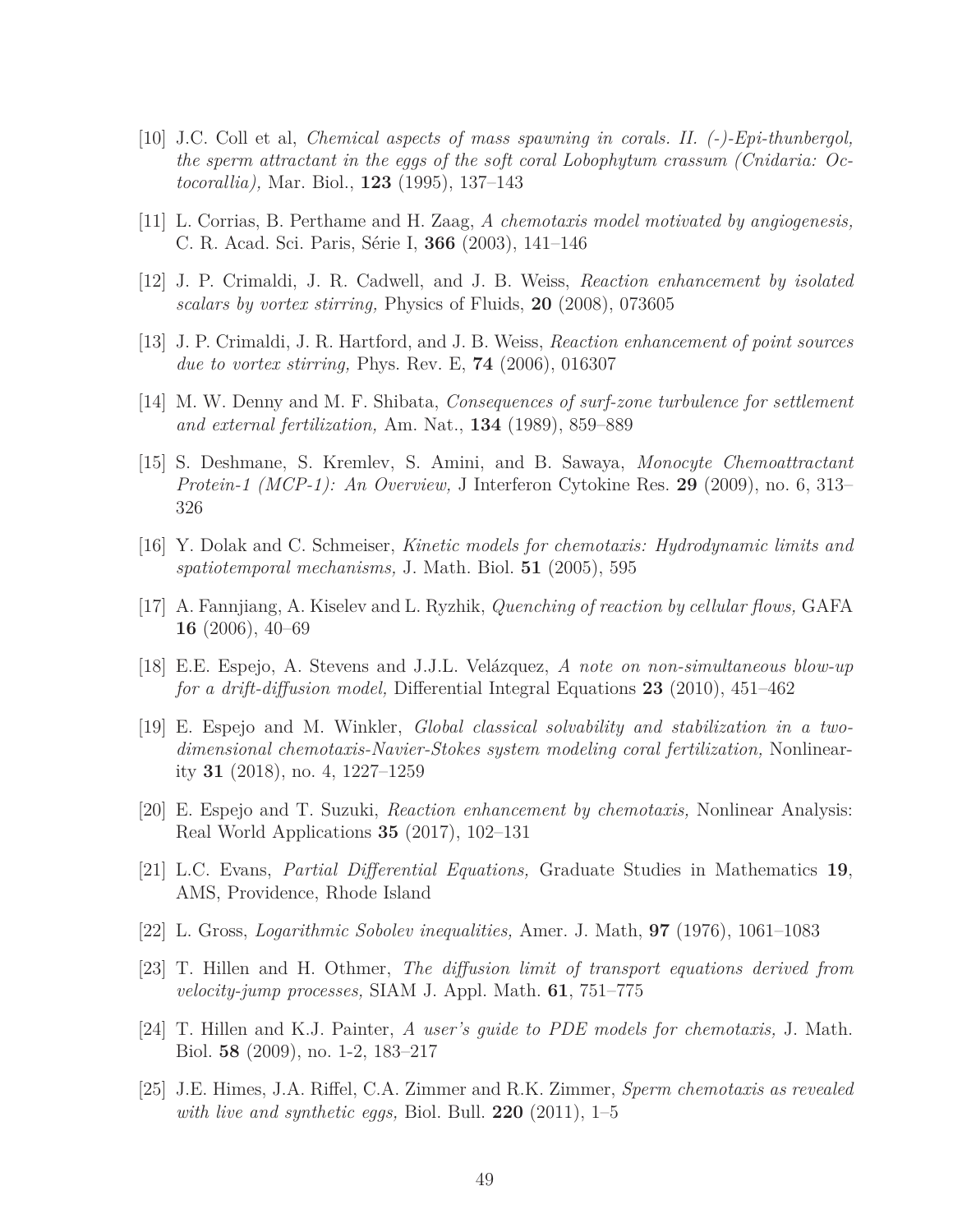- <span id="page-49-4"></span><span id="page-49-3"></span>[26] D. Horstmann, *From 1970 until present: the Keller-Segel model in chemotaxis and its consequences I,* Jahresber. Deutsch. Math.-Verein., **105** (2003), 103–165
- <span id="page-49-2"></span>[27] D. Horstmann, *Fromn 1970 until now: the Keller-Segel model in chemotaxis and its consequences II,* Jahresberichte der DMV **106** (2003), 51–69
- [28] F. James and N. Vauchelet, *Chemotaxis: from kinetic equations to aggregate dynamics,* Nonlinear Differ. Equ. Appl. **20** (2013), 101
- <span id="page-49-0"></span>[29] R. Jordan, D. Kinderlehrer and F. Otto, *The Variational Formulation of the Fokker– Planck Equation,* SIAM J. Math. Anal., **29** (1998), 1–17
- <span id="page-49-1"></span>[30] E.F. Keller and L.A. Segel, *Initiation of slide mold aggregation viewed as an instability,* J. Theor. Biol. **26** (1970), 399–415
- [31] E.F. Keller and L.A. Segel, *Model for chemotaxis,* J. Theor. Biol. **30** (1971), 225–234
- <span id="page-49-7"></span>[32] I. Kim and Y. Yao, *The Patlak-Keller-Segel model and its variations: properties of solutions via maximum principle,* SIAM J. Math. Anal., **44** (2012), 568-602
- <span id="page-49-8"></span>[33] A. Kiselev and L. Ryzhik, *Biomixing by chemotaxis and enhancement of biological reactions,* Comm. PDE, **37** (2012), 298–318
- <span id="page-49-9"></span>[34] A. Kiselev and L. Ryzhik, *Biomixing by chemotaxis and efficiency of biological reactions: the critical reaction case,* J. Math. Phys. **53** (2012), no. 11, 115609
- <span id="page-49-14"></span>[35] H. Lasker, *High fertilization success in a surface-brooding Caribbean Gorgonian,* Biol. Bull. **210** (2006), 10–17
- <span id="page-49-13"></span>[36] G.M. Lieberman, *Second Order Parabolic Differential Equations,* World Sci. Publishing Co., NJ, 1996
- <span id="page-49-12"></span>[37] A. Majda and A. Bertozzi, *Vorticity and Incompressible Flow,* Cambridge University Press, 2002
- <span id="page-49-10"></span>[38] V. Maz'ja, *Sobolev Spaces,* Springer-Verlag, Berlin Heidelberg, 1985
- [39] R.L. Miller, *Sperm chemotaxis in hydromedusae. I. Species specificity and sperm behavior,* Mar. Biol., **53** (1979), 99–114
- <span id="page-49-11"></span>[40] R.L. Miller, *Demonstration of sperm chemotaxis in Echinodermata: Asteroidea, Holothuroidea, Ophiuroidea,* J. Exp. Zool., **234** (1985), 383–414
- <span id="page-49-6"></span><span id="page-49-5"></span>[41] M. Mimura and T. Tsujikawa, *Aggregating pattern dynamics in a chemotaxis model including growth,* Physica A **230** (3-4) (1996), 499–543
- [42] K. Osaki, T. Tsujikawa, A. Yagi and M. Mimura, *Exponential attractor for a chemotaxis-growth system of equations,* Nonlinear Analysis: Theory, Methods and Applications bf 51 (2002), 119–144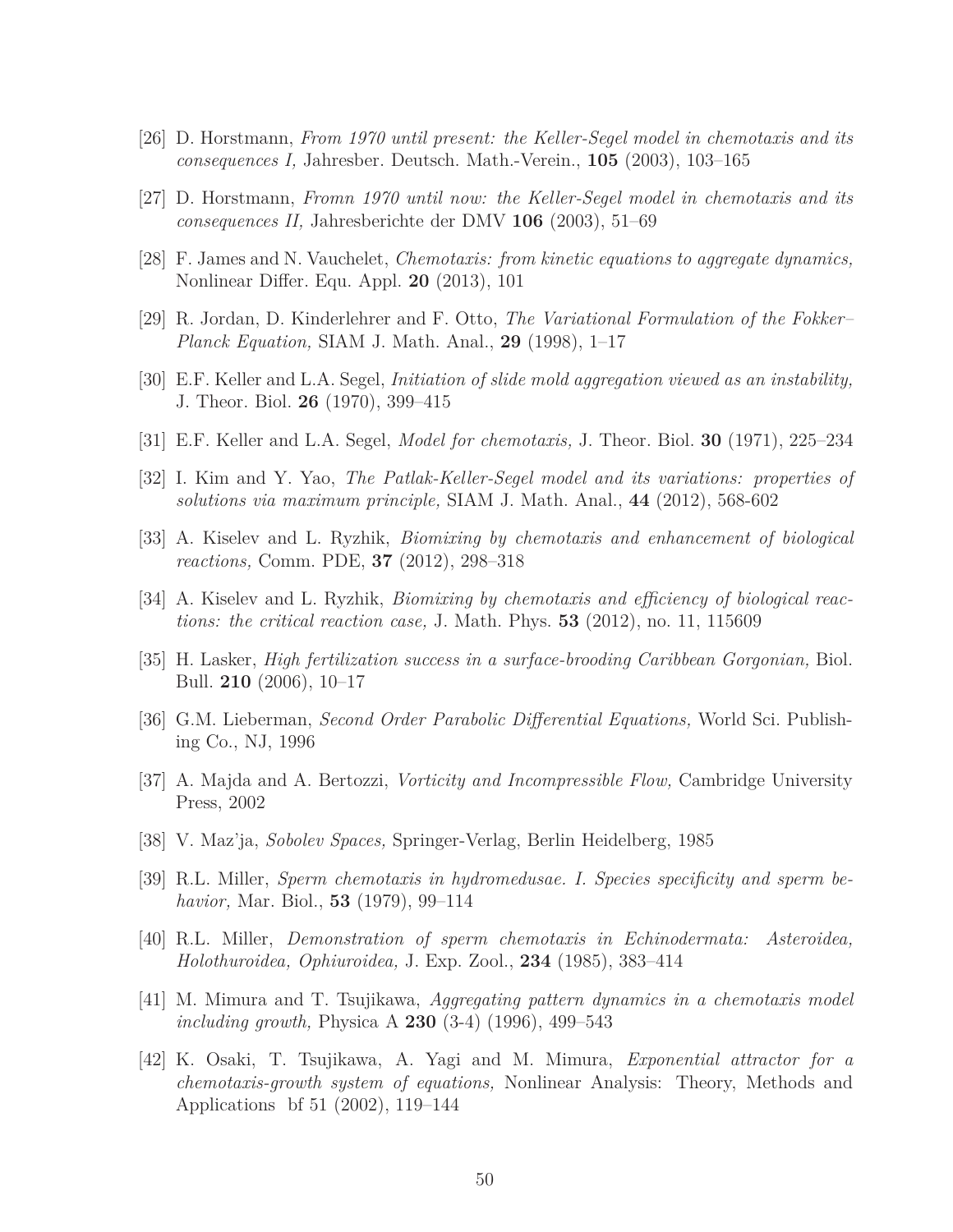- <span id="page-50-12"></span><span id="page-50-2"></span>[43] H. Othmer and T. Hillen, *The diffusion limit of transport equations II: chemotaxis equations,* SIAM J. Appl. Math. **62**, 1222–1250
- <span id="page-50-0"></span>[44] E. Pardoux and A.Yu. Veretennikov, *On the Poisson equation and diffusion approximation. I,* Ann. Probab. **29** (2001), 1061–1085
- <span id="page-50-9"></span>[45] C.S. Patlak, *Random walk with perisistence and external bias,* Bull. Math. Biol. Biophys. **15** (1953), 311–338
- [46] J. Pennington, *The ecology of fertilization of echinoid eggs: The consequences of sperm dilution, adult aggregation and synchronous spawning,* Biol. Bull., **169** (1985), 417–430
- <span id="page-50-1"></span>[47] B. Perthame and A. Vasseur, *Regularization in Keller-Segel type systems and the De Giorgi method,* Comm. Math. Sci., **10** (2012), 463–476
- <span id="page-50-3"></span>[48] B. Perthame, *Transport equations in biology,* Birkhäuser Verlag, Basel, 2007
- <span id="page-50-14"></span>[49] B. Perthame, N. Vauchelet and Z. Wang, *The flux limited Keller-Segel system; properties and derivation from kinetic equations,* preprint 2018
- <span id="page-50-5"></span>[50] M. H. Protter and H. F. Weinberger, *Maximal Principles in Differential Equations,* Springer-Verlag, New York, 1984
- <span id="page-50-4"></span>[51] D. Ralt et al, *Chemotaxis and chemokinesis of human spermatozoa to follicular factors,* Biol. Reprod. **50**, 774–785
- [52] J.A. Riffel and R.K. Zimmer, *Sex and flow: the consequences of fluid shear for spermegg interactions,* The Journal of Experimental Biology **210** (2007), 3644–3660
- <span id="page-50-11"></span>[53] M. Róckner and F.-Y. Wang, *Weak Poincaré inequalities and L* 2 *-convergence rates of Markov semigroups,* Journal of Functional Analysis **185** (2001), 564–603
- <span id="page-50-8"></span><span id="page-50-6"></span>[54] D.D. Taub et al, *Monocyte chemotactic protein-1 (MCP-1), -2, and -3 are chemotactic for human T lymphocytes,* J Clin Invest. **95** (1995), no 3, 1370–1376
- [55] J.I. Tello and M. Winkler, *A chemotaxis system with logistic source,* Commun. Partial Diff. Eq. **32** (2007), 849–877
- <span id="page-50-7"></span>[56] E. Van Coillie et al, *Tumor angiogenesis induced by granulocyte chemotactic protein-2 as a countercurrent principle,* Am J Pathol. **159**(2001), no. 4, 1405–14
- <span id="page-50-15"></span>[57] J.J.L. Velazquez, *Stability of some mechanisms of chemotactic aggregation,* SIAM J. Appl. Math. **62** (2002), 1581–1633
- <span id="page-50-13"></span>[58] A.Yu. Veretennikov, *On polynomial mixing bounds for stochastic differential equations,* Stochastic Process. Appl. **70** (1997), 115–127
- <span id="page-50-10"></span>[59] H. Vogel, G. Czihak, P. Chang and W. Wolf, *Fetilization kinetics of sea urchin eggs,* Math. Biosci. **58** (1982), 189–216